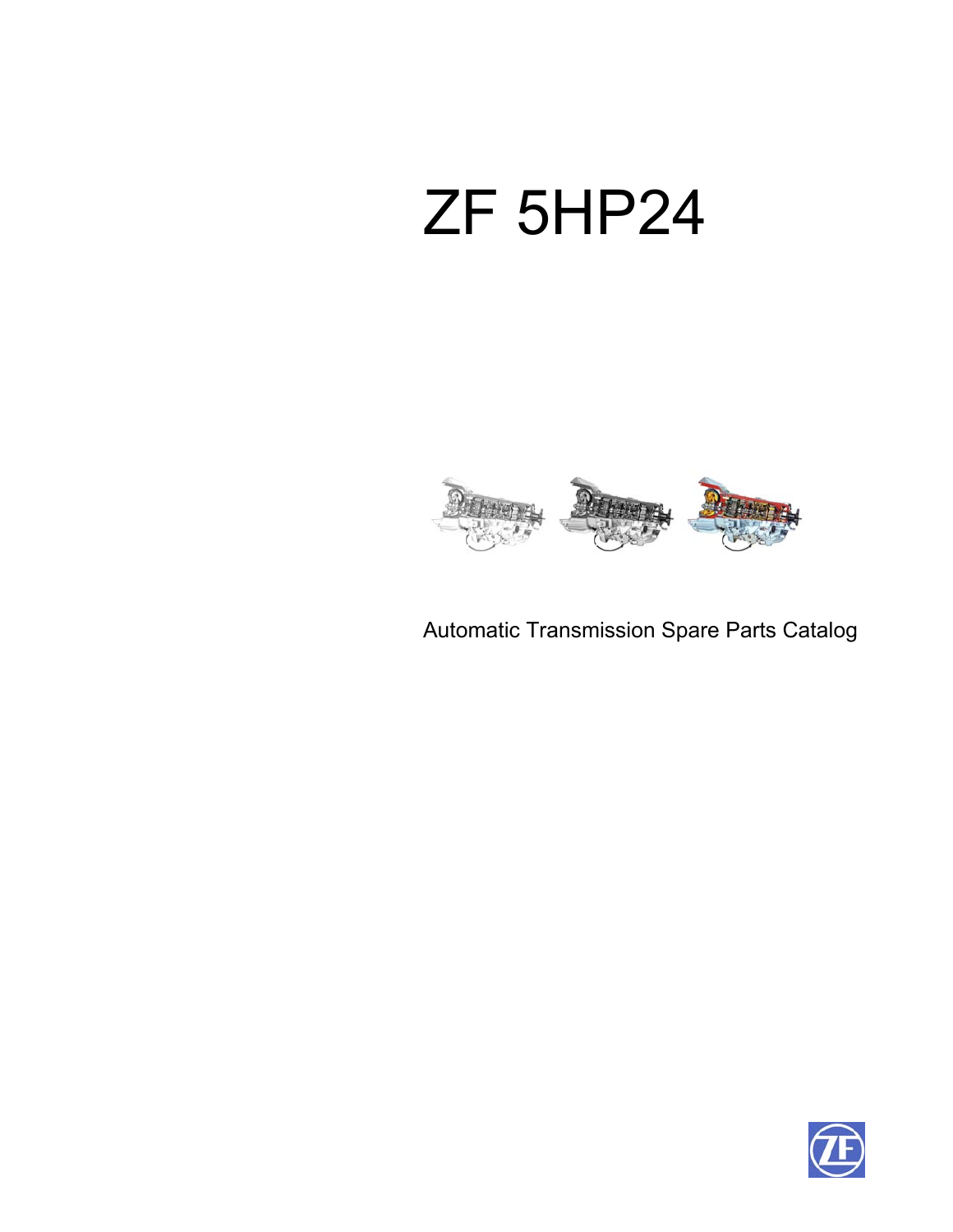### **Warranty Information**

Warranty coverage for ZF passenger car transmission spare parts and kits covers the first 12 months after installation in the vehicle, or 24 months after purchase from ZF Industries, Inc.

Warranty of the product is limited to replacement or repair, if found to be defective in ZF material or workmanship, and specifically does not cover removal, reinstallation, or any costs incidental to the repair of the vehicle, or any kind of consequential damages.

All warranty and/or non-warranty returns must be approved.

### **Disclaimer**

The specifications and information shown in this catalog have been compiled from accepted and reliable sources and is believed to be accurate at the time of publication. While ZF Industries, Inc. believes this information is correct, no guarantee or warranty is made as to the accuracy of the information and ZF Industries, Inc. cannot and does not accept or assume any responsibilities for errors, omissions, or consequential harm or damages. Replacement parts should not be used when they do not appear to fit. ZF Industries, Inc. disclaims all liability and responsibility for any harm resulting from any such modifications.

### **Copyright**

Printed in USA – Copyright © 2003 ZF Industries, Inc.

No part of this publication may be reproduced, stored in a retrieval system, or transmitted, in any form or by any means, electronic, mechanical, photocopying, recording, or otherwise, without prior written permission of ZF Industries, Inc.

### **Distributed By**

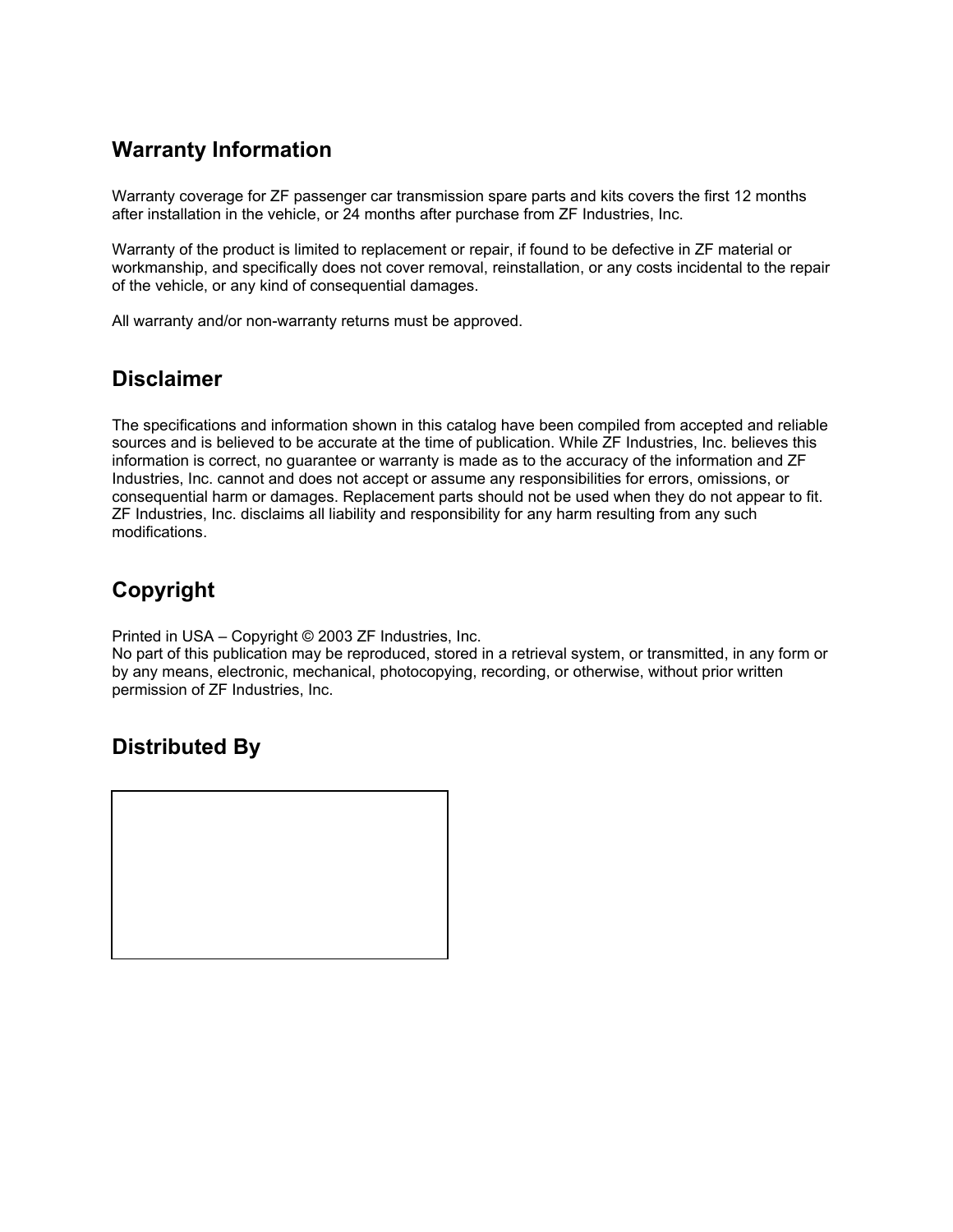

### **Table of Contents**

| 5HP24 Transmission Overview (North American Applications) |                |
|-----------------------------------------------------------|----------------|
|                                                           | $\overline{2}$ |
| <b>5HP24 Technical Information</b>                        |                |
|                                                           |                |
|                                                           |                |
|                                                           |                |
|                                                           |                |
|                                                           |                |
| 5HP24 Spare Parts                                         |                |
|                                                           |                |
|                                                           |                |
|                                                           |                |
|                                                           |                |
|                                                           |                |
|                                                           |                |
|                                                           |                |
|                                                           |                |
|                                                           |                |
|                                                           |                |
|                                                           |                |
| 5HP24 Valve Body                                          |                |
|                                                           |                |
|                                                           |                |
| 5HP24 Selective Shims, Snap Rings & Kit Content           |                |
|                                                           |                |
|                                                           |                |
| <b>Miscellaneous</b>                                      |                |
|                                                           |                |
| Notes 22                                                  |                |
|                                                           |                |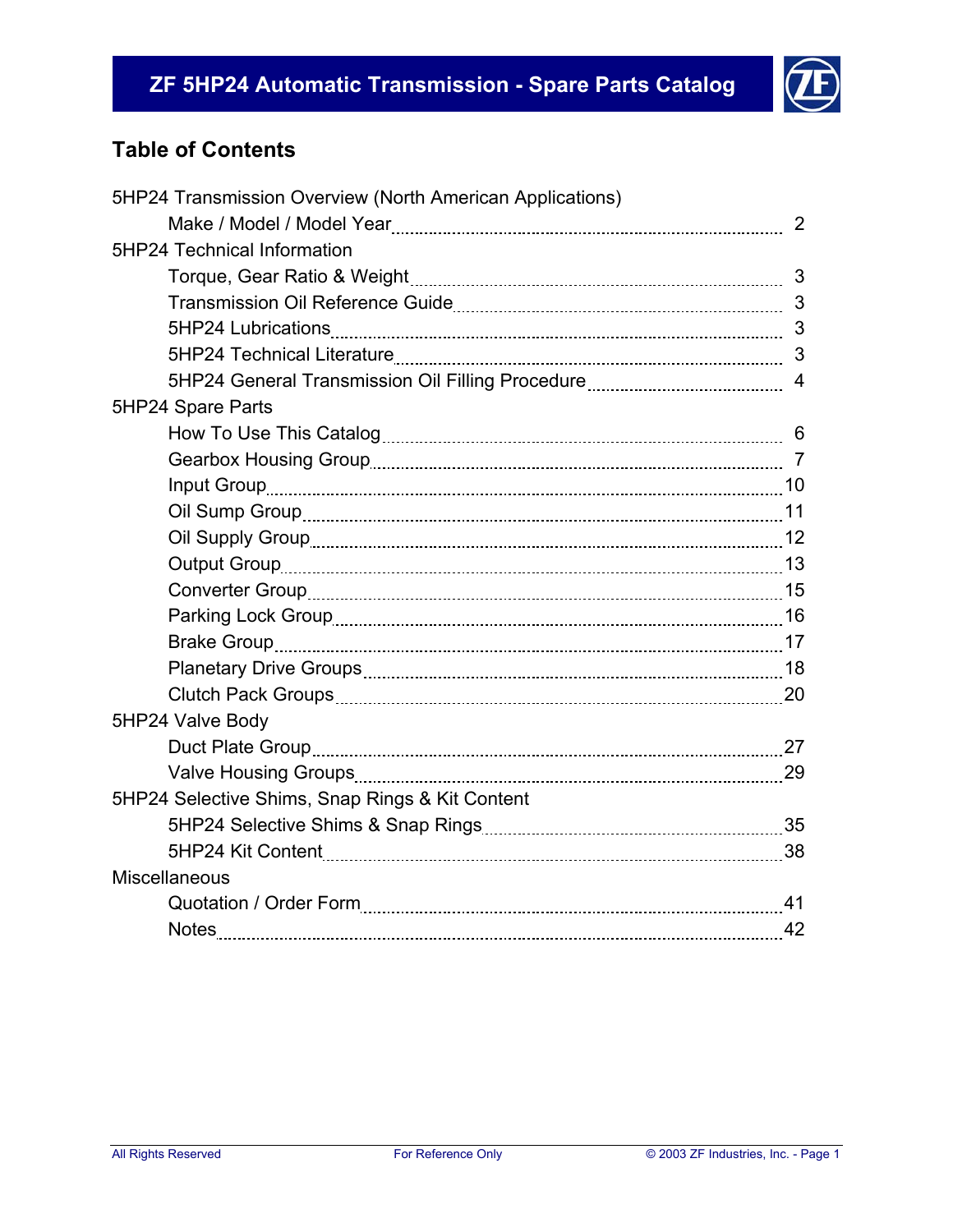

### **5HP24 Transmission Overview (North American Applications)**

| Make       | Model   | Style                  | Model Year    | From $-$ Up to    | Code | OE Part#                     | $ZF$ Part #  |
|------------|---------|------------------------|---------------|-------------------|------|------------------------------|--------------|
| <b>BMW</b> | 540i    | E39 Sedan (M60)        | 1997 - 1998   | $ 01/97 - 09/98 $ | ΤВ   | 24 00 1 423 192              | 1058 000 016 |
|            |         |                        | 1998 –        | $109/98 -$        | TE   | 24 00 1 423 302              | 1058 000 021 |
|            |         |                        | 1998 –        | $109/98 -$        | TF   | 24 00 1 423 304              | 1058 000 022 |
| <b>BMW</b> | 540i    | E39 Touring (M60)      | $1998 -$      |                   | TF   | 24 00 1 423 304              | 1058 000 022 |
| <b>BMW</b> | 740i    | E38 Sedan (M62)        | 1997 - 1998   | $ 01/97 - 09/98 $ | ТB   | 24 00 1 423 192              | 1058 000 016 |
|            |         |                        | $1998 - 2001$ | $09/98 -$         | TF   | 24 00 1 423 302 1058 000 021 |              |
|            |         |                        | 1998 – 2001   | $09/98 -$         | TF   | 24 00 1 423 304 1058 000 022 |              |
| <b>BMW</b> | 740iL   | E38 Sedan (M62)        | 1997 - 1998   | $ 01/97 - 09/98 $ | ΤВ   | 24 00 1 423 192 1058 000 016 |              |
|            |         |                        | 1998 - 2001   | $09/98 -$         | TE   | 24 00 1 423 302 1058 000 021 |              |
|            |         |                        | 1998 – 2001   | $09/98 -$         | TF   | 24 00 1 423 304 1058 000 022 |              |
| <b>BMW</b> | 840Ci   | <b>IE31 Coupe</b>      | 1996 - 1997   |                   | PD   | 24 00 1 422 200              | 1058 000 005 |
| <b>BMW</b> | X5 4.4i | IE53 SAV               | 1998 –        |                   | UP   | 24 00 1 423 949              | 1058 000 029 |
| <b>BMW</b> |         | <b>X5 4.6 SE53 SAV</b> | $2001 -$      |                   | UK   | 24 00 7 512 587              | 1058 000 034 |

### Make / Model / Model Year – BMW (A5S 440Z)

### Make / Model / Model Year – Jaguar

| Make   | Model | Engine           | Model Year  | OE Part #        | $ZF$ Part #  |
|--------|-------|------------------|-------------|------------------|--------------|
| Jaguar | XK8   | $V8 - 4.0$ Liter | 1997        | NJA4400AF        | 1058 000 009 |
|        |       |                  | 1997        | <b>NJA4400AG</b> | 1058 000 013 |
|        |       |                  | 1998        | NJB4400AB        | 1058 000 015 |
|        |       |                  | 1998        | NJB4400BA        | 1058 000 024 |
|        |       |                  | 1999        | NNE4400AA        | 1058 000 026 |
|        |       |                  | 1999        | NNE4400CA        | 1058 000 027 |
| Jaguar | XJ8   | $V8 - 3.2$ Liter | 1997 - 1998 | NJA4400BD        | 1058 000 014 |
|        |       |                  | 1998 - 2002 | NNE4400BA        | 1058 000 028 |
| Jaguar | XJ8   | $V8 - 4.0$ Liter | 1998        | <b>NJB4400AB</b> | 1058 000 015 |
|        |       |                  | 1998        | NJB4400BA        | 1058 000 024 |
|        |       |                  | 1999        | NNE4400AA        | 1058 000 026 |
|        |       |                  | 1999        | NNE4400CA        | 1058 000 027 |

#### Make / Model / Model Year – Land Rover

| Make              | Model               | Engine.                               | Model Year | OE Part #     | Part#        |
|-------------------|---------------------|---------------------------------------|------------|---------------|--------------|
| <b>Land Rover</b> | <b>IRange Rover</b> | V8<br>-liter<br>$\sqrt{ }$<br>44<br>_ | 2003       | D000190<br>GL | 1058 000 032 |

**Note:** This spare parts catalog includes only transmission specification numbers for North American applications. For all other 5HP24 transmission specification numbers, please contact your preferred ZF passenger car transmission distributor for more information about available spare parts and kits.

**Type Plate:** Located on the main housing of transmission. Please refer to ZF transmission specification # when searching for spare parts and kits in this catalog (last three digits).

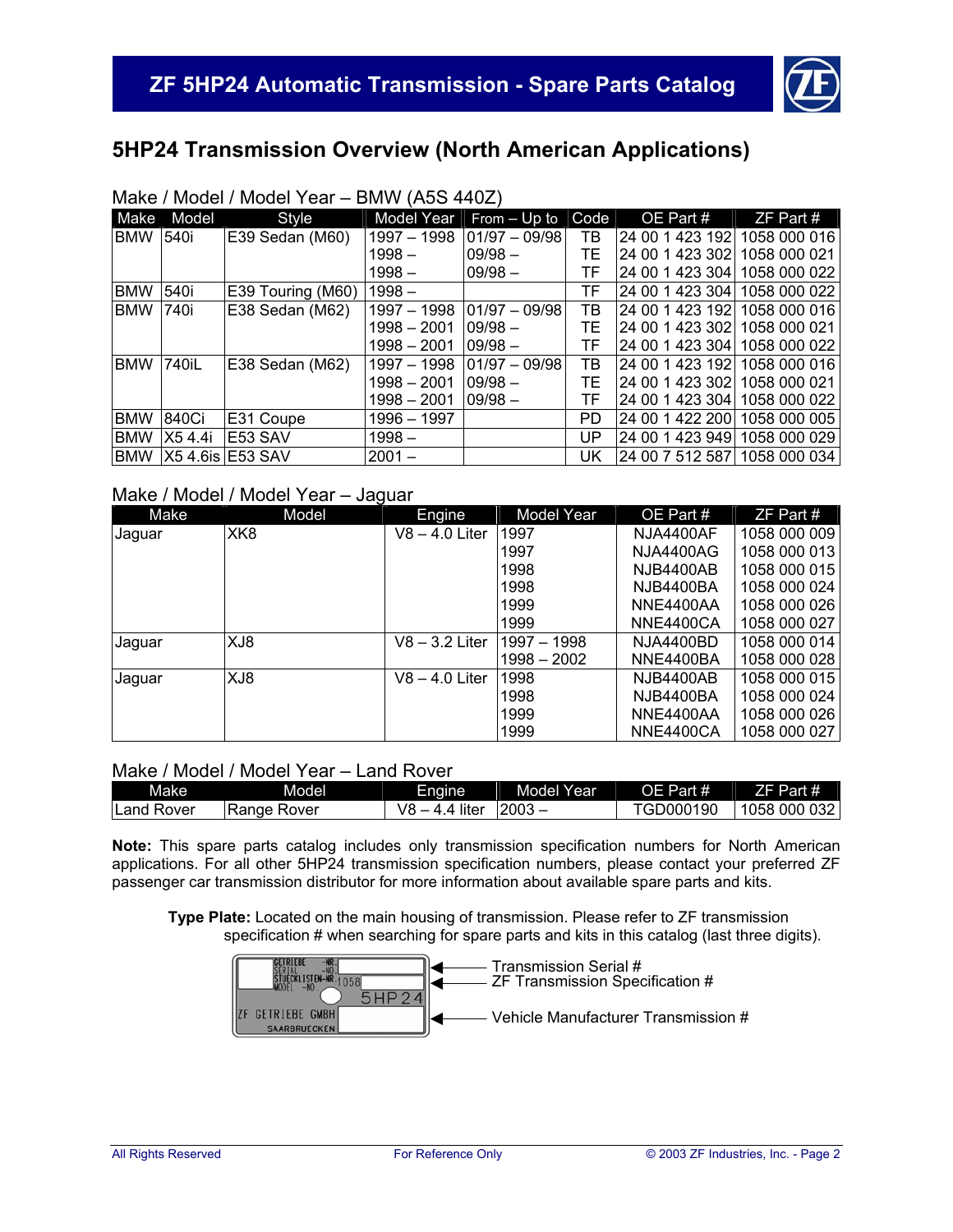

### **5HP24 Technical Information**

| Torque, Gear Ratio & Weight |  |           |  |
|-----------------------------|--|-----------|--|
|                             |  | $\sim$ nd |  |

| Input Torque | ⊿ st | ∩nd  | rd د      | $A^{\text{th}}$ | 5 <sup>th</sup> | Rev  | Weight        | Oil Capacity                                          |
|--------------|------|------|-----------|-----------------|-----------------|------|---------------|-------------------------------------------------------|
|              | Gear | Gear | Gear      | Gear            | Gear            | Gear | (approximate) | (approximate)                                         |
| 420 Nm       | 3.57 |      | <b>51</b> | .00             | 0.80            | 4.10 |               | $\sim$ 95 kg (209 lbs.) $\sim$ 9.9 liter (10.5 quart) |

### Transmission Oil Reference Guide

| Make       | Oil Grade                       | <b>Type Plate (color)</b> | $ZF$ Part #  | OE Part #        |
|------------|---------------------------------|---------------------------|--------------|------------------|
| <b>BMW</b> | <b>ESSO LT 71141</b>            | Green                     | 1058 000 005 | 24 00 1 422 200  |
|            |                                 |                           | 1058 000 016 | 24 00 1 423 192  |
|            |                                 |                           | 1058 000 021 | 24 00 1 423 302  |
|            |                                 |                           | 1058 000 022 | 24 00 1 423 304  |
|            |                                 |                           | 1058 000 029 | 24 00 1 423 949  |
|            |                                 |                           | 1058 000 034 | 24 00 7 512 587  |
| Jaguar     | <b>ESSO LT 71141</b>            | Green                     | 1058 000 009 | <b>NJA4400AF</b> |
|            |                                 |                           | 1058 000 013 | <b>NJA4400AG</b> |
|            |                                 |                           | 1058 000 014 | <b>NJA4400BD</b> |
|            |                                 |                           | 1058 000 015 | <b>NJB4400AB</b> |
|            |                                 |                           | 1058 000 024 | NJB4400BA        |
|            |                                 |                           | 1058 000 026 | NNE4400AA        |
|            |                                 |                           | 1058 000 027 | NNE4400CA        |
|            |                                 |                           | 1058 000 028 | NNE4400BA        |
|            | Land Rover <b>ESSO LT 71141</b> | Green                     | 1058 000 032 | TGD000190        |

### 5HP24 Lubrications

| Amount    | EZF Part #1 | Description                               | Where used<br>(1058 000 | <b>Notes</b> |
|-----------|-------------|-------------------------------------------|-------------------------|--------------|
| 20 Liter  |             | 0671 090 166 Oil ESSO LT 71141 (Canister) | <b>AII</b>              |              |
| 205 Liter |             | 0671 090 169 Oil ESSO LT 71141 (Drum)     | All                     |              |

### 5HP24 Technical Literature

|         | Language $ZF$ Part # | Description                    | Where used<br>(1058 000 | <b>Notes</b> |
|---------|----------------------|--------------------------------|-------------------------|--------------|
| English | $I$ 5HP24FD          | 15HP24 Functional Description  | All                     |              |
| English | $I$ 5HP24REP         | 15HP24 Repair Manual           | All                     |              |
| Eng/Ger |                      | 11058 764 001 5HP24 Wall Chart | All                     |              |
| English | <b>5HPVBMAN</b>      | 15-Speed Valve Body Manual     | All                     |              |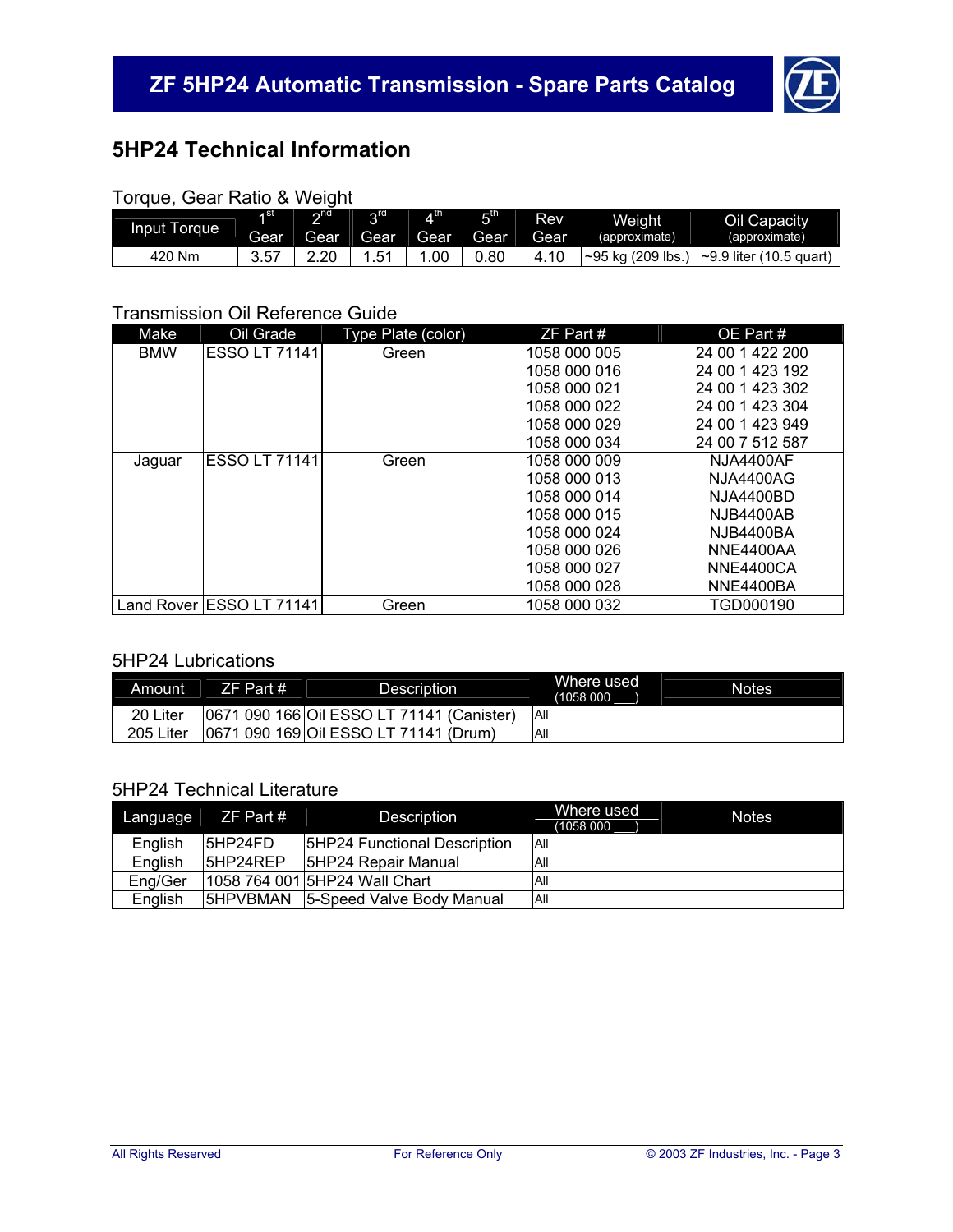# **ZF 5HP24 Automatic Transmission - Spare Parts Catalog**



# **5HP24 Technical Information (continued)**

### 5HP24 General Transmission Oil Filling Procedure

| Position vehicle horizontally on hoist and apply the handbrake.                                                                                                                        |  |  |  |  |  |  |
|----------------------------------------------------------------------------------------------------------------------------------------------------------------------------------------|--|--|--|--|--|--|
| Connect tester to read off transmission oil temperature and engine speed.                                                                                                              |  |  |  |  |  |  |
| With the engine stopped, add ATF, only use lubricants as to specification (see Page 3),<br>through the fill hole up to the edge of the overflow hole. Install fill plug (Pos. 01.220). |  |  |  |  |  |  |
| Start the engine (large consumers, such as A/C should be switched on).                                                                                                                 |  |  |  |  |  |  |
| Shift through gears with engine running at idle speed.                                                                                                                                 |  |  |  |  |  |  |
| Select R and D and use step shift (manual-winter program) to shift through to $3^{rd}$ gear.                                                                                           |  |  |  |  |  |  |
| Hold each gear for 3 seconds and engage the parking lock.                                                                                                                              |  |  |  |  |  |  |
| Idle speed should be $n_{enq}$ = 650  950 rpm (according to vehicle manufacturer's directive).                                                                                         |  |  |  |  |  |  |
| Oil temperature should be between 86°95°F (30°35°C).<br>NΟ<br>YES                                                                                                                      |  |  |  |  |  |  |
| Depending on value allow oil to cool down or<br>warm up.                                                                                                                               |  |  |  |  |  |  |
| Shift through gears with engine at idle speed.                                                                                                                                         |  |  |  |  |  |  |
| Select R and D and use step shift (manual-<br>winter program) to shift through to $3^{rd}$ gear.                                                                                       |  |  |  |  |  |  |
| Hold each gear for 3 seconds and engage<br>the parking lock.                                                                                                                           |  |  |  |  |  |  |
| Remove fill plug (Pos. 01.220) on housing.                                                                                                                                             |  |  |  |  |  |  |
| Continues on next page                                                                                                                                                                 |  |  |  |  |  |  |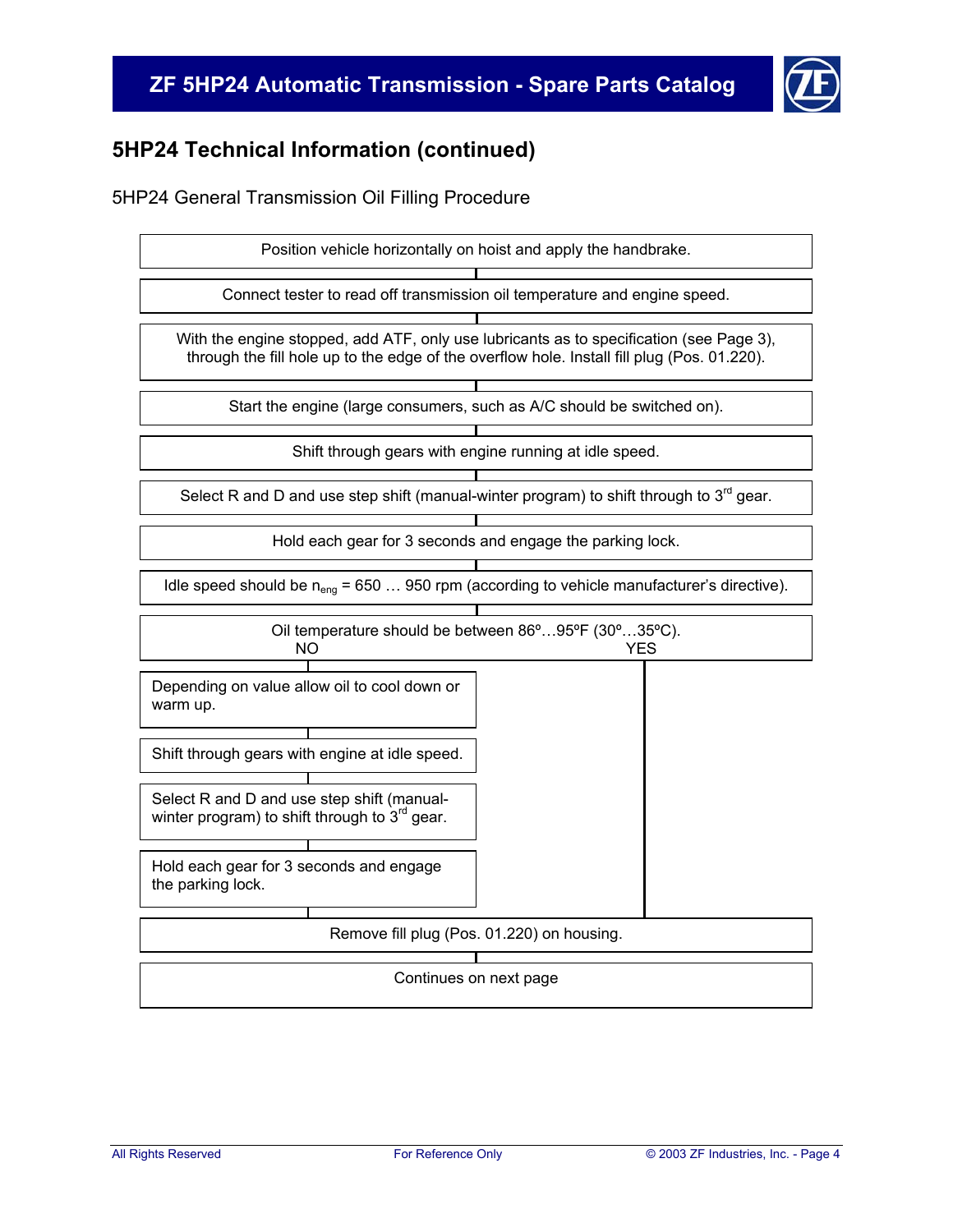### **ZF 5HP24 Automatic Transmission - Spare Parts Catalog**



### **5HP24 Technical Information (continued)**

5HP24 General Transmission Oil Filling Procedure (continued)



![](_page_6_Figure_5.jpeg)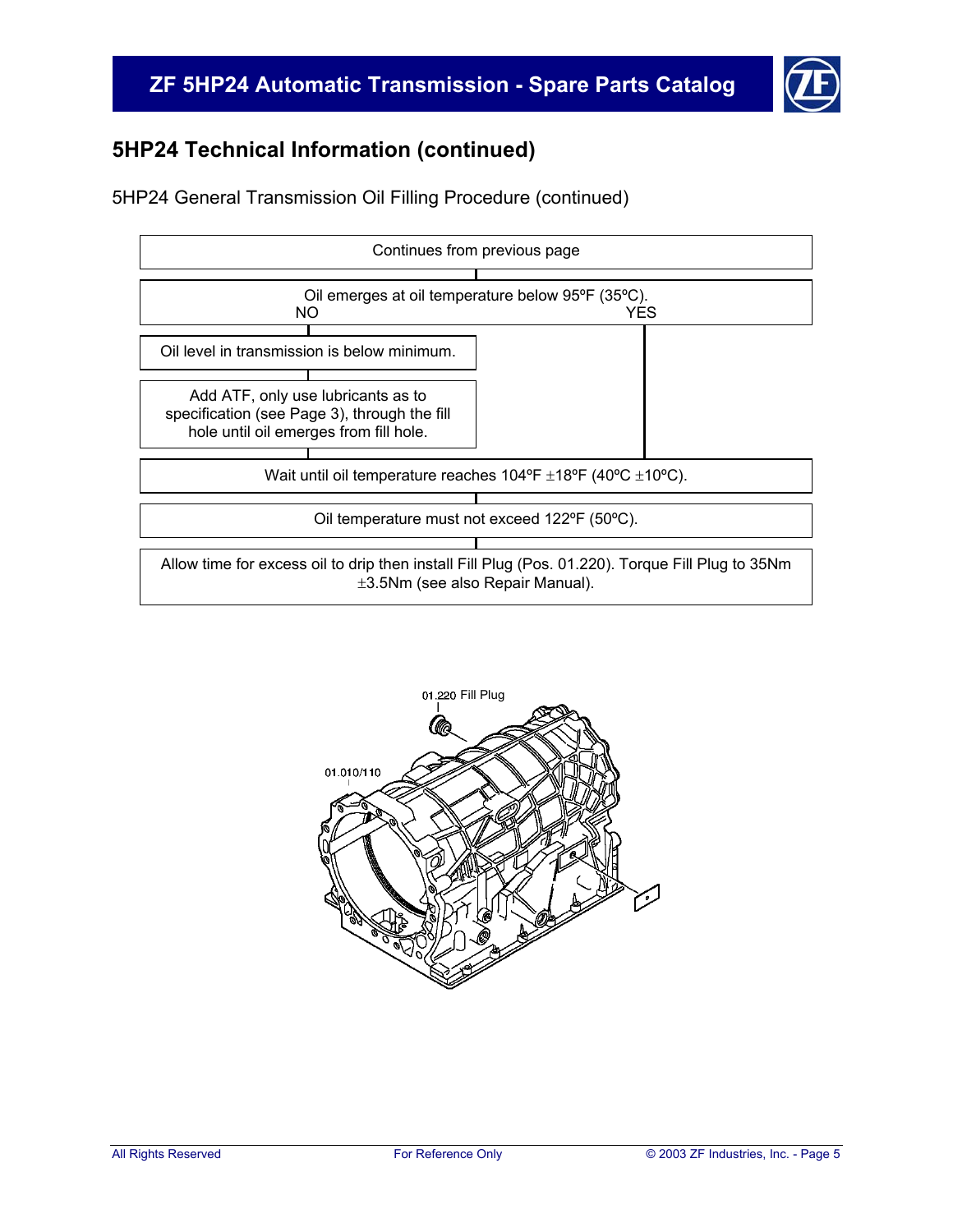![](_page_7_Picture_1.jpeg)

### **How To Use This Catalog**

#### Table of Contents

Each transmission group of this catalog is listed in the table of contents. This spare parts catalog includes only transmission specification numbers for North American applications.

#### Technical Information

All technical information is specific to the transmission models that are referenced in this catalog. Weight and oil capacity information are only approximate and may vary by actual transmission specification. For any technical inquiry, please contact your preferred ZF passenger car transmission distributor for assistance. For a list of technical literature available from ZF or for answers to frequently asked questions about ZF transmissions visit us at www.zf-group.com.

#### Spare Parts

Each transmission is divided into groups (e.g. gearbox housing group). The position number (**Pos #**) is used to identify the location of each spare part in the transmission. A position number like 01.010 is either a spare part or an assembly. A position number like 01.010/110 is a subcomponent of an assembly. Please contact your preferred ZF passenger car transmission distributor about availability of assemblies and subcomponents.

The part number (**ZF part #**) is used to identify a specific spare part and is usually ten-digits (kits, lubricants, and technical literature have exceptions). Please use this part number, when ordering ZF spare parts.

The description (**Description**) identifies the spare part.

The quantity (**Qty**) is the amount of spare parts included in one transmission model for a certain position number. The quantity may vary depending on the transmission specification and certain spare parts may be used in multiple positions in the transmission.

This catalog includes only spare parts for North American specifications of a ZF transmission application. The "where used" column (**Where used (10\_\_ 000 \_\_\_)**) shows the last three digits of the transmission specification that uses the listed spare part. If the column indicates "All", then all North American transmission specification use this spare part.

The notes column (**Notes**) gives more information about the spare part (e.g. included in a kit).

| Pos #  | ZF Part # | Description                               | Qty | Where used<br>(1056 000 | <b>Notes</b> |
|--------|-----------|-------------------------------------------|-----|-------------------------|--------------|
| 01.010 |           | 1056 201 084 Gearbox Housing              |     | 087/088                 |              |
|        |           | 1056 201 087 Gearbox Housing              |     | 081                     |              |
|        |           | 01.010/110   1056 301 174 Gearbox Housing |     | 087/088                 |              |
|        |           | 1056 301 175 Gearbox Housing              |     | 081                     |              |

#### Example:

#### Selective Shims, Snap Rings & Kit Content

Each list for selective shims or snap rings is listed in this section of the catalog. Please measure the clearance according to the repair manual and select the required spare part from the table.

The kit content section shows all available kits for the transmission models that are referenced in this catalog, including the content of each kit.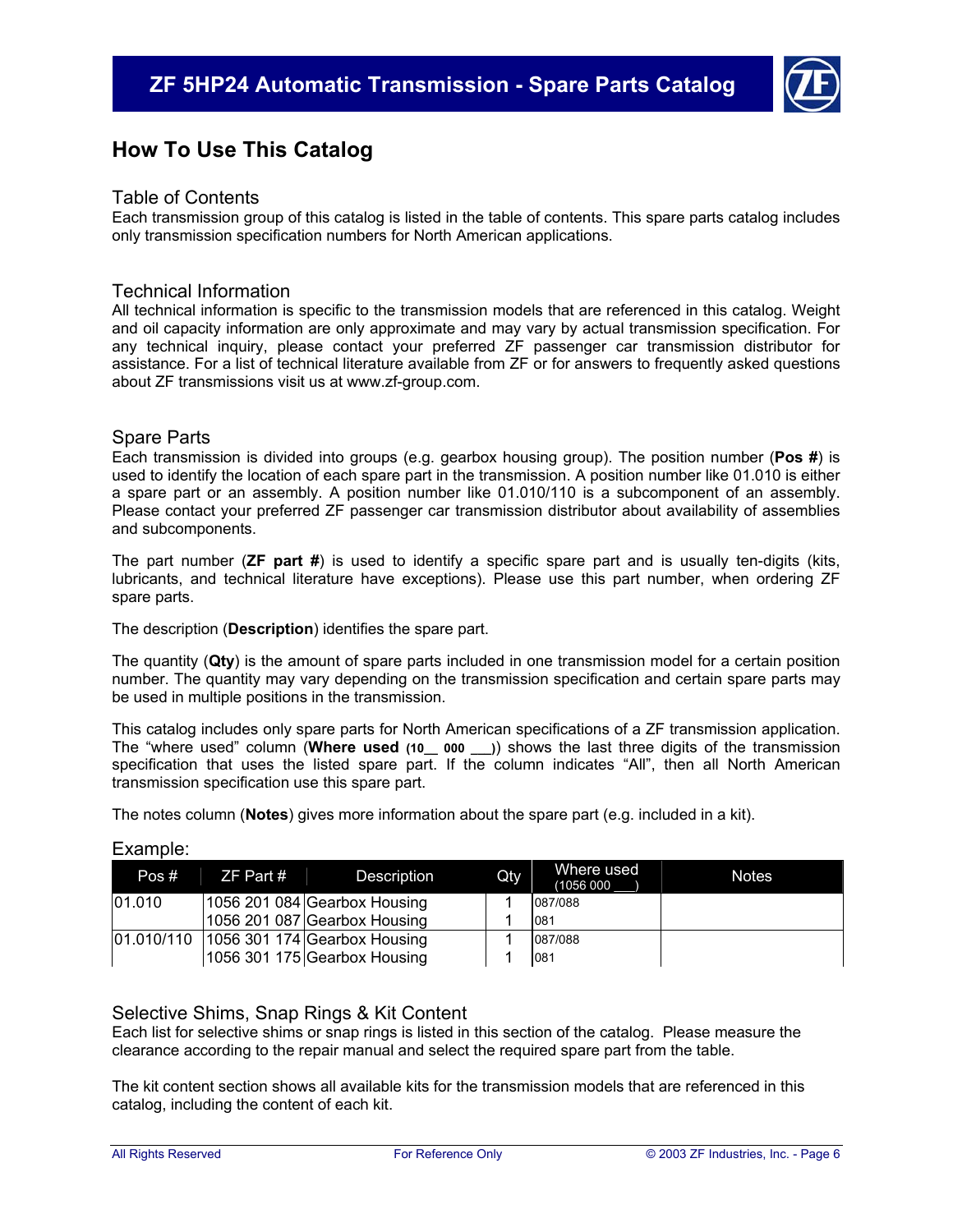![](_page_8_Picture_1.jpeg)

# **5HP24 Spare Parts - Gearbox Housing Group**

| Pos#       | ZF Part #                | Description                   | Qty            | Where used<br>(1058 000                                 | <b>Notes</b>                    |
|------------|--------------------------|-------------------------------|----------------|---------------------------------------------------------|---------------------------------|
| 01.010     |                          | 1058 201 034 Gearbox Housing  | 1              | 016/021/022                                             |                                 |
|            |                          | 1058 201 058 Gearbox Housing  | 1              | 009/013/014/015/024/<br>026/027/028                     |                                 |
|            |                          | 1058 201 064 Gearbox Housing  | 1              | 005                                                     |                                 |
|            |                          | 1058 201 102 Gearbox Housing  | 1              | 029/034                                                 |                                 |
|            |                          | 1058 201 107 Gearbox Housing  | 1              | 032                                                     |                                 |
| 01.010/110 |                          | 1058 301 081 Gearbox Housing  | 1              | 016/021/022                                             |                                 |
|            |                          | 1058 301 082 Gearbox Housing  | 1              | 005                                                     |                                 |
|            |                          | 1058 301 083 Gearbox Housing  | 1              | 009/013/014/015/024/<br>026/027/028                     |                                 |
|            |                          | 1058 301 123 Gearbox Housing  | 1              | 032                                                     |                                 |
|            |                          | 1058 301 129 Gearbox Housing  | 1              | 029/034                                                 |                                 |
| 01.010/120 | 0734 319 623 Shaft Seal  |                               | 1              | 016/021/022                                             | * Available in kit 1058 298 022 |
|            | 0734 319 623 Shaft Seal  |                               | $\overline{2}$ | 005/014/015/024/026/<br>027/028/029/032/034             | * Available in kit 1058 298 022 |
| 01.010/130 |                          | 1058 306 017 Selector Shaft   | 1              | 005/029/034                                             |                                 |
|            |                          | 1058 306 019 Selector Shaft   | 1              | 016/021/022                                             |                                 |
|            |                          | 1058 306 027 Selector Shaft   | 1              | 009/013/014/015/024/<br>026/027/028                     |                                 |
|            |                          | 1058 306 045 Selector Shaft   | 1              | 032                                                     |                                 |
| 01.010/140 | 1056 306 004 Pipe        |                               | 1              | 005/009/013/014/015/<br>024/026/027/028/029/<br>032/034 |                                 |
| 01.010/150 | 1058 206 017 Detent Disc |                               | 1              | All                                                     |                                 |
| 01.010/160 |                          | 0501 320 396 Clamping Sleeve  | 1              | All                                                     |                                 |
| 01.010/180 | 1058 206 018 Detent Disc |                               | 1              | All                                                     |                                 |
| 01.010/200 |                          | 0736 101 240 Torx Screw M6x13 | $\overline{2}$ | All                                                     |                                 |
| 01.010/210 |                          | 0631 306 058 Cylindrical Pin  | 1              | 005/016/021/022/029/<br>032/034                         |                                 |
| 01.010/220 | 0631 330 154 Slotted Pin |                               | 1              | All                                                     |                                 |
| 01.010/230 |                          | 0631 306 058 Cylindrical Pin  | 1              | 009/013/014/015/024/<br>026/027/028                     |                                 |

![](_page_8_Figure_4.jpeg)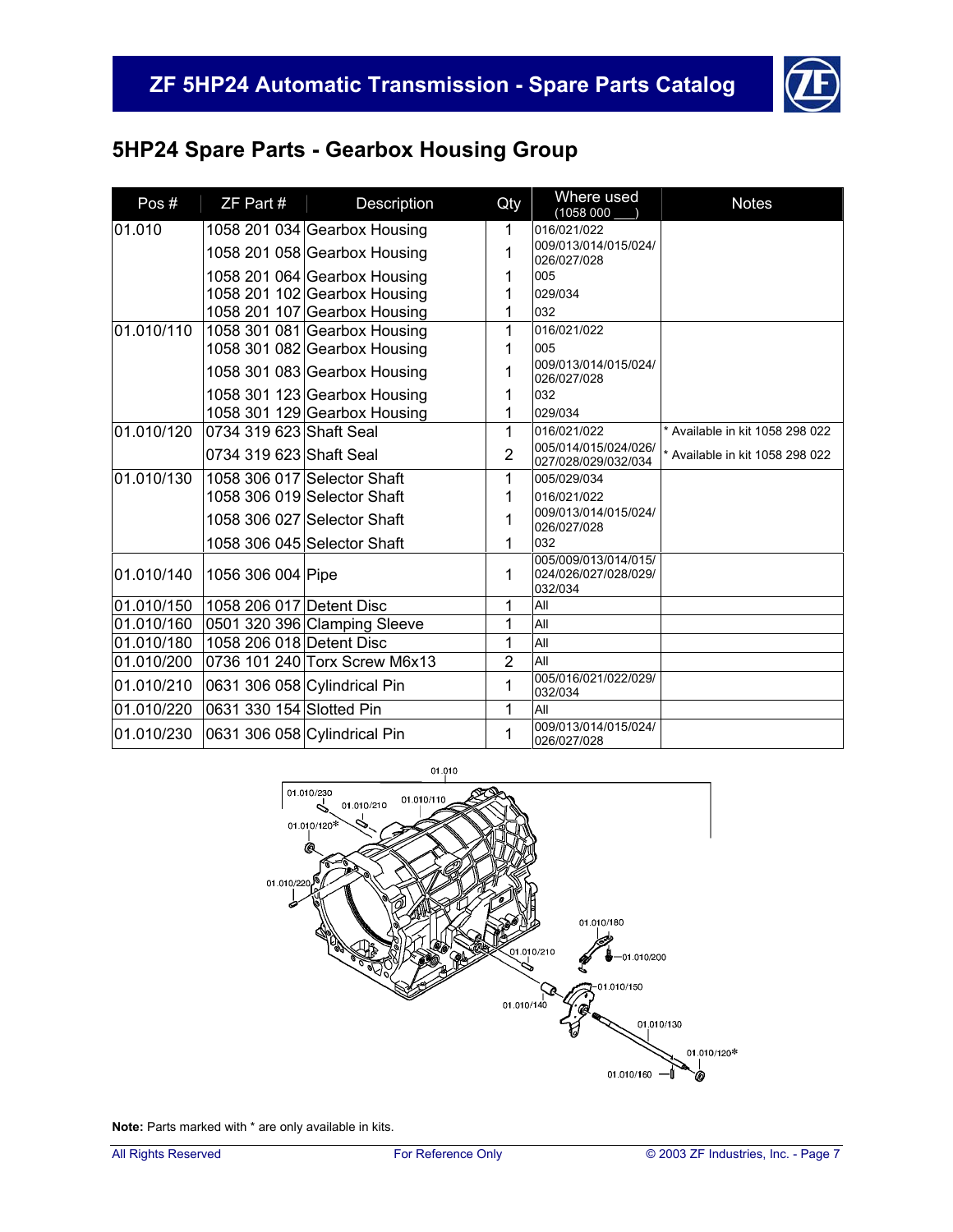![](_page_9_Picture_1.jpeg)

# **5HP24 Spare Parts - Gearbox Housing Group (continued)**

| Pos#   | $ZF$ Part #             | Description                     | Qty            | Where used<br>(1058 000 | <b>Notes</b>                    |
|--------|-------------------------|---------------------------------|----------------|-------------------------|---------------------------------|
| 01.020 | 1056 324 018 Pin        |                                 | 1              | All                     |                                 |
| 01.040 | 1056 324 011 Pawl       |                                 | 1              | All                     |                                 |
| 01.050 | 1058 324 005 Leg Spring |                                 | 1              | All                     |                                 |
| 01.060 |                         | 1058 224 012 Connecting Bar     | 1              | All                     |                                 |
| 01.070 |                         | 1056 324 016 Guiding Plate      | 1              | All                     |                                 |
| 01.080 |                         | 0736 101 318 Torx Screw M6x20   | 4              | All                     |                                 |
| 01.090 |                         | 0636 308 015 Screw Plug M12x1.5 | 1              | All                     | * Available in kit 1058 298 022 |
| 01.100 | 1058 301 020 Oil Tube   |                                 | 1              | All                     |                                 |
| 01.110 | 1058 301 021 Oil Tube   |                                 | 1              | All                     |                                 |
| 01.120 | 1058 301 071 Oil Tube   |                                 | 1              | All                     |                                 |
| 01.130 | 1058 301 019 Plug       |                                 | 1              | All                     |                                 |
| 01.140 | 1058 301 070 Bracket    |                                 | 1              | All                     |                                 |
| 01.150 |                         | 0736 101 233 Torx Screw M6x15   | 1              | All                     |                                 |
| 01.210 |                         | 0636 308 017 Screw Plug M14x1.5 | $\overline{2}$ | All                     | * Available in kit 1058 298 022 |
| 01.220 |                         | 0636 308 025 Screw Plug M18x1.5 | 1              | All                     | * Available in kit 1058 298 022 |
| 01.230 | 0637 900 082 Plug       |                                 | 1              | All                     |                                 |
| 01.240 | 0637 900 082 Plug       |                                 |                | All                     |                                 |
| 01.350 |                         | 0734 317 227 Sealing Sleeve     | $\overline{2}$ | All                     | * Available in kit 1058 298 022 |
| 01.360 |                         | 0732 041 085 Compression Spring | $\overline{2}$ | All                     |                                 |

![](_page_9_Figure_4.jpeg)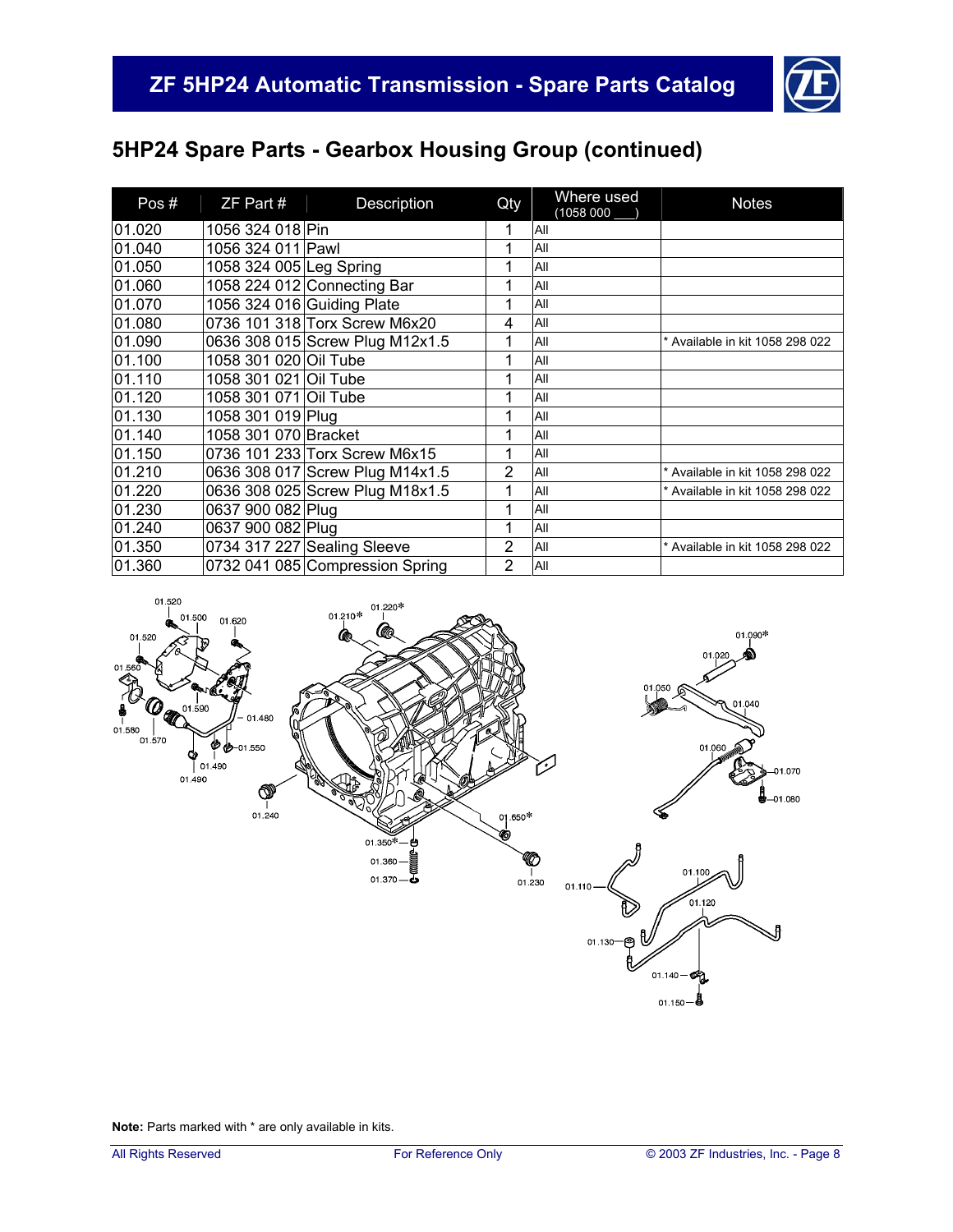![](_page_10_Picture_1.jpeg)

# **5HP24 Spare Parts - Gearbox Housing Group (continued)**

| Pos#   | ZF Part #             | Description                      | Qty            | Where used<br>(1058 000                 | <b>Notes</b>                    |
|--------|-----------------------|----------------------------------|----------------|-----------------------------------------|---------------------------------|
| 01.370 |                       | 0630 502 078 Retaining Ring      | 2              | All                                     |                                 |
| 01.480 | 0501 210 238 Switch   |                                  | 1              | 005                                     |                                 |
|        | 0501 211 566 Switch   |                                  | 1              | 009/013/014/015/024/<br>026/027/028     |                                 |
|        |                       | 0501 319 142 Position Switch     | 1              | 016/021/022/029/034                     |                                 |
|        | 0501 319 191 Switch   |                                  | 1              | 032                                     |                                 |
| 01.490 | 0501 315 033 Terminal |                                  | $\overline{2}$ | 005/029/034                             |                                 |
|        | 0501 315 033 Terminal |                                  | 3              | 016/021/022                             |                                 |
|        | 0501 315 431 Terminal |                                  | 1              | 032                                     |                                 |
| 01.500 |                       | 1058 301 072 Screen Sheet        | 1              | 005/029/032/034                         |                                 |
| 01.520 |                       | 0636 015 360 Hexagon Screw M6x20 | $\overline{2}$ | 009/013/014/015/024/<br>026/027/028     |                                 |
|        |                       | 0636 025 078 Hexagon Screw M6x15 | $\overline{2}$ | 005/029/032/034                         |                                 |
| 01.550 |                       | 0501 313 993 Cable Terminal      | $\overline{2}$ | 009/013/014/015/024/<br>026/027/028/032 |                                 |
| 01.560 | 1058 301 050 Bracket  |                                  | 1              | 016/021/022/029/034                     |                                 |
|        | 1058 301 145 Bracket  |                                  | 1              | 032                                     |                                 |
| 01.570 | 0501 315 137 Bracket  |                                  | 1              | 016/021/022/029/032/<br>034             |                                 |
|        | 1058 301 050 Bracket  |                                  | 1              | 005                                     |                                 |
| 01.580 |                       | 0636 015 360 Hexagon Screw M6x20 | 1              | 005/016/021/022/029/<br>032/034         |                                 |
| 01.590 |                       | 0636 015 360 Hexagon Screw M6x20 | 1              | 005/016/021/022/029/<br>032/034         |                                 |
| 01.620 |                       | 0636 015 360 Hexagon Screw M6x20 | 1              | 005/016/021/022/029/<br>032/034         |                                 |
| 01.650 |                       | 0501 315 118 Screw Plug M10x1    | 1              | All                                     | * Available in kit 1058 298 022 |

![](_page_10_Figure_4.jpeg)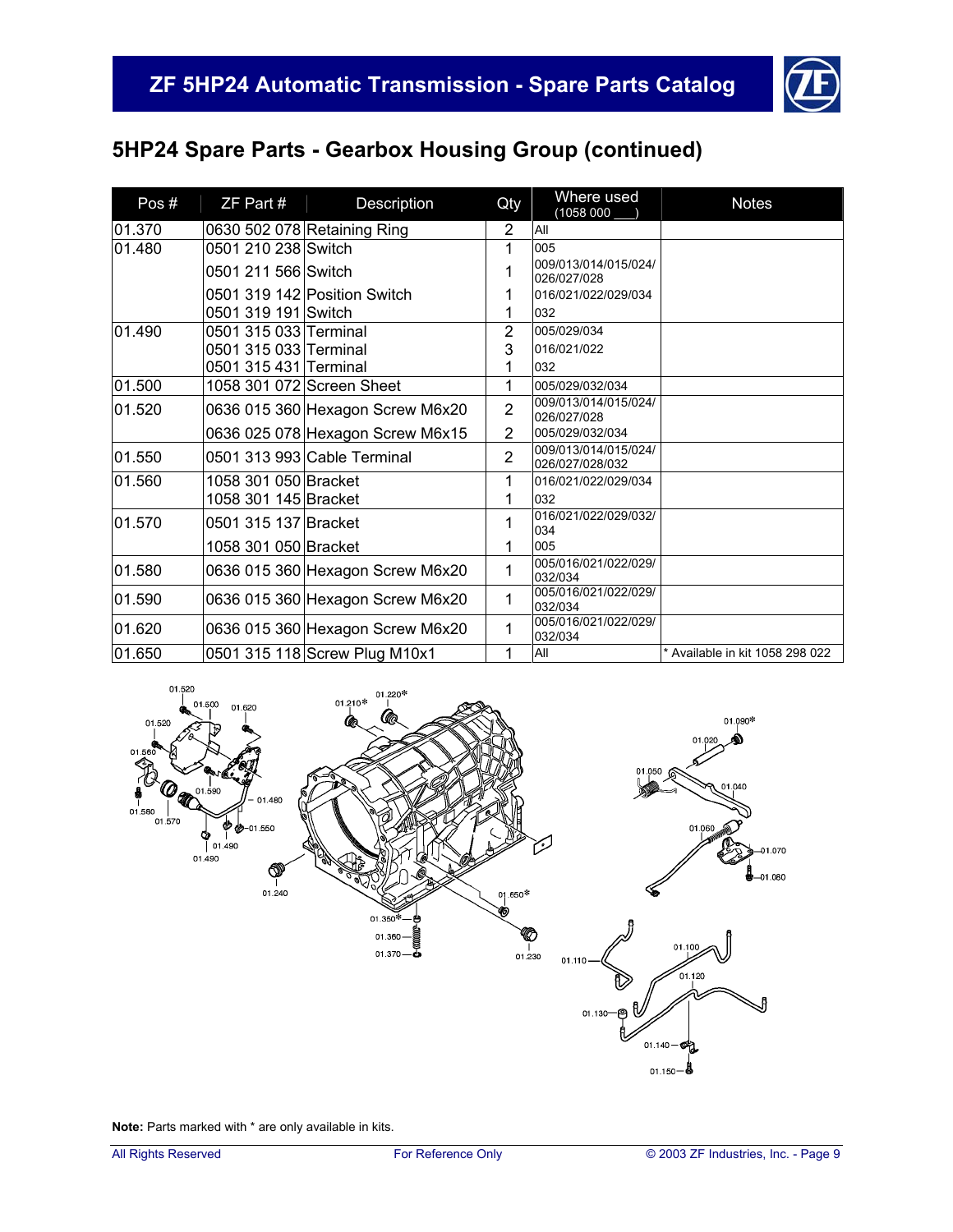![](_page_11_Picture_1.jpeg)

# **5HP24 Spare Parts - Input Group**

| Pos#   | ZF Part #                | Description                         | Qty | Where used<br>(1058000) | <b>Notes</b>   |
|--------|--------------------------|-------------------------------------|-----|-------------------------|----------------|
| 02.240 | 1058 202 016 Bearing Set |                                     |     | <b>All</b>              |                |
| 02.250 |                          | 0735 368 067 Axial Needle Bearing   |     | All                     |                |
| 02.260 |                          | See Page 35 Intermediate Plate Shim |     | All                     | Selective Shim |

![](_page_11_Figure_4.jpeg)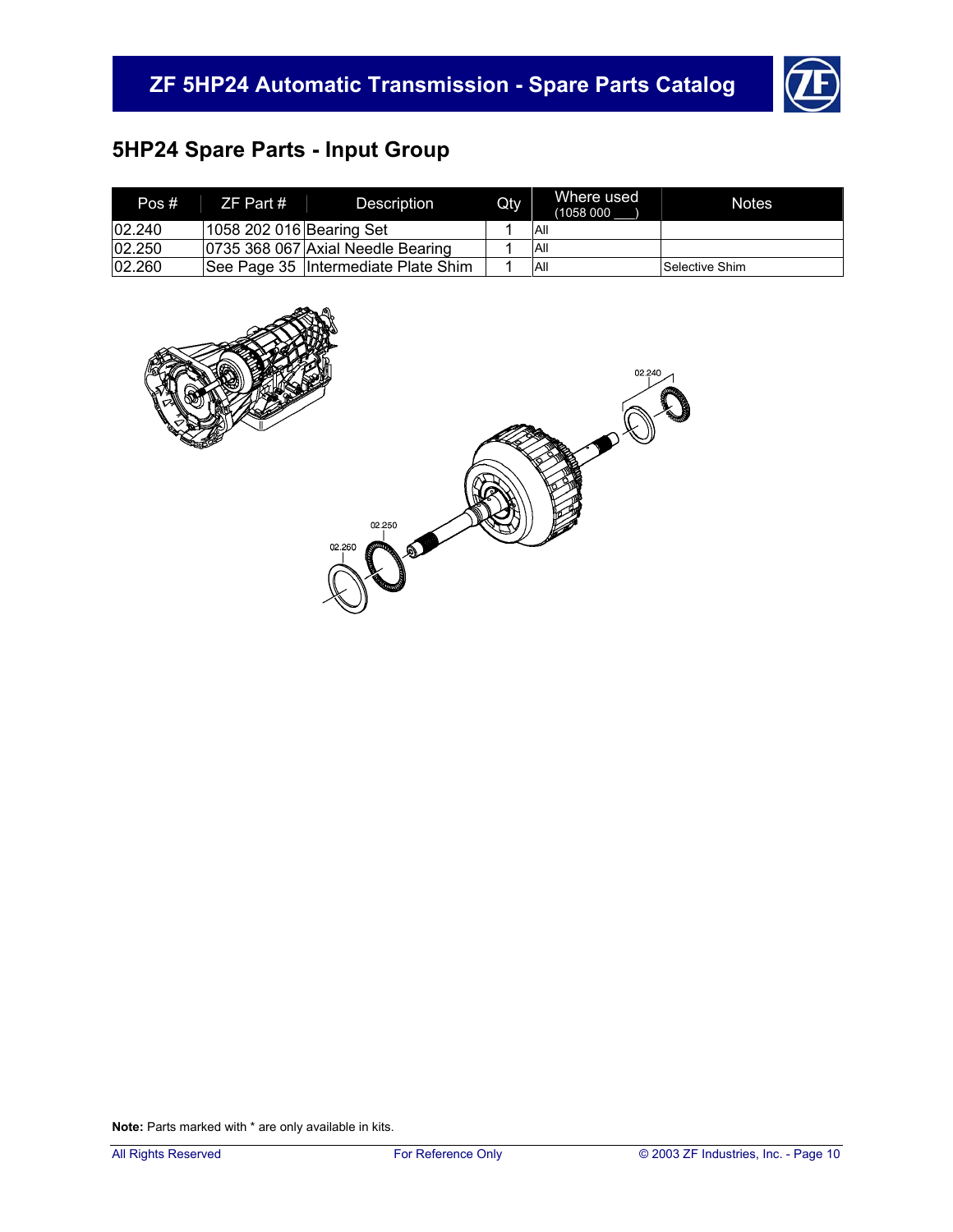![](_page_12_Picture_1.jpeg)

# **5HP24 Spare Parts – Oil Sump Group**

| Pos#       | $ZF$ Part #           | Description                     | Qty | Where used<br>(1058 000         | <b>Notes</b>                                                  |
|------------|-----------------------|---------------------------------|-----|---------------------------------|---------------------------------------------------------------|
| 03.010     | 1058 203 015 Oil Sump |                                 |     | All                             |                                                               |
| 03.010/110 | 1058 203 013 Oil Sump |                                 |     | All                             |                                                               |
| 03.010/120 | 1043 301 036 Magnet   |                                 | 4   | All                             |                                                               |
| 03.010/130 |                       | 0636 308 026 Screw Plug M16x1.5 |     | All                             | * Available in kit 1058 298 022<br>* Available in kit 5HP24FK |
| 03.030     | 0501 314 899 Gasket   |                                 |     | All                             | * Available in kit 1058 298 022<br>* Available in kit 5HP24FK |
| 03.050     |                       | 0736 101 318 Torx Screw M6x22   | 22  | All                             |                                                               |
| 03.080     |                       | 0501 315 814 Stick-On Label     |     | 005/016/021/022/029/<br>032/034 |                                                               |

![](_page_12_Figure_4.jpeg)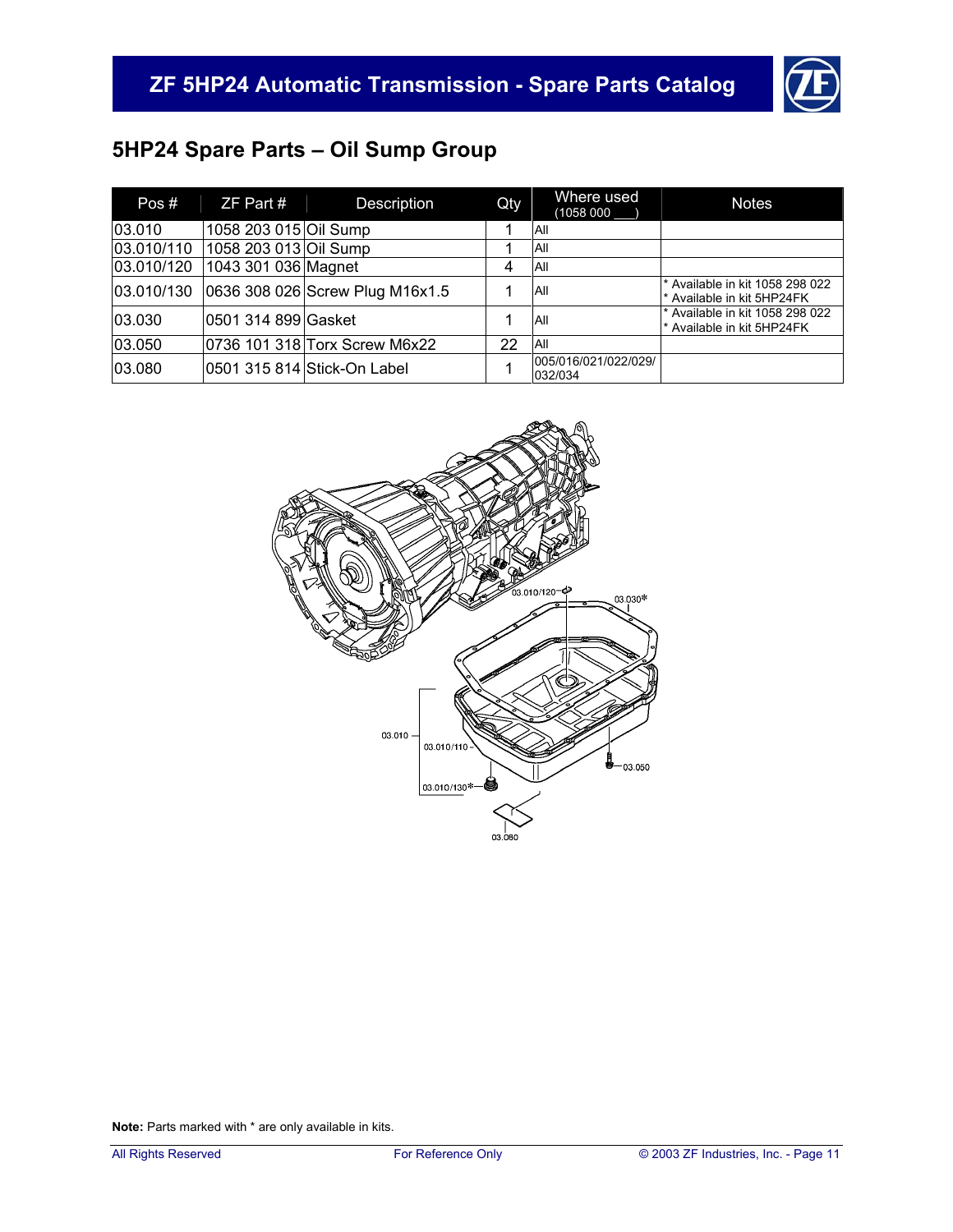![](_page_13_Picture_1.jpeg)

# **5HP24 Spare Parts - Oil Supply Group**

| Pos#       | ZF Part #                 | Description                        | Qty            | Where used<br>(1058 000 | <b>Notes</b>                    |
|------------|---------------------------|------------------------------------|----------------|-------------------------|---------------------------------|
| 10.010     | 1058 210 061 Pump         |                                    | 1              | All                     |                                 |
| 10.010/140 | 1055 310 039 Sealing Ring |                                    | 1              | All                     | * Available in kit 1058 298 022 |
| 10.010/150 |                           | 0735 298 136 Needle Bearing        | 1              | All                     |                                 |
| 10.010/160 | 0501 316 234 Washer       |                                    | 1              | All                     |                                 |
| 10.010/170 | 0750 111 254 Shaft Seal   |                                    | 1              | All                     | * Available in kit 1058 298 022 |
| 10.010/180 | 0730 513 545 Snap Ring    |                                    | 1              | All                     |                                 |
| 10.010/190 | 1043 319 058 Sleeve       |                                    | 1              | All                     |                                 |
| 10.014     | 0734 313 178 O-Ring       |                                    | 1              | All                     | * Available in kit 1058 298 022 |
| 10.016     |                           | 1058 310 074 Intermediate Sheet    | 1              | All                     |                                 |
| 10.020     |                           | 1058 210 072 Intermediate Plate    | 1              | All                     |                                 |
| 10.020/110 |                           | 1058 310 081 Intermediate Sheet    | 1              | All                     |                                 |
| 10.020/130 |                           | 0736 101 105 Counters. Screw M6x15 | 5              | All                     |                                 |
| 10.020/140 | 0734 401 248 Piston Ring  |                                    | $\overline{2}$ | All                     | * Available in kit 1058 298 022 |
| 10.020/150 | 1058 310 076 Piston       |                                    | 1              | All                     |                                 |
| 10.020/160 |                           | 0732 042 580 Compression Spring    | 1              | All                     |                                 |
| 10.020/170 | 1060 310 030 Sleeve       |                                    | 1              | All                     |                                 |
| 10.020/180 |                           | 0501 315 119 Screw Plug M22x1.5    | 1              | All                     | * Available in kit 1058 298 022 |
| 10.020/190 | 0501 210 179 Breather     |                                    | 1              | All                     |                                 |
| 10.020/200 | 0734 313 182 O-Ring       |                                    | 1              | All                     | * Available in kit 1058 298 022 |
| 10.020/210 |                           | 0501 308 675 Locking Washer        | 1              | All                     |                                 |
| 10.024     | 0501 315 821 Gasket       |                                    | 1              | All                     | * Available in kit 1058 298 022 |
| 10.070     |                           | 0736 101 357 Torx Screw M6x35      | 9              | All                     |                                 |
| 10.074     |                           | 0736 101 060 Torx Screw M5x50      | 1              | All                     |                                 |
| 10.090     |                           | 0636 308 017 Screw Plug M14x1.5    | 1              | All                     | * Available in kit 1058 298 022 |
| 10.380     |                           | 1043 325 007 Breather Cover        | 1              | All                     |                                 |

![](_page_13_Figure_4.jpeg)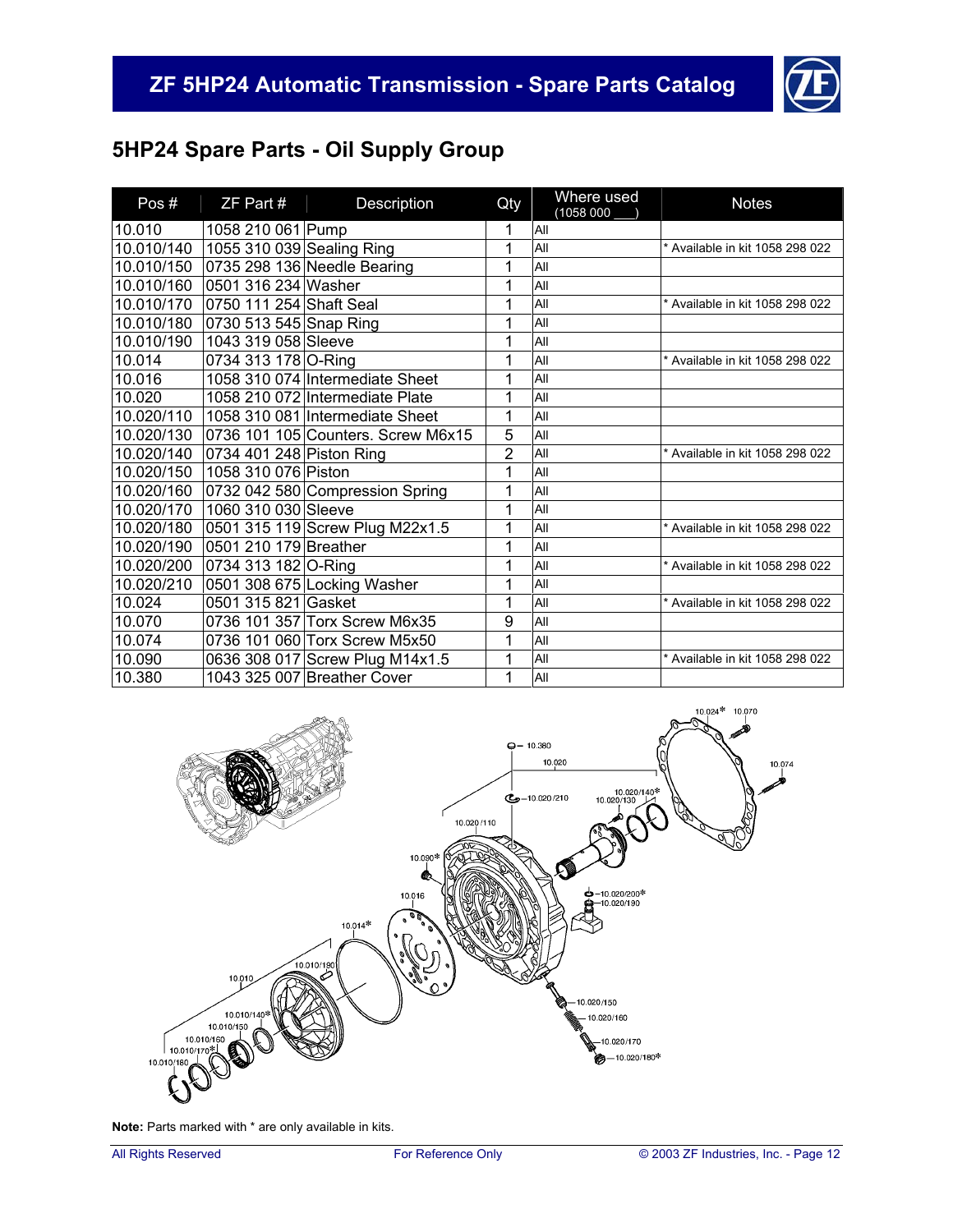![](_page_14_Picture_1.jpeg)

# **5HP24 Spare Parts – Output Group**

| Pos#       | $ZF$ Part #               | Description                 | Qty | Where used<br>(1058 000                                 | <b>Notes</b>                    |
|------------|---------------------------|-----------------------------|-----|---------------------------------------------------------|---------------------------------|
| 14.010     | 1058 214 013 Extension    |                             | 1   | 009/013/014/015/024/<br>026/027/028                     |                                 |
|            | 1058 214 014 Extension    |                             |     | 005/016/021/022                                         |                                 |
|            | 1058 214 025 Extension    |                             |     | 029/034                                                 |                                 |
| 14.010/110 | 1058 314 007 Extension    |                             | 1   | 005/016/021/022                                         |                                 |
|            | 1058 314 014 Extension    |                             | 1   | 009/013/014/015/024/<br>026/027/028                     |                                 |
|            | 1058 314 027 Extension    |                             | 1   | 029/034                                                 |                                 |
| 14.010/120 | 0635 332 156 Ball Bearing |                             | 1   | 029/034                                                 |                                 |
|            | 0735 340 153 Ball Bearing |                             | 1   | 005/009/013/014/015/<br>016/021/022/024/026/<br>027/028 |                                 |
| 14.010/130 |                           | 0630 502 104 Retaining Ring | 1   | All (except 032)                                        |                                 |
| 14.010/140 | 0750 111 243 Shaft Seal   |                             | 1   | All (except 032)                                        | * Available in kit 1058 298 022 |
| 14.020     |                           | 1058 314 009 Output Flange  | 1   | 009/013/014/015/024/<br>026/027/028                     |                                 |
|            |                           | 1058 314 011 Output Flange  |     | 005/016/021/022                                         |                                 |
|            | 1058 314 025 Adapter      |                             |     | 029/034                                                 |                                 |
| 14.022     | 0734 313 157 O-Ring       |                             | 1   | 029/034                                                 |                                 |
| 14.024     |                           | 0637 900 123 Protecting Cap |     | 029/034                                                 |                                 |

![](_page_14_Figure_4.jpeg)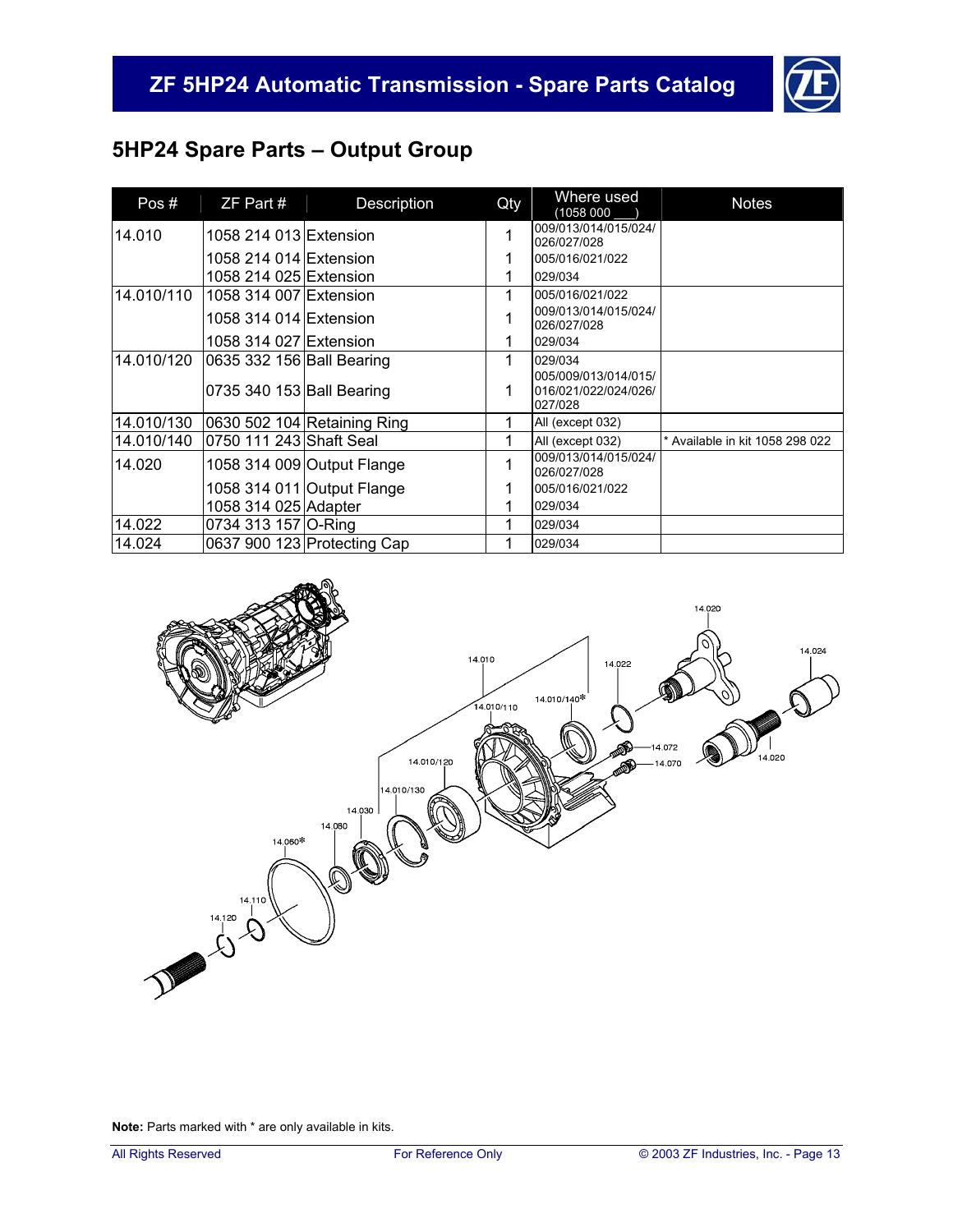![](_page_15_Picture_1.jpeg)

# **5HP24 Spare Parts – Output Group (continued)**

| Pos#       | $ZF$ Part $#$           | Description                       | Qty | Where used<br>(1058 000             | <b>Notes</b>                    |
|------------|-------------------------|-----------------------------------|-----|-------------------------------------|---------------------------------|
| 14.030     |                         | 0630 531 057 Retaining Ring       | 1   | 029/034                             |                                 |
|            |                         |                                   |     | 005/009/013/014/015/                |                                 |
|            |                         | 0737 502 175 Slotted Nut M45x1.5  | 1   | 016/021/022/024/026/                |                                 |
|            |                         |                                   |     | 027/028                             |                                 |
| 14.040     | 1058 214 028 Cover      |                                   | 1   | 032                                 |                                 |
| 14.040/110 | 1058 314 031 Cover      |                                   | 1   | 032                                 |                                 |
| 14.040/120 |                         | 0735 368 083 Axial Needle Bearing |     | 032                                 |                                 |
| 14.040/140 | 0734 319 520 Shaft Seal |                                   | 1   | 032                                 |                                 |
| 14.060     | 0734 313 097 O-Ring     |                                   | 1   | All                                 | * Available in kit 1058 298 022 |
| 14.070     |                         | 0636 024 008 Hexagon Screw M8x25  | 6   | 009/013/014/015/024/                |                                 |
|            |                         |                                   |     | 026/027/028                         |                                 |
|            |                         | 0636 024 008 Hexagon Screw M8x25  | 10  | 005/016/021/022                     |                                 |
|            |                         | 0736 101 118 Torx Screw M8x35     | 10  | 029/034                             |                                 |
|            |                         | 0736 101 194 Torx Screw M6x25     | 4   | 032                                 |                                 |
| 14.072     |                         | 0636 024 510 Hexagon Screw M8x35  | 4   | 009/013/014/015/024/<br>026/027/028 |                                 |
| 14.080     | See Page 35 Output Shim |                                   | 1   | All (except 032)                    | Selective Shim                  |
|            | See Page 35 Output Shim |                                   |     | 032                                 | Selective Shim                  |
| 14.110     | 0734 313 181 O-Ring     |                                   | 1   | 032                                 |                                 |
| 14.120     | 0501 317 775 Snap Ring  |                                   |     | 032                                 |                                 |

![](_page_15_Figure_4.jpeg)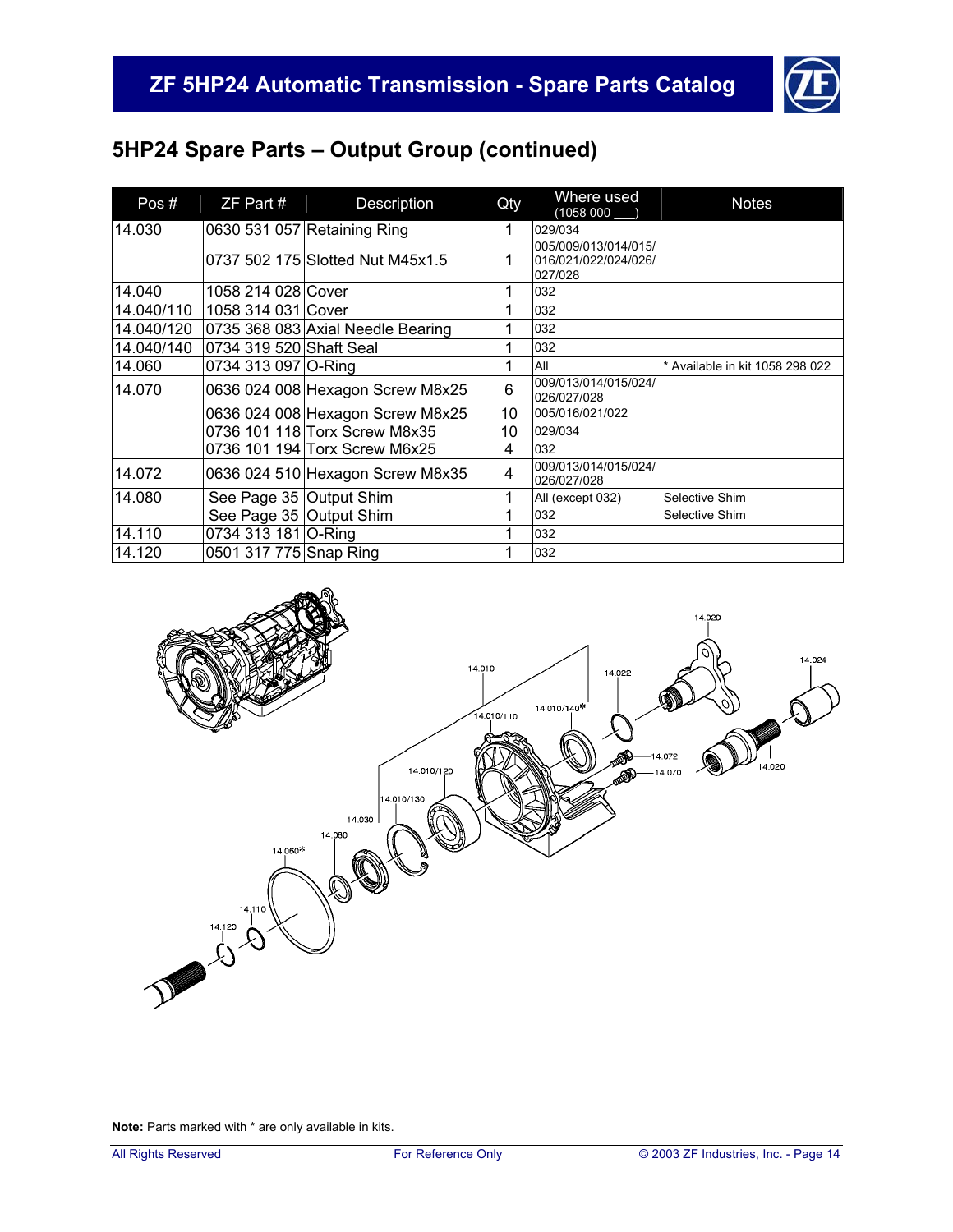![](_page_16_Picture_1.jpeg)

# **5HP24 Spare Parts – Converter Group**

| Pos#   | $ZF$ Part # | Description                       | Qty | Where used<br>(1058 000             | <b>Notes</b> |
|--------|-------------|-----------------------------------|-----|-------------------------------------|--------------|
| 22.010 |             | 1058 322 009 Converter Bell       |     | 009/013/014/015/024/<br>026/027/028 |              |
|        |             | 1058 322 011 Converter Bell       |     | 005/016/021/022/029                 |              |
|        |             | 1058 322 016 Converter Bell       |     | 032                                 |              |
|        |             | 1058 322 020 Converter Bell       |     | 034                                 |              |
| 22.020 |             | 4168 026 376 Torque Converter L31 |     | 005/016                             |              |
|        |             | 4168 026 380 Torque Converter P32 |     | 014/024                             |              |
|        |             | 4168 026 381 Torque Converter Q32 |     | 009/013/015                         |              |
|        |             | 4168 026 388 Torque Converter J35 |     | 027/028                             |              |
|        |             | 4168 026 389 Torque Converter K35 |     | 026                                 |              |
|        |             | 4168 026 392 Torque Converter N35 |     | 021                                 |              |
|        |             | 4168 026 396 Torque Converter L35 |     | 022                                 |              |
|        |             | 4168 026 399 Torque Converter F38 |     | 029/032                             |              |
|        |             | 4168 028 299 Torque Converter L51 |     | 034                                 |              |
| 22.090 |             | 0636 025 038 Hexagon Screw M10x35 | 6   | All                                 |              |
| 22.100 |             | 0636 024 036 Hexagon Screw M10x90 | 14  | All                                 |              |

![](_page_16_Figure_4.jpeg)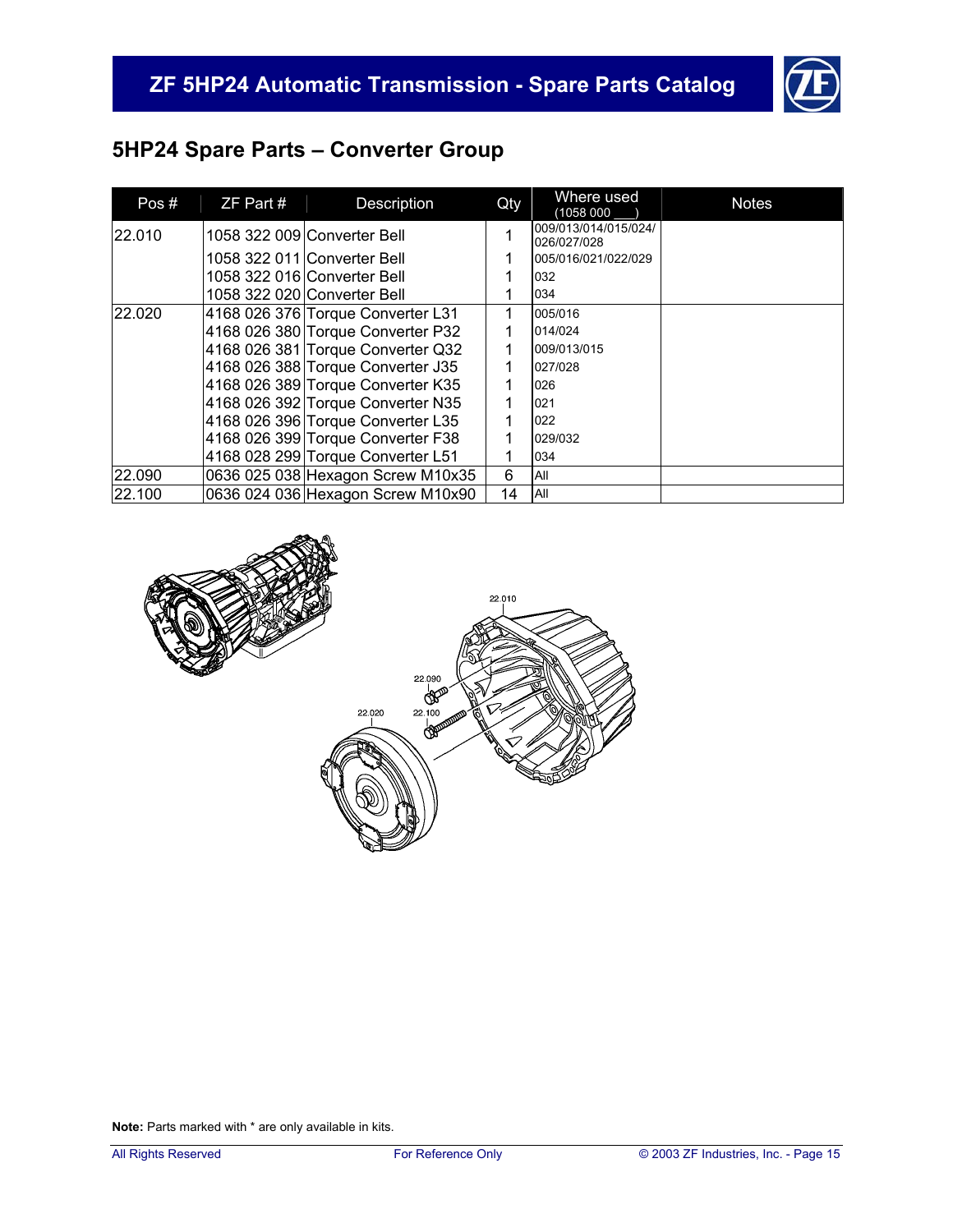![](_page_17_Picture_1.jpeg)

# **5HP24 Spare Parts – Parking Lock Group**

| Pos #   | ZF Part # | Description                     | Qty | Where used<br>(1058 000 | <b>Notes</b> |
|---------|-----------|---------------------------------|-----|-------------------------|--------------|
| 124.050 |           | 1058 224 013 Parking Lock Wheel |     | All (except 032)        |              |
|         |           | 1058 224 020 Parking Lock Wheel |     | 1032                    |              |

![](_page_17_Picture_4.jpeg)

![](_page_17_Picture_5.jpeg)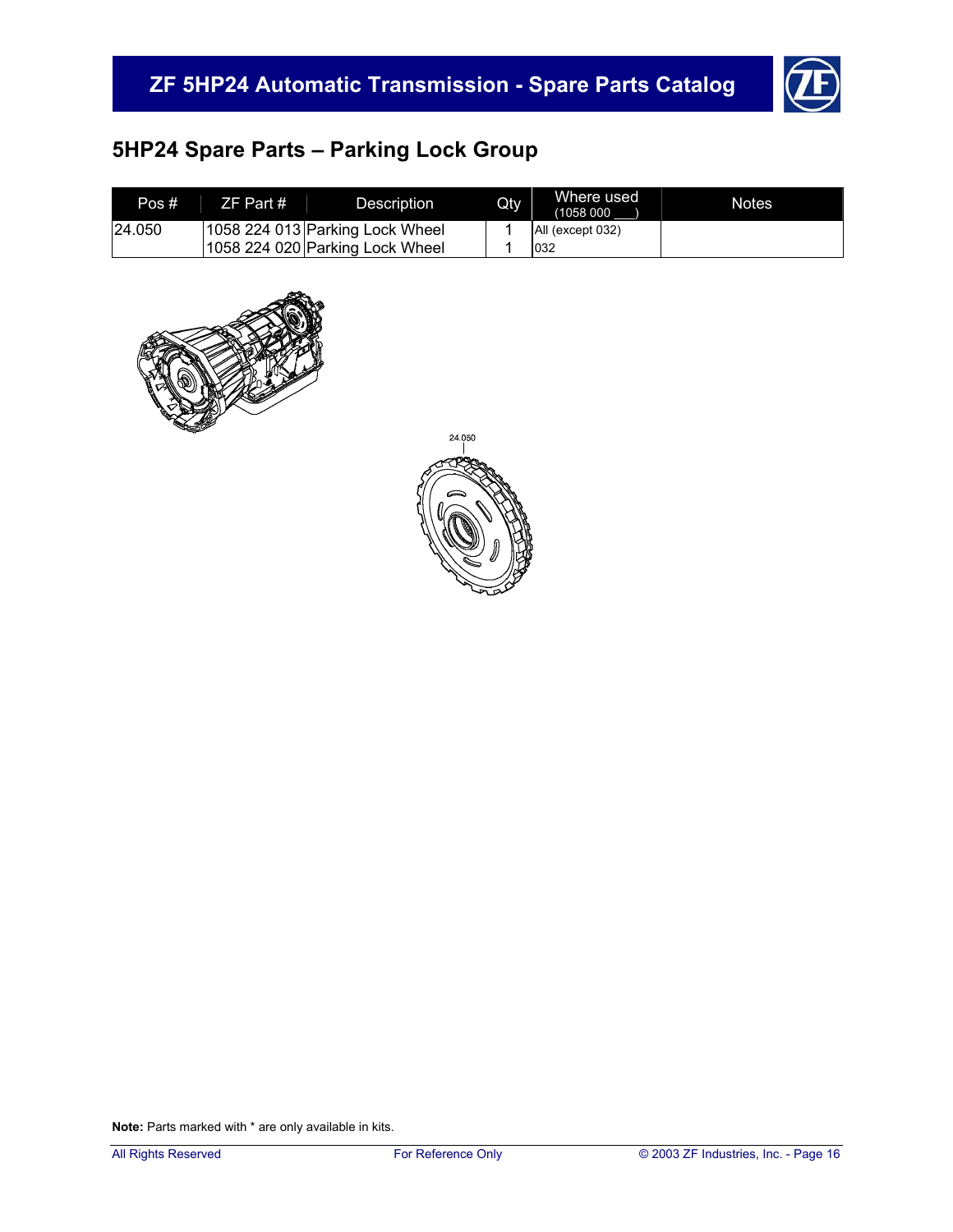![](_page_18_Picture_1.jpeg)

# **5HP24 Spare Parts – Brake Group**

| Pos #  | $ZF$ Part #            | Description                       | Qty | Where used<br>(1058 000 | <b>Notes</b> |
|--------|------------------------|-----------------------------------|-----|-------------------------|--------------|
| 31.050 | 1058 373 023 Snap Ring |                                   |     | All                     |              |
| 31.090 |                        | 0735 368 074 Axial Needle Bearing |     | All                     |              |

![](_page_18_Figure_4.jpeg)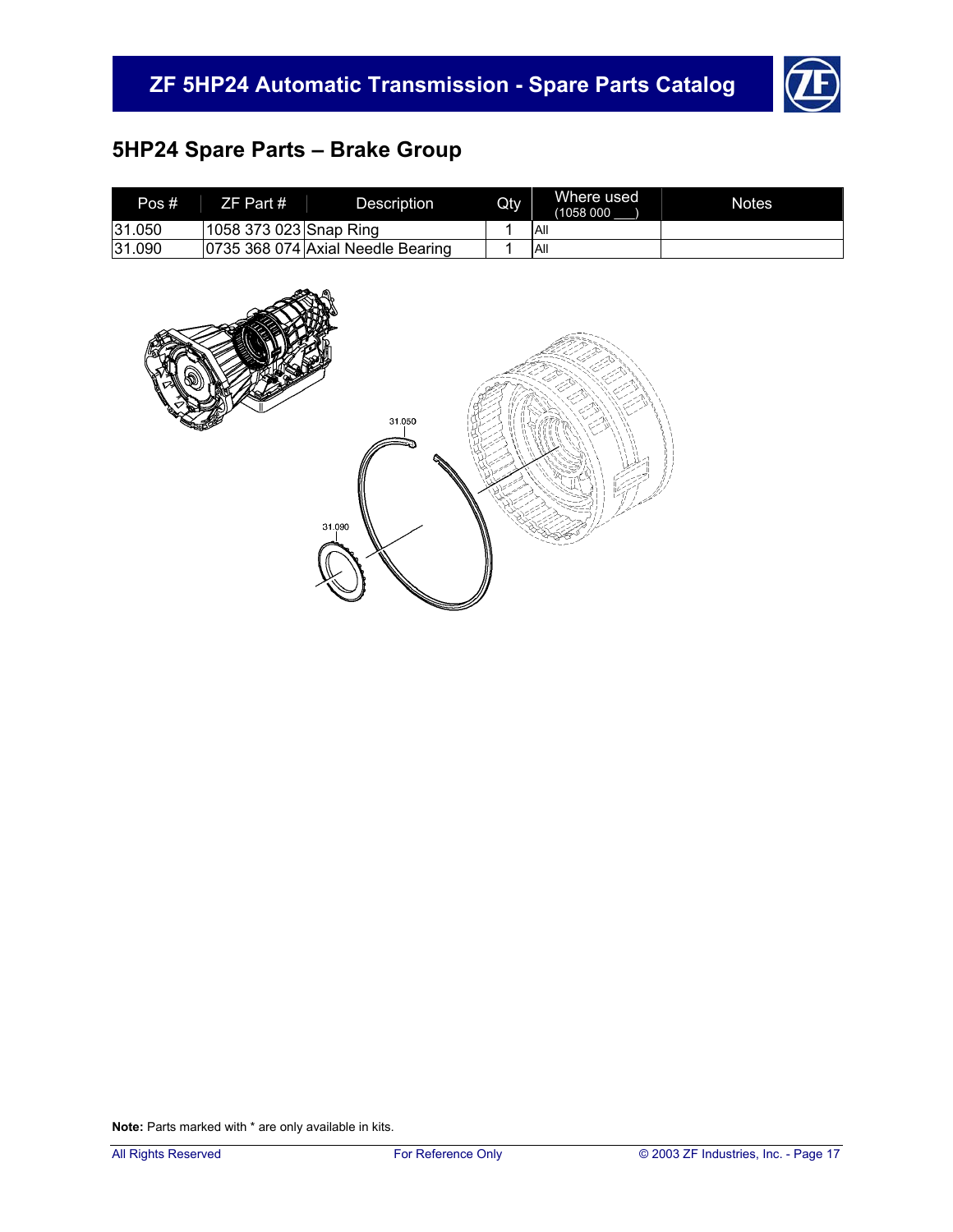![](_page_19_Picture_1.jpeg)

# **5HP24 Spare Parts – Planetary Drive Groups**

| Pos#   | ZF Part #                 | Description                       | Qty | Where used<br>(1058000) | <b>Notes</b>                    |
|--------|---------------------------|-----------------------------------|-----|-------------------------|---------------------------------|
| 32.100 |                           | 1058 232 077 Planet Carrier       | 4   | All                     |                                 |
| 32.110 |                           | 1058 232 098 Planet Carrier       | 1   | All                     |                                 |
| 32.120 | 1058 332 068 Ring Gear    |                                   |     | All                     |                                 |
| 32.130 | 1058 332 069 Snap Ring    |                                   |     | All                     |                                 |
| 32.140 | 1058 232 058 Ring Gear    |                                   | 1   | All                     |                                 |
| 32.150 | 1058 332 021 Snap Ring    |                                   | и   | All                     |                                 |
| 32.190 | 1058 332 007 Sun Gear     |                                   |     | All                     |                                 |
| 32.210 |                           | 0735 368 064 Axial Needle Bearing | 1   | All                     |                                 |
| 32.240 | 1058 332 054 Ring Gear    |                                   |     | All                     |                                 |
| 32.250 | 1058 332 021 Snap Ring    |                                   | 4   | All                     |                                 |
| 32.290 | 0734 313 137 O-Ring       |                                   | 1   | All                     | * Available in kit 1058 298 022 |
| 32.330 | 1058 375 019 Disc Carrier |                                   |     | All                     |                                 |
| 32.340 | 1058 274 001 Bearing Set  |                                   | 4   | All                     |                                 |
| 32.360 | 1058 332 076 Sun Gear     |                                   |     | All                     |                                 |

![](_page_19_Figure_4.jpeg)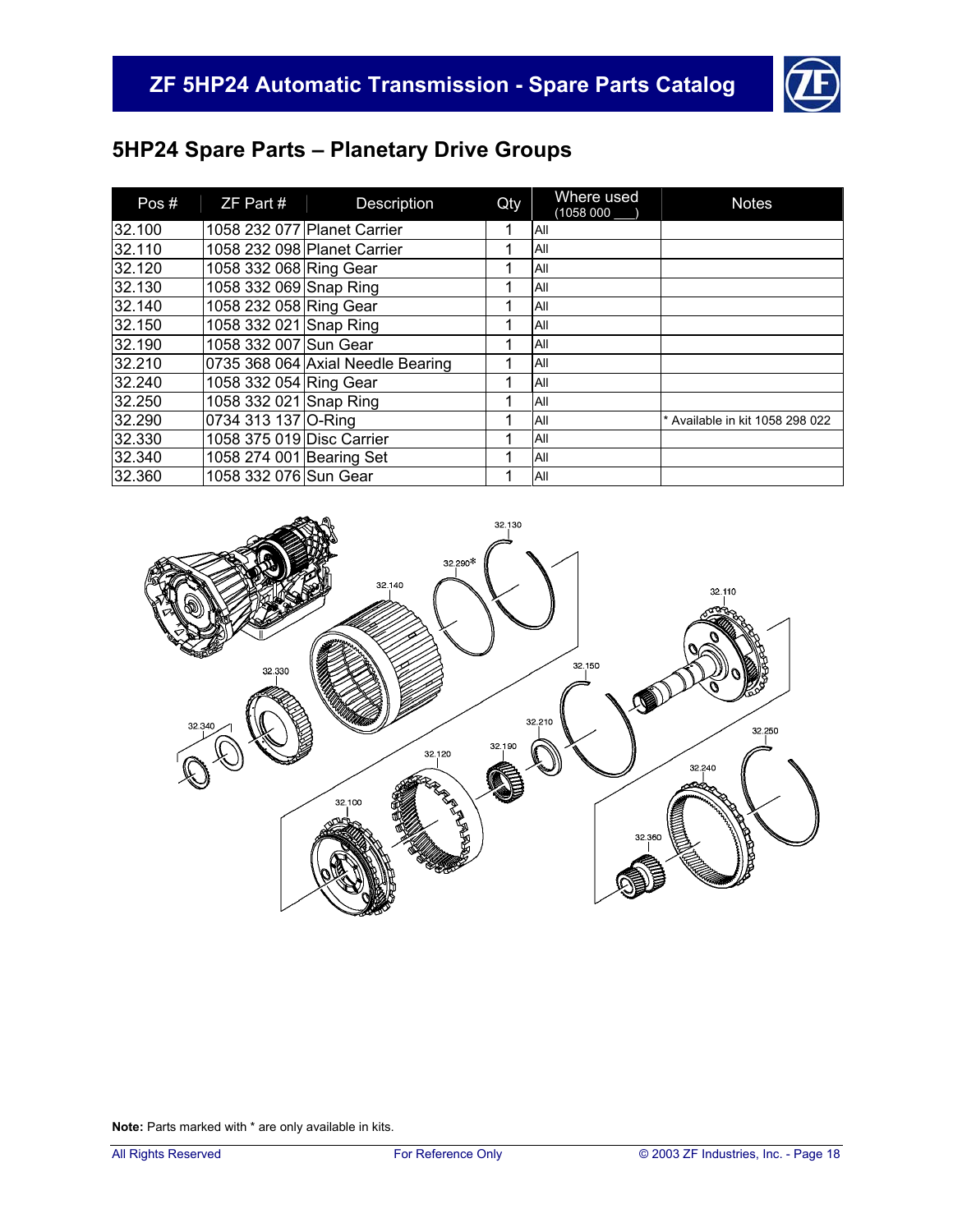![](_page_20_Picture_1.jpeg)

# **5HP24 Spare Parts – Planetary Drive Groups (continued)**

| Pos #  | $ZF$ Part #                  | Description                 | Qty | Where used<br>(1058000) | <b>Notes</b> |
|--------|------------------------------|-----------------------------|-----|-------------------------|--------------|
| 42.010 | l1058 242 011 Planet Carrier |                             |     | All (except 032)        |              |
|        |                              | 1058 242 012 Planet Carrier |     | 1032                    |              |

![](_page_20_Figure_4.jpeg)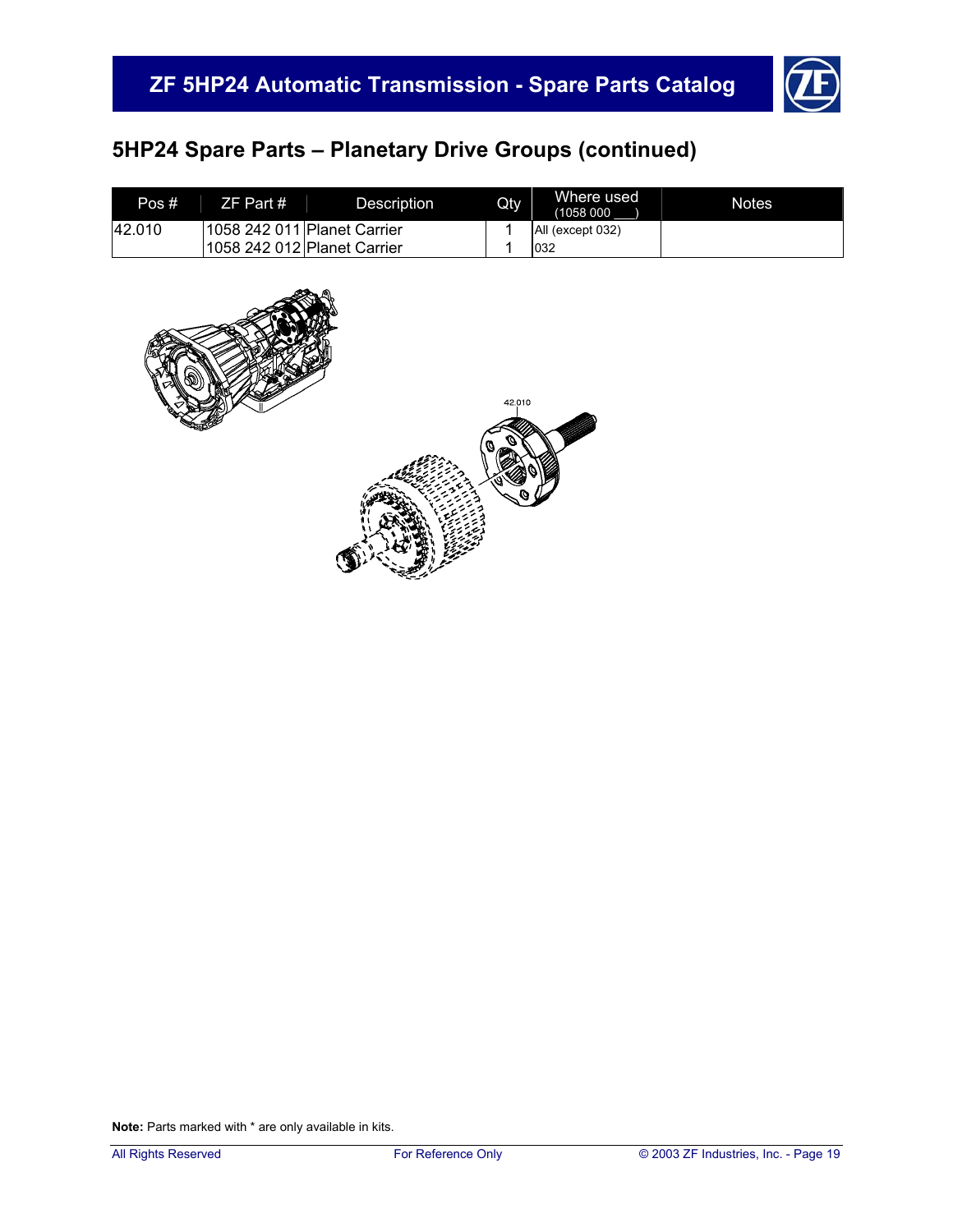![](_page_21_Picture_1.jpeg)

# **5HP24 Spare Parts – Clutch Pack Groups**

| Pos#   | ZF Part #                  | Description                    | Qty            | Where used<br>(1058 000             | <b>Notes</b>                                                       |
|--------|----------------------------|--------------------------------|----------------|-------------------------------------|--------------------------------------------------------------------|
| 70.010 | 1058 270 036 Input Shaft   |                                | 1              | All                                 |                                                                    |
| 70.014 | 0734 313 151 O-Ring        |                                | 1              | All                                 | * Available in kit 1058 298 022                                    |
| 70.020 | 1058 370 059 Piston        |                                | 1              | 005/009/013/014/015/<br>016/024     |                                                                    |
|        | 1058 370 101 Piston        |                                | 1              | 021/022/026/027/028/<br>029/032/034 |                                                                    |
| 70.030 | 0734 313 148 O-Ring        |                                | 1              | All                                 | * Available in kit 1058 298 022                                    |
| 70.040 | 0734 313 163 O-Ring        |                                | 1              | All                                 | * Available in kit 1058 298 022                                    |
| 70.050 | 0501 315 117 Cup Spring    |                                | 1              | 005/009/013/014/015/<br>016/024     |                                                                    |
|        | 0501 315 117 Cup Spring    |                                | $\overline{2}$ | 021/022/026/027/028/<br>029/032/034 |                                                                    |
| 70.060 | 1058 370 022 Oil Dam       |                                | 1              | All                                 |                                                                    |
| 70.070 | 0734 313 163 O-Ring        |                                | 1              | All                                 | * Available in kit 1058 298 022                                    |
| 70.080 | 0730 513 920 Snap Ring     |                                | 1              | All                                 |                                                                    |
| 70.090 |                            | 0501 315 746 Undulated Spring  | 1              | 005/009/013/014/015/<br>016/024     |                                                                    |
|        |                            | 0501 316 760 Undulated Spring  | 1              | 021/022/026/027/028/<br>029/032/034 |                                                                    |
| 70.100 | 1058 370 053 Steel Plate A |                                | 6              | 005/009                             | * Available in kit 1058 298 016                                    |
|        | 1058 370 066 Steel Plate A |                                | 6              | All (except 005/009)                | * Available in kit 1058 298 017                                    |
| 70.110 |                            | 1058 270 020 Friction Plate A  | 6              | 005/009                             | Available in kit 1058 298 014                                      |
|        |                            | 1058 270 028 Friction Plate A  | 6              | All (except 005/009)                | * Available in kit 1058 298 015                                    |
| 70.120 | 1058 370 057 End Plate     |                                | 1              | All                                 | * Available in kit 1058 298 016<br>* Available in kit 1058 298 017 |
| 70.140 |                            | See Page 36 Clutch A Snap Ring | 1              | All                                 | Selective Snap Ring                                                |

![](_page_21_Figure_4.jpeg)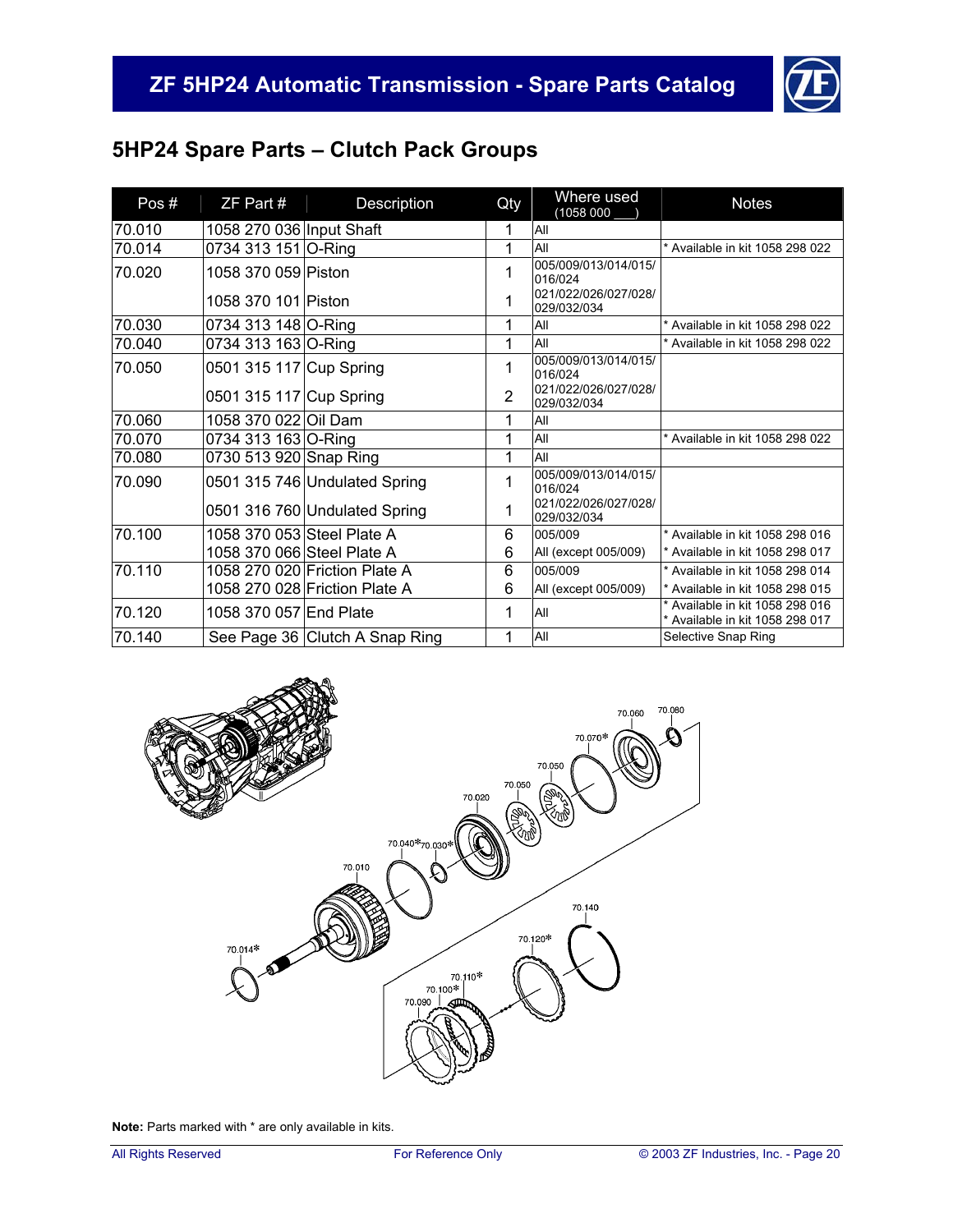![](_page_22_Picture_1.jpeg)

| Pos#   | ZF Part #                  | Description                       | Qty | Where used<br>(1058 000             | <b>Notes</b>                    |
|--------|----------------------------|-----------------------------------|-----|-------------------------------------|---------------------------------|
| 72.010 | 1058 271 042 Cylinder B    |                                   | 1   | All                                 |                                 |
| 72.020 | 1058 371 039 Piston        |                                   | 1   | All                                 |                                 |
| 72.030 | 0734 313 175 O-Ring        |                                   | 1   | All                                 | * Available in kit 1058 298 022 |
| 72.040 | 0734 313 007 O-Ring        |                                   | 1   | All                                 | * Available in kit 1058 298 022 |
| 72.050 | 0501 315 073 Sealing Ring  |                                   | 1   | All                                 | * Available in kit 1058 298 022 |
| 72.060 | 0501 315 320 Cup Spring    |                                   | 1   | All                                 |                                 |
| 72.062 |                            | 1058 371 044 Fixing Washer        | 1   | All                                 |                                 |
| 72.080 | 1058 371 010 Snap Ring     |                                   | 1   | All                                 |                                 |
| 72.082 |                            | 0501 316 282 Undulated Spring     | 1   | 005/009/013/014/015/<br>016/024     |                                 |
|        |                            | 0501 316 761 Undulated Spring     | 1   | 021/022/026/027/028/<br>029/032/034 |                                 |
| 72.090 | 1058 370 050 Steel Plate B |                                   | 6   | 005/009                             | * Available in kit 1058 298 016 |
|        | 1058 370 073 Steel Plate B |                                   | 6   | All (except 005/009)                | * Available in kit 1058 298 017 |
| 72.100 |                            | 1058 270 025 Friction Plate B     | 6   | 005/009                             | * Available in kit 1058 298 014 |
|        |                            | 1058 270 029 Friction Plate B     | 6   | All (except 005/009)                | * Available in kit 1058 298 015 |
| 72.110 | 1058 370 049 End Plate B   |                                   | 1   | 005/009                             | * Available in kit 1058 298 016 |
|        | 1058 370 076 End Plate B   |                                   | 1   | All (except 005/009)                | * Available in kit 1058 298 017 |
| 72.130 |                            | See Page 36 Clutch B Snap Ring    | 1   | All                                 | Selective Snap Ring             |
| 72.140 | 0734 317 256 Piston Ring   |                                   | 2   | All                                 | * Available in kit 1058 298 022 |
| 72.150 |                            | 0735 368 078 Axial Needle Bearing | 1   | All                                 |                                 |
| 72.160 |                            | 1058 202 015 Intermediate Shaft   | 1   | All                                 |                                 |
| 72.170 |                            | 0735 368 079 Axial Needle Bearing | 1   | All                                 |                                 |
| 72.180 | 1058 271 041 Disc Carrier  |                                   | 1   | All                                 |                                 |
| 72.190 | 1058 272 015 Disc Carrier  |                                   | 1   | All                                 |                                 |
| 72.200 | 1058 371 011 Snap Ring     |                                   | 1   | All                                 |                                 |

![](_page_22_Figure_4.jpeg)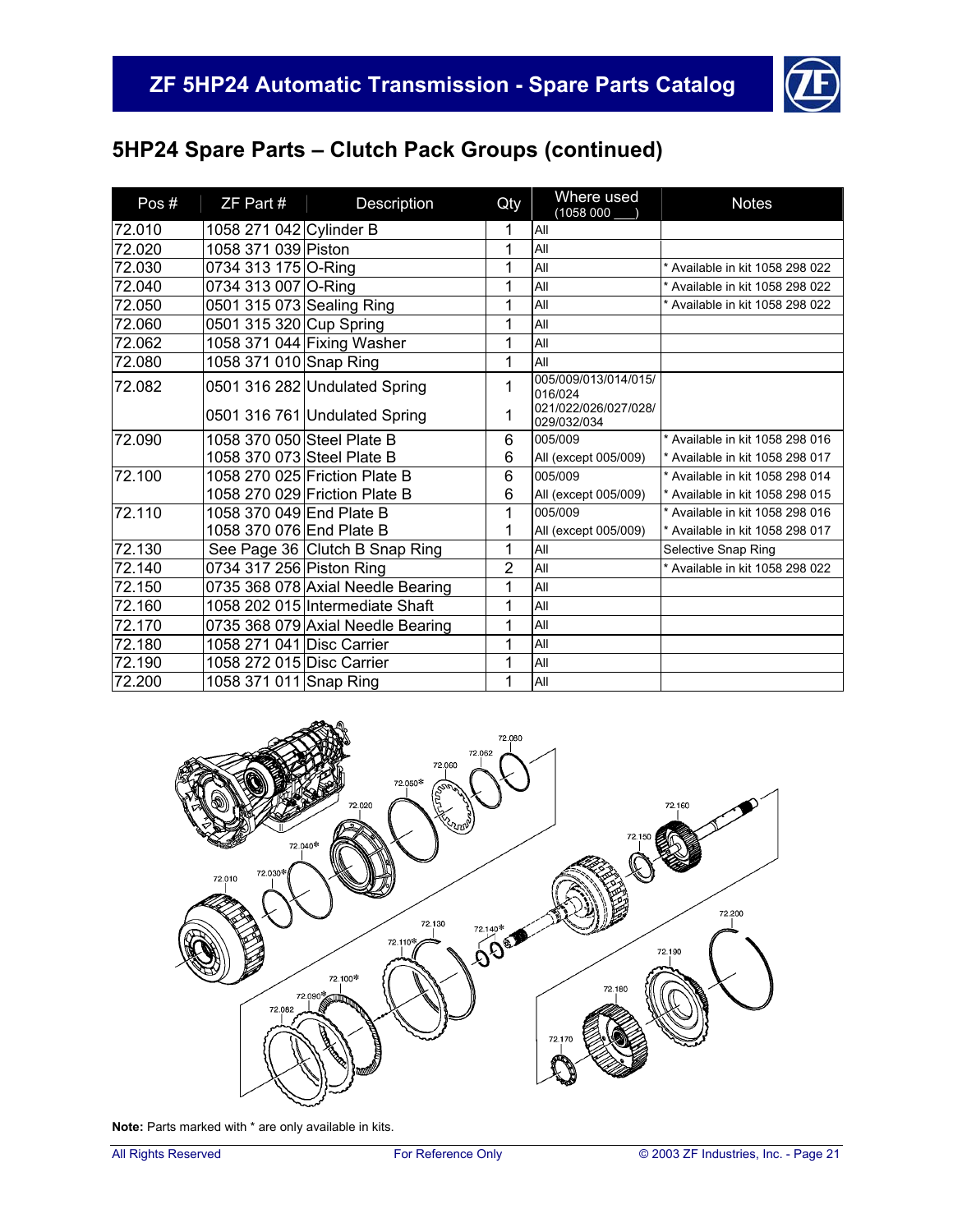![](_page_23_Picture_1.jpeg)

| Pos#       | $ZF$ Part #              | Description | Qty | Where used<br>(1058 000     | <b>Notes</b>                    |
|------------|--------------------------|-------------|-----|-----------------------------|---------------------------------|
| 73.010     | 1058 273 025 Cylinder D  |             | 1   | 005/009                     |                                 |
|            | 1058 273 031 Cylinder D  |             |     | 014                         |                                 |
|            | 1058 273 032 Cylinder D  |             |     | 013/015/016/024             |                                 |
|            | 1058 273 035 Cylinder D  |             |     | 021/022/026/027/029/<br>032 |                                 |
|            | 1058 273 036 Cylinder D  |             |     | 028                         |                                 |
|            | 1058 273 040 Cylinder D  |             |     | 034                         |                                 |
| 73.010/110 | 1058 273 028 Cylinder D  |             | 1   | 005/009/013/015/016/<br>024 |                                 |
|            | 1058 273 029 Cylinder D  |             |     | 014                         |                                 |
|            | 1058 273 033 Cylinder D  |             |     | 021/022/026/027/029/<br>032 |                                 |
|            | 1058 273 034 Cylinder D  |             |     | 028                         |                                 |
|            | 1058 273 039 Cylinder D  |             |     | 034                         |                                 |
| 73.010/140 | 0301 317 016 Fitting Key |             | 2   | All                         |                                 |
| 73.010/150 | 1058 373 039 Piston      |             | 1   | All (except 034)            |                                 |
|            | 1058 373 052 Piston      |             |     | 034                         |                                 |
| 73.010/152 | 0734 313 169 O-Ring      |             |     | All                         | * Available in kit 1058 298 022 |
| 73.010/154 | 0734 313 180 O-Ring      |             |     | All                         | * Available in kit 1058 298 022 |

![](_page_23_Figure_4.jpeg)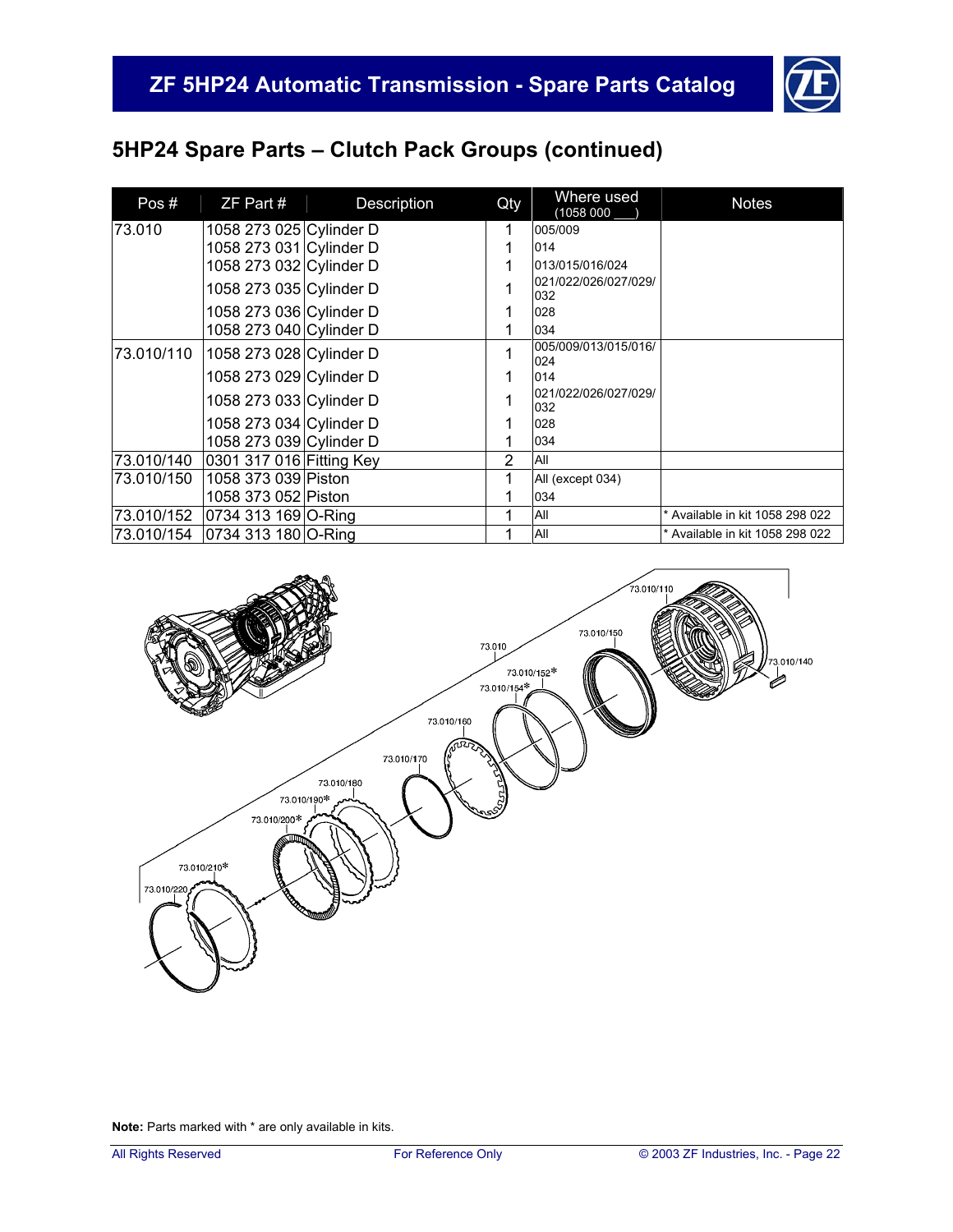![](_page_24_Picture_1.jpeg)

| Pos#       | $ZF$ Part $#$              | Description                    | Qty | Where used<br>(1058 000                                     | <b>Notes</b>                    |
|------------|----------------------------|--------------------------------|-----|-------------------------------------------------------------|---------------------------------|
| 73.010/160 | 0501 315 494 Cup Spring    |                                |     | All                                                         |                                 |
| 73.010/170 | 1058 373 003 Snap Ring     |                                | 1   | All                                                         |                                 |
| 73.010/180 |                            | 0501 316 282 Undulated Spring  | 1   | 005/009/013/014/015/<br>016/024                             |                                 |
|            |                            | 0501 316 761 Undulated Spring  | 1   | 021/022/026/027/028/<br>029/032/034                         |                                 |
| 73.010/190 | 1058 370 050 Steel Plate D |                                | 4   | 005/009                                                     | * Available in kit 1058 298 016 |
|            | 1058 370 073 Steel Plate D |                                | 3   | 014/028                                                     | * Available in kit 1058 298 017 |
|            | 1058 370 073 Steel Plate D |                                | 4   | 013/015/016/021/022/<br>024/026/027/029/032                 | * Available in kit 1058 298 017 |
|            | 1058 370 073 Steel Plate D |                                | 5   | 034                                                         | * Available in kit 1058 298 017 |
| 73.010/200 |                            | 1058 270 025 Friction Plate D  | 4   | 005/009                                                     | * Available in kit 1058 298 014 |
|            |                            | 1058 270 029 Friction Plate D  | 3   | 014/028                                                     | * Available in kit 1058 298 015 |
|            |                            | 1058 270 029 Friction Plate D  | 4   | 013/015/016/021/022/<br>024/026/027/029/032                 | * Available in kit 1058 298 015 |
|            |                            | 1058 270 029 Friction Plate D  | 5   | 034                                                         | * Available in kit 1058 298 015 |
| 73.010/210 | 1058 370 049 End Plate D   |                                | 1   | 005/009                                                     | * Available in kit 1058 298 016 |
| 73.010/210 | 1058 370 076 End Plate D   |                                | 1   | 013/014/015/016/021/<br>022/024/026/027/028/<br>029/032/034 | * Available in kit 1058 298 017 |
| 73.010/220 |                            | See Page 36 Clutch D Snap Ring |     | All                                                         | Selective Snap Ring             |

![](_page_24_Figure_4.jpeg)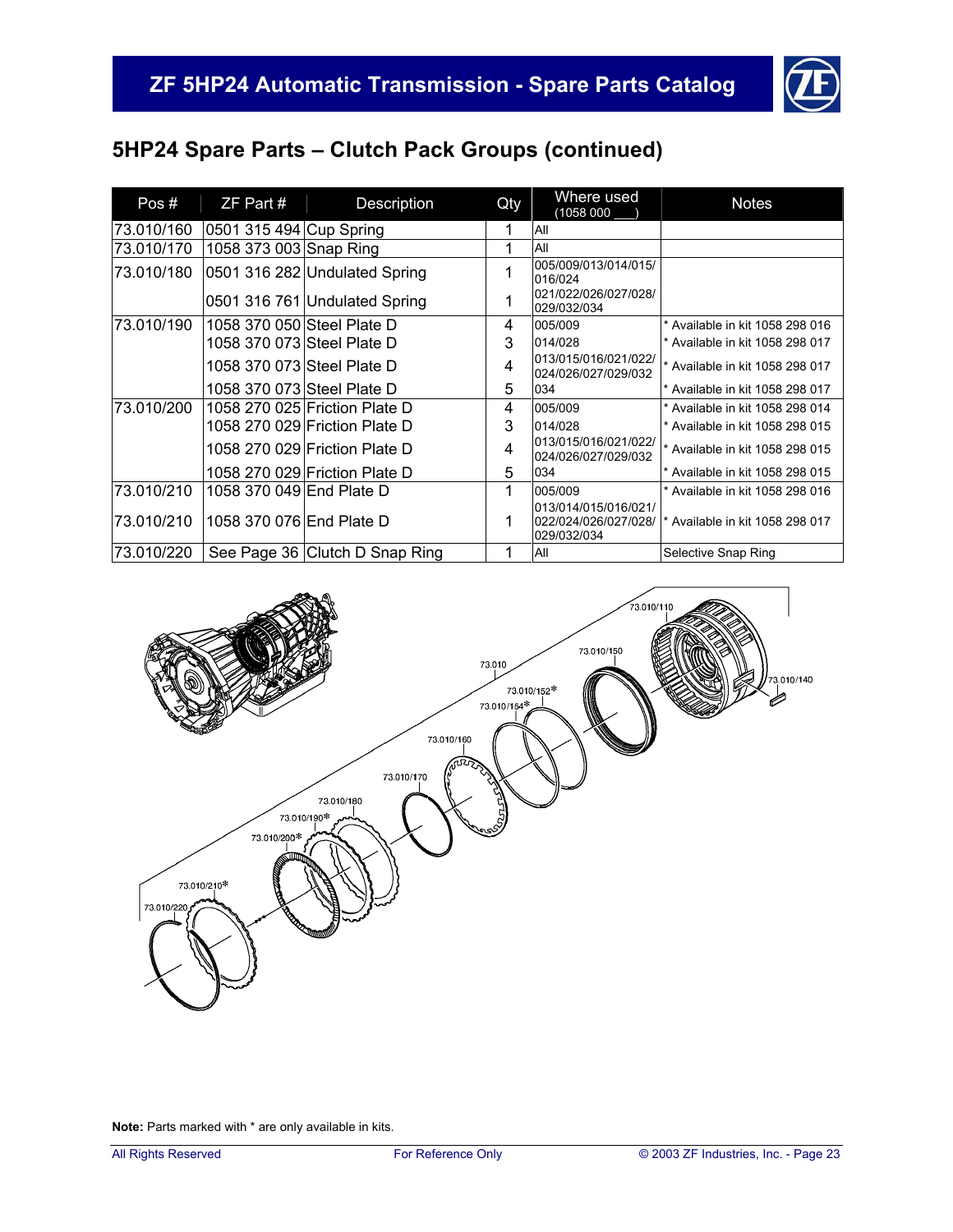![](_page_25_Picture_1.jpeg)

| Pos#   | $ZF$ Part $#$              | Description                    | Qty | Where used<br>(1058 000             | <b>Notes</b>                                          |
|--------|----------------------------|--------------------------------|-----|-------------------------------------|-------------------------------------------------------|
| 74.010 | 1058 375 020 Piston        |                                | 1   | All                                 |                                                       |
| 74.012 | 0734 313 149 O-Ring        |                                | 1   | All                                 | * Available in kit 1058 298 022                       |
| 74.014 | 0734 313 007 O-Ring        |                                | 1   | All                                 | * Available in kit 1058 298 022                       |
| 74.020 | 0501 314 708 Cup Spring    |                                | 1   | All                                 |                                                       |
| 74.030 | 1058 375 002 Split Ring    |                                | 1   | All                                 |                                                       |
| 74.040 |                            | 0501 316 761 Undulated Spring  | 1   | 021/022/026/027/028/<br>029/032/034 |                                                       |
| 74.050 | 1058 370 050 Steel Plate E |                                | 5   | 005/009                             | * Available in kit 1058 298 016                       |
|        | 1058 370 073 Steel Plate E |                                | 4   | 014/028                             | * Available in kit 1058 298 017                       |
|        | 1058 370 073 Steel Plate E |                                | 5   | 013/015/016/021/022/<br>034         | 024/026/027/029/032/  * Available in kit 1058 298 017 |
| 74.060 |                            | 1058 270 025 Friction Plate E  | 5   | 005/009                             | * Available in kit 1058 298 014                       |
|        |                            | 1058 270 029 Friction Plate E  | 4   | 014/028                             | * Available in kit 1058 298 015                       |
|        |                            | 1058 270 029 Friction Plate E  | 5   | 013/015/016/021/022/<br>034         | 024/026/027/029/032/  * Available in kit 1058 298 015 |
| 74.070 | 1058 370 049 End Plate E   |                                | 1   | 005/009                             | * Available in kit 1058 298 016                       |
|        | 1058 370 076 End Plate E   |                                | 1   | All (except 005/009)                | * Available in kit 1058 298 017                       |
| 74.090 |                            | See Page 36 Clutch E Snap Ring | 1   | All                                 | Selective Snap Ring                                   |
| 74.130 |                            | 1058 373 040 Support Bush      | 1   | All                                 |                                                       |
| 74.140 | 0734 313 198 O-Ring        |                                | 1   | All                                 | * Available in kit 1058 298 022                       |
| 74.150 | 0734 313 151 O-Ring        |                                | 1   | All                                 | * Available in kit 1058 298 022                       |

![](_page_25_Figure_4.jpeg)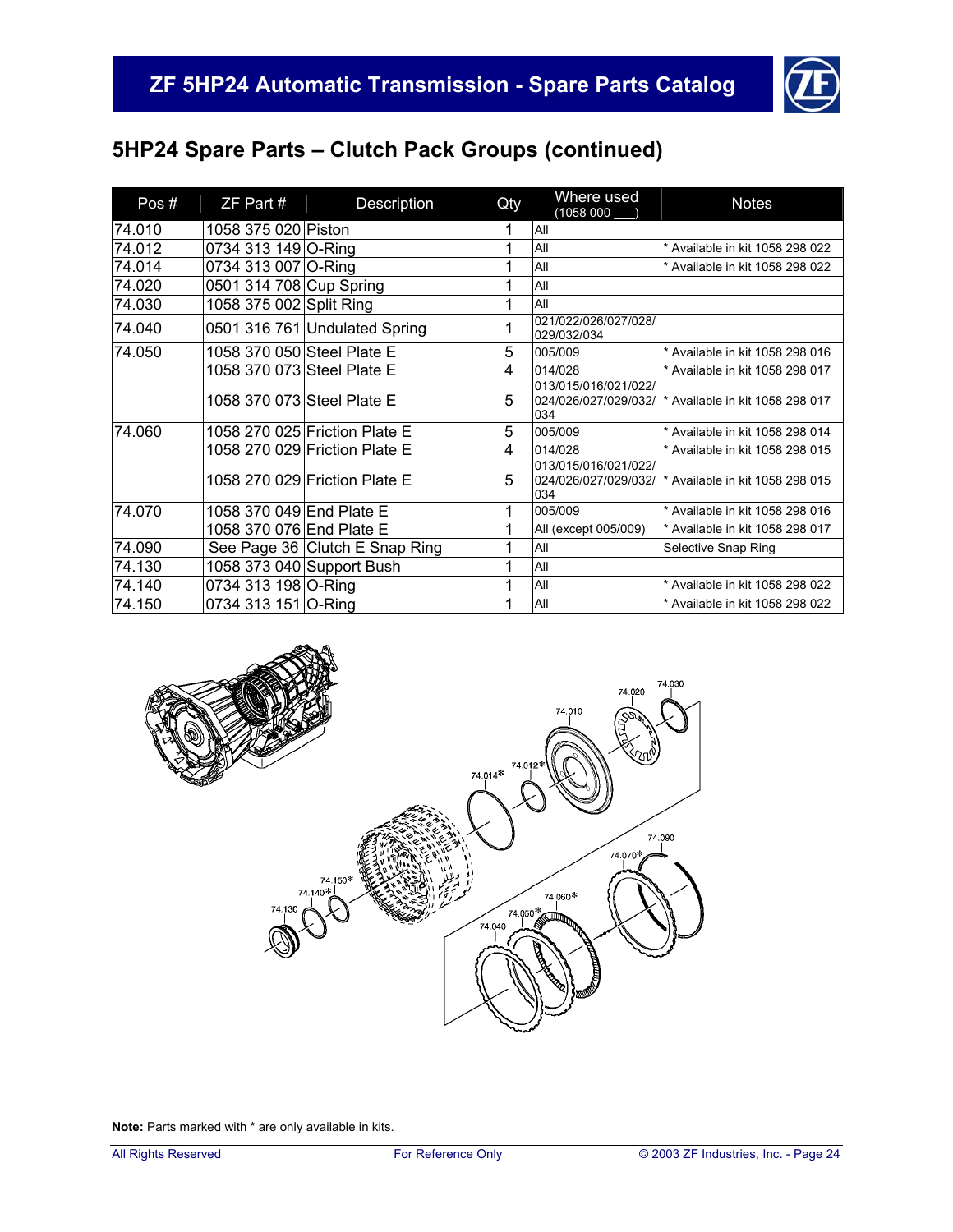![](_page_26_Picture_1.jpeg)

| Pos#       | ZF Part #                  | Description                    | Qty            | Where used<br>(1058 000             | <b>Notes</b>                    |
|------------|----------------------------|--------------------------------|----------------|-------------------------------------|---------------------------------|
| 75.010     | 1058 275 005 Cylinder C    |                                | 1              | 005/009                             |                                 |
|            | 1058 275 008 Cylinder C    |                                | 1              | 013/014/015/016/024                 |                                 |
|            | 1058 275 009 Cylinder C    |                                | 1              | 021/022/026/027/028/<br>029/032/034 |                                 |
| 75.010/110 | 1058 372 019 Cylinder C    |                                | 1              | All                                 |                                 |
| 75.010/120 | 1058 275 002 Piston        |                                | 1              | All                                 |                                 |
| 75.010/130 | 0734 313 014 O-Ring        |                                | 1              | All                                 | * Available in kit 1058 298 022 |
| 75.010/140 | 0734 313 025 O-Ring        |                                | 1              | All                                 | * Available in kit 1058 298 022 |
| 75.010/150 | 0501 314 424 Cup Spring    |                                | 1              | All                                 |                                 |
| 75.010/160 | 1055 376 025 Split Ring    |                                | 1              | All                                 |                                 |
| 75.010/170 |                            | 0501 315 746 Undulated Spring  | 1              | 005/009/013/014/015/<br>016/024     |                                 |
|            |                            | 0501 316 760 Undulated Spring  | 1              | 021/022/026/027/028/<br>029/032/034 |                                 |
| 75.010/180 | 1058 370 053 Steel Plate C |                                | 4              | 005/009                             | * Available in kit 1058 298 016 |
|            | 1058 370 066 Steel Plate C |                                | 4              | All (except 005/009)                | * Available in kit 1058 298 017 |
| 75.010/190 |                            | 1058 270 020 Friction Plate C  | 4              | 005/009                             | * Available in kit 1058 298 014 |
|            |                            | 1058 270 028 Friction Plate C  | 4              | All (except 005/009)                | * Available in kit 1058 298 015 |
| 75.010/200 | 1058 370 052 End Plate C   |                                | 1              | 005/009                             | * Available in kit 1058 298 016 |
|            | 1058 370 067 End Plate C   |                                | 1              | All (except 005/009)                | * Available in kit 1058 298 017 |
| 75.010/210 |                            | See Page 36 Clutch C Snap Ring | 1              | All                                 | Selective Snap Ring             |
| 75.140     |                            | 1058 275 007 Sun Gear Shaft    | 1              | All                                 |                                 |
| 75.140/110 |                            | 1058 202 014 Sun Gear Shaft    | 1              | All                                 |                                 |
| 75.140/120 | 0301 302 040 O-Ring        |                                | $\overline{2}$ | All                                 | * Available in kit 1058 298 022 |
| 75.140/130 | 0734 317 279 Sealing Ring  |                                | $\overline{2}$ | All                                 | * Available in kit 1058 298 022 |

![](_page_26_Figure_4.jpeg)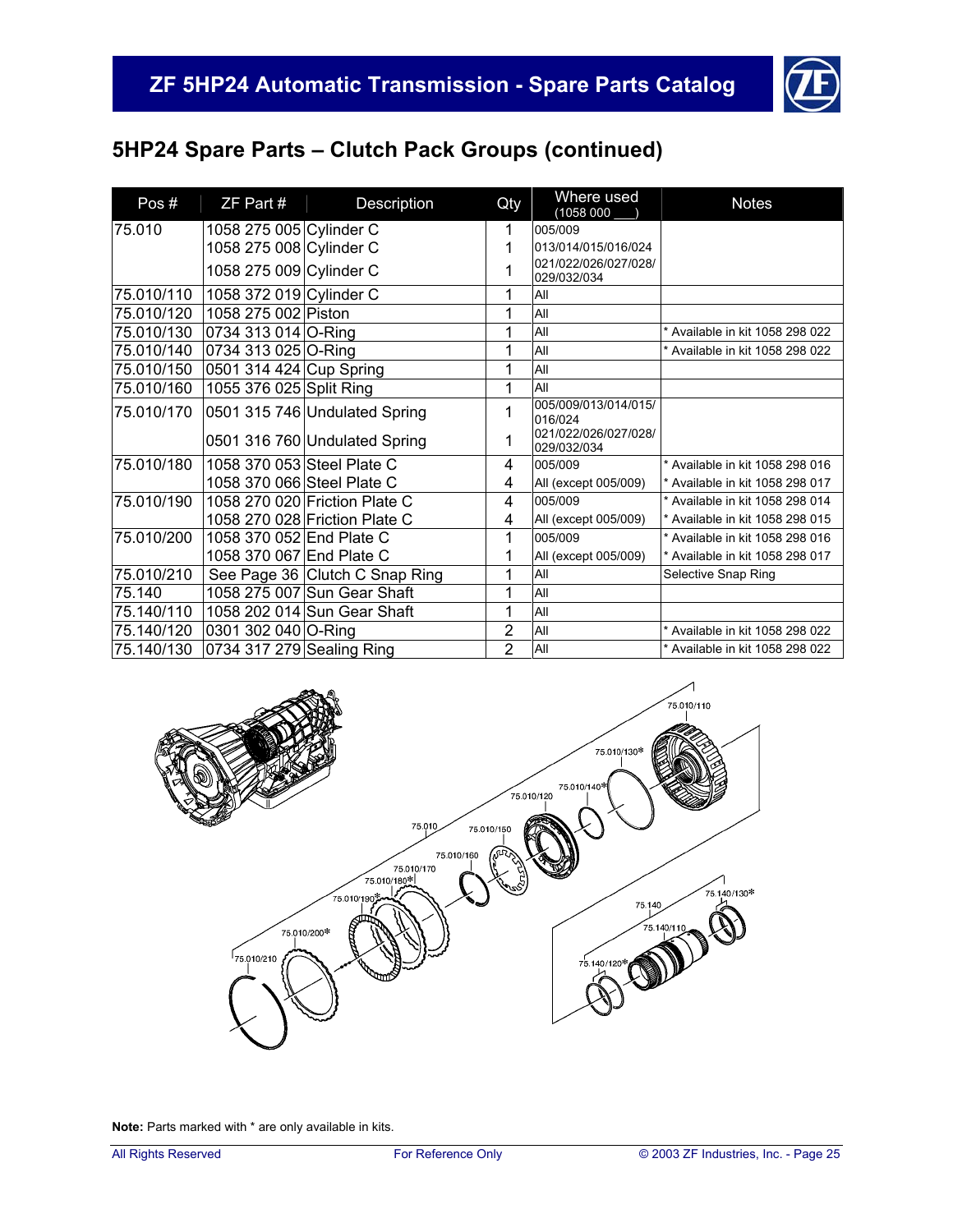![](_page_27_Picture_1.jpeg)

| Pos#       | ZF Part #                  | Description                        | Qty | Where used<br>(1058 000 | <b>Notes</b>                    |
|------------|----------------------------|------------------------------------|-----|-------------------------|---------------------------------|
| 77.010     | 1058 277 001 Cylinder F    |                                    | 1   | All                     |                                 |
| 77.020     |                            | 0635 303 058 Needle Sleeve         | 1   | All                     |                                 |
| 77.030     | 0630 513 037 Snap Ring     |                                    | 1   | All                     |                                 |
| 77.040     | 0501 212 967 Piston        |                                    | 1   | All                     |                                 |
| 77.050     | 0501 313 573 Cup Spring    |                                    | 1   | All                     |                                 |
| 77.060     | 1055 376 025 Split Ring    |                                    | 1   | All                     |                                 |
| 77.070     |                            | 1055 370 088 Spring Clutch Disc    | 1   | All                     |                                 |
| 77.080     | 1055 374 024 Steel Plate F |                                    | 6   | 005/009                 | * Available in kit 1058 298 016 |
|            | 1055 374 030 Steel Plate F |                                    | 6   | All (except 005/009)    | * Available in kit 1058 298 017 |
| 77.090     |                            | 1055 270 069 Friction Plate F      | 6   | 005/009                 | * Available in kit 1058 298 014 |
|            |                            | 1055 270 072 Friction Plate F      | 6   | All (except 005/009)    | * Available in kit 1058 298 015 |
| 77.100     | 1055 376 052 End Plate F   |                                    | 1   | 005/009                 | * Available in kit 1058 298 016 |
|            | 1055 376 054 End Plate F   |                                    |     | All (except 005/009)    | * Available in kit 1058 298 017 |
| 77.110     |                            | See Page 37 Clutch F Snap Ring     | 1   | All                     | Selective Snap Ring             |
| 77.120     | 1058 277 006 Free Wheel    |                                    | 1   | All                     |                                 |
| 77.120/110 |                            | 1058 276 019 Free Wheel Ring       | 1   | All                     |                                 |
| 77.120/120 | 0501 209 988 Free Wheel    |                                    | 1   | All                     |                                 |
| 77.120/130 |                            | 1055 376 037 Free Wheel Ring       | 1   | All                     |                                 |
| 77.120/140 |                            | 1055 376 039 Fixing Washer         | 1   | All                     |                                 |
| 77.120/150 | 1055 376 034 Snap Ring     |                                    | 1   | All                     |                                 |
| 77.130     | 0630 503 028 Snap Ring     |                                    | 1   | All                     |                                 |
| 77.140     | 0734 313 096 O-Ring        |                                    | 1   | All                     | * Available in kit 1058 298 022 |
| 77.210     |                            | 0736 401 071 Counters. Screw M8x24 | 12  | All                     |                                 |

![](_page_27_Figure_4.jpeg)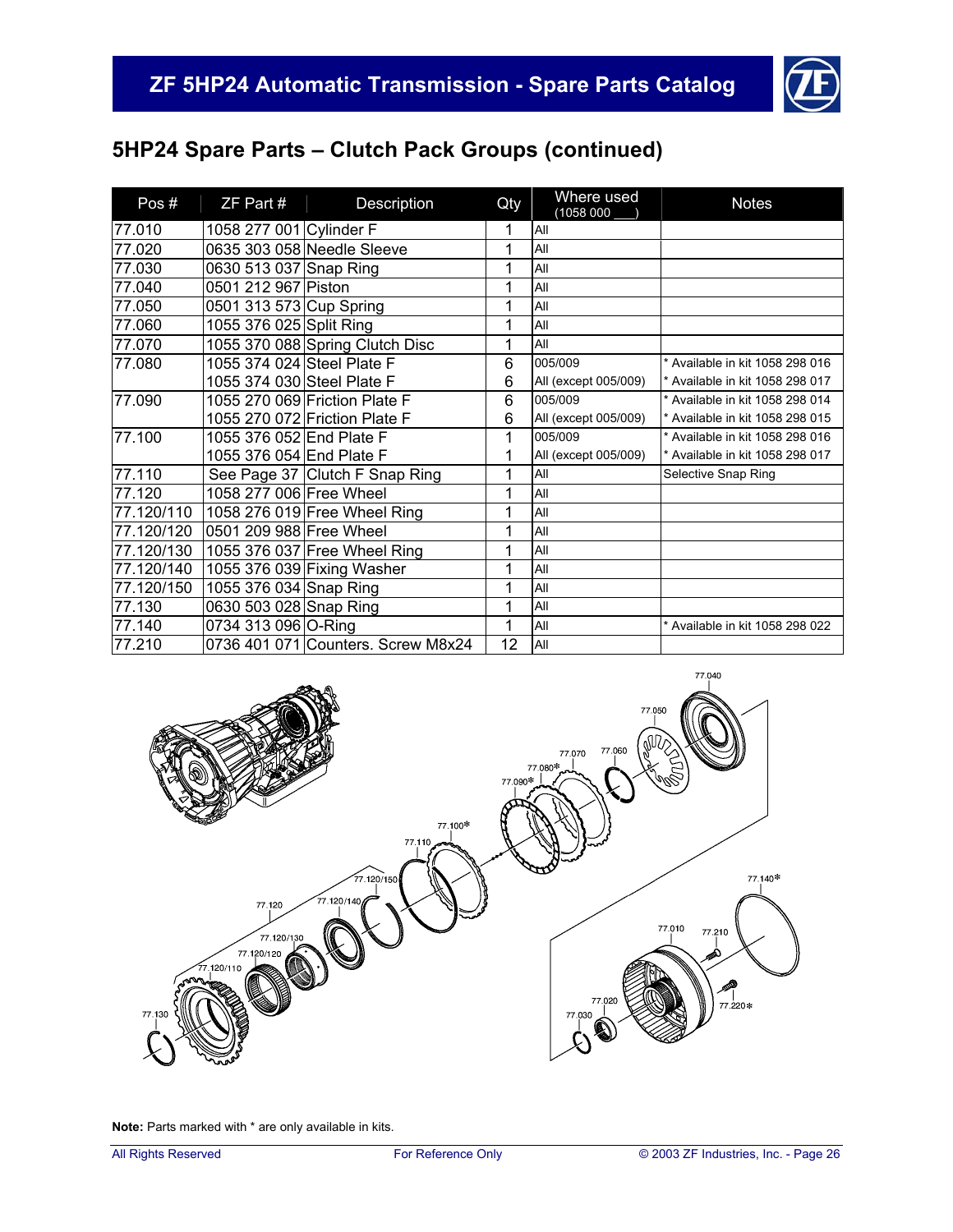![](_page_28_Picture_1.jpeg)

# **5HP24 Valve Body – Duct Plate Group**

| Pos#       | ZF Part #                | <b>Description</b>               | Qty              | Where used<br>(1058 000                        | <b>Notes</b>                                              |
|------------|--------------------------|----------------------------------|------------------|------------------------------------------------|-----------------------------------------------------------|
| 27.010     | 1058 327 085 Duct Plate  |                                  | 1                | All                                            |                                                           |
| 27.020     |                          | 1056 327 019 Valve Orifice D=1.0 | $\mathbf{1}$     | All                                            |                                                           |
| 27.024     |                          | 1056 327 079 Valve Orifice D=2.2 | 1                | All                                            |                                                           |
| 27.030     |                          | 1056 327 094 Valve Orifice D=1.4 | 1                | All                                            |                                                           |
| 27.034     |                          | 1056 327 021 Valve Orifice D=1.5 | 1                | All                                            |                                                           |
| 27.040     |                          | 1056 327 020 Valve Orifice D=1.2 | 1                | All                                            |                                                           |
| 27.044     | 0501 314 645 Rubber Part |                                  | 1                | All                                            | * Available in kit 1058 298 022                           |
|            | 1068 227 039 Piston      |                                  | 1                | All                                            | * Available in kit 1058 298 022                           |
| 27.050     |                          | 1056 327 019 Valve Orifice D=1.0 | 1                | All                                            |                                                           |
| 27.060     |                          | 1056 327 094 Valve Orifice D=1.4 | 1                | All                                            |                                                           |
| 27.070     |                          | 1056 327 019 Valve Orifice D=1.0 | 1                | All                                            |                                                           |
| 27.074     | 1060 227 019 Valve       |                                  | 1                | 021/022/026/027/028/<br>029/032/034            |                                                           |
| 27.086     | 1043 326 037 Ball        |                                  | 1                | All                                            |                                                           |
| 27.090     | 0501 313 177 Screen      |                                  | 1                | All                                            |                                                           |
| 27.094     | 1060 227 019 Valve       |                                  | $\mathbf 1$      | All                                            |                                                           |
| 27.100     | 1058 327 045 Gasket      |                                  | 1                | All                                            | * Available in kit 1058 298 022                           |
| 27.110     |                          | 1058 327 032 Intermediate Sheet  | 1                | 005/009/013/014/015/                           |                                                           |
|            |                          | 1058 327 070 Intermediate Sheet  | 1                | 016/024<br>021/022/026/027/028/<br>029/032/034 |                                                           |
| 27.120     | 1055 327 049 Ledge       |                                  | 1                | All                                            |                                                           |
| 27.130     |                          | 0736 101 065 Torx Screw M5x22    | 4                | All                                            |                                                           |
| 27.140     | 1055 327 050 Ledge       |                                  | 1                | All                                            |                                                           |
| 27.150     |                          | 0736 101 065 Torx Screw M5x22    | 3                | All                                            |                                                           |
| 27.160     |                          | 0501 310 401 Speed Sensor        | 1                | All                                            |                                                           |
| 27.170     | 1055 327 133 Bracket     |                                  | 1                | All                                            |                                                           |
| 27.172     |                          | 0736 101 094 Torx Screw M5x12    | 1                | All                                            |                                                           |
|            |                          |                                  |                  | 005/009/013/014/015/                           |                                                           |
| 27.180     |                          | 1058 327 035 Intermediate Sheet  | 1                | 016/024<br>021/022/026/027/028/                |                                                           |
|            |                          | 1058 327 066 Intermediate Sheet  | 1                | 029/032/034                                    |                                                           |
| 27.190     |                          | 0631 302 165 Cylindrical Pin     | 1                | All                                            |                                                           |
| 27.200     |                          | 0736 101 092 Torx Screw M5x40    | 10               | All                                            |                                                           |
| 27.210     | 1058 327 008 Guide Sheet |                                  | $\overline{2}$   | All                                            |                                                           |
| 27.220     |                          | 0630 302 103 Spring Washer       | $\overline{2}$   | All                                            |                                                           |
|            |                          | 0736 101 090 Torx Screw M5x55    | $\overline{2}$   | All                                            |                                                           |
| 27.230     |                          | 0736 101 059 Torx Screw M5x55    | 10               | All                                            |                                                           |
| 27.260     |                          | 1058 227 019 Wiring Harness      | 1                | All                                            |                                                           |
| 27.260/116 | 0501 209 253 O-Ring      |                                  | $\overline{2}$   | All                                            | * Available in kit 1058 298 022                           |
| 27.280     |                          | 1058 327 026 Retaining Clamp     | 1                | All                                            |                                                           |
| 27.300     |                          | 0501 308 004 Cable Terminal      | 1                | All                                            |                                                           |
| 27.310     | 0501 209 749 Filter      |                                  | 1                | All                                            |                                                           |
| 27.400     |                          | 0736 101 069 Torx Screw M6x60    | 17               | All                                            |                                                           |
| 27.410     |                          | 0736 101 176 Torx Screw M6x30    | 5                | All                                            |                                                           |
| 27.450     | 0501 004 925 Filter      |                                  | 1                | All                                            | Available in kit 5HP24FK                                  |
| 27.460     | 0734 313 181 O-Ring      |                                  | 1                | All                                            | Available in kit 1058 298 022<br>Available in kit 5HP24FK |
| 27.470     |                          | 0736 617 064 Torx Screw M5x14    | $\boldsymbol{2}$ | All                                            |                                                           |
| 27.500     |                          | 0501 310 401 Speed Sensor        | 1                | All                                            |                                                           |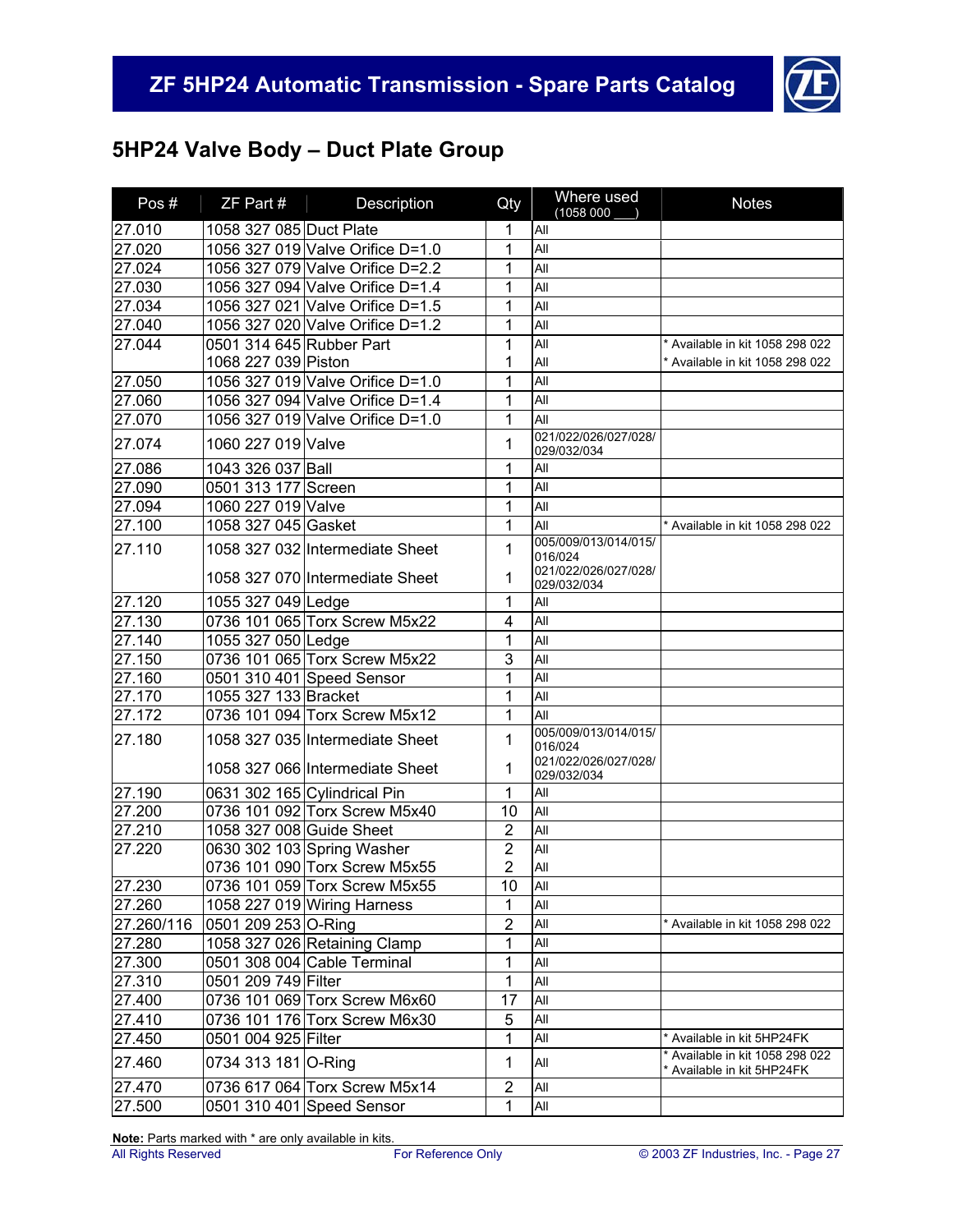![](_page_29_Picture_1.jpeg)

# **5HP24 Valve Body – Duct Plate Group (continued)**

| Pos#    | $ZF$ Part #          | <b>Description</b>            | Qty | Where used<br>(1058 000 | <b>Notes</b> |
|---------|----------------------|-------------------------------|-----|-------------------------|--------------|
| 127.510 | 1055 327 034 Bracket |                               |     | <b>All</b>              |              |
| 27.520  |                      | 0736 101 233 Torx Screw M6x15 |     | <b>AII</b>              |              |

![](_page_29_Figure_4.jpeg)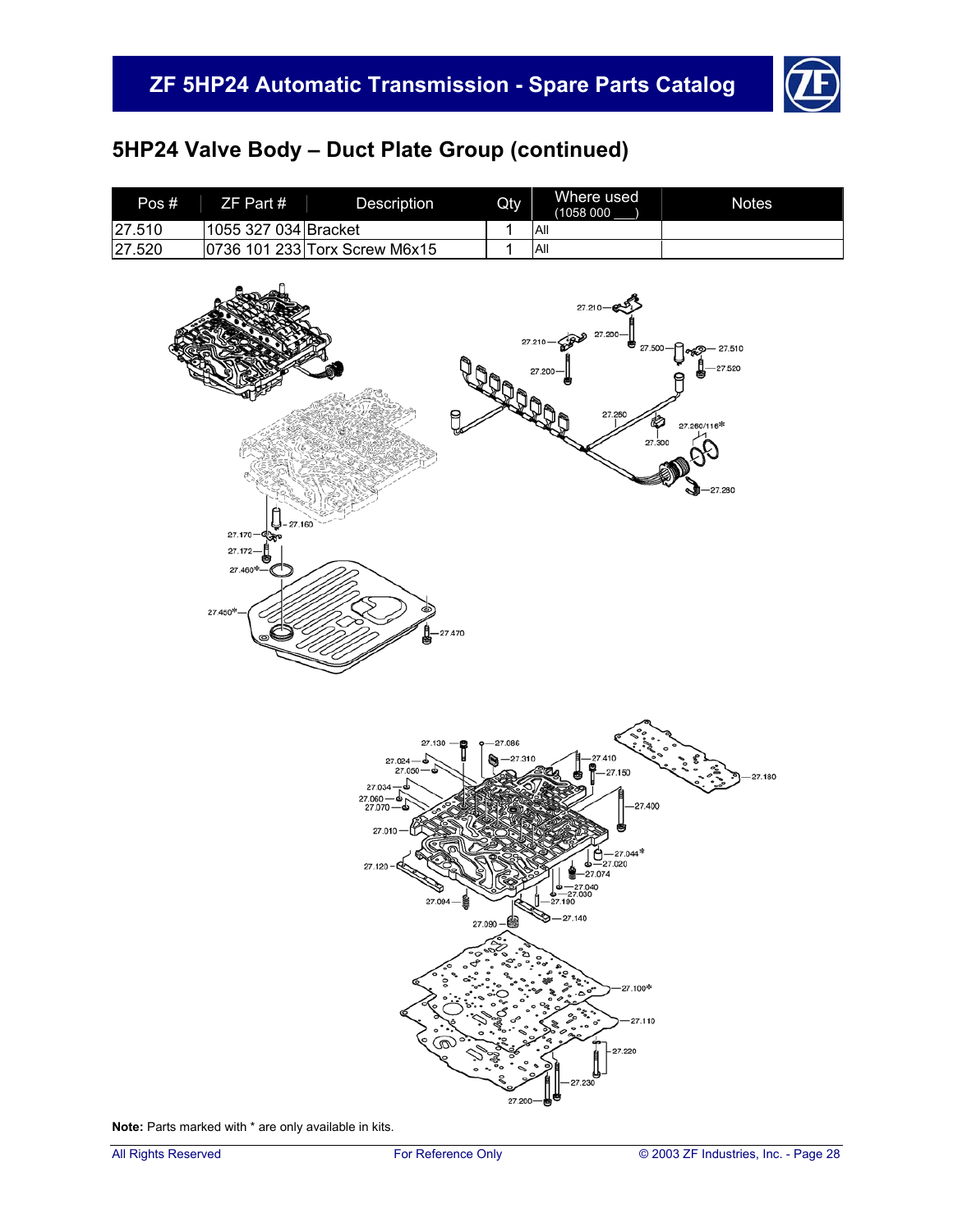![](_page_30_Picture_1.jpeg)

# **5HP24 Valve Body – Valve Housing Groups**

| Pos#   | $ZF$ Part #              | Description                       | Qty | Where used<br>(1058 000 | <b>Notes</b> |
|--------|--------------------------|-----------------------------------|-----|-------------------------|--------------|
| 50.010 |                          | 1058 327 020 Valve Housing        | 1   | 014                     |              |
|        |                          | 1058 327 022 Valve Housing        |     | All (except 014)        |              |
| 50.020 |                          | 1056 327 173 Selector Shift Valve |     | All                     |              |
| 50.030 | 1058 327 016 Piston      |                                   |     | 014                     |              |
|        | 1058 327 024 Piston      |                                   |     | All (except 014)        |              |
| 50.040 |                          | 0732 042 504 Compression Spring   |     | All (except 014)        |              |
|        |                          | 0732 042 534 Compression Spring   |     | 014                     |              |
| 50.050 | 1058 327 044 Piston      |                                   | 1   | All                     |              |
| 50.060 |                          | 0732 042 477 Compression Spring   |     | All                     |              |
| 50.070 | 1058 327 030 Piston      |                                   |     | All                     |              |
| 50.080 |                          | 0732 042 633 Compression Spring   |     | All                     |              |
| 50.094 | 1055 327 098 Piston      |                                   | 1   | All                     |              |
| 50.096 | 1055 327 064 Stop Plate  |                                   |     | All                     |              |
| 50.100 | 1055 327 052 Piston      |                                   |     | All                     |              |
| 50.110 |                          | 0732 042 492 Compression Spring   |     | All                     |              |
| 50.114 | 1055 327 101 Sealing Cap |                                   |     | All                     |              |
| 50.118 |                          | 1043 323 105 Support Plate        |     | All                     |              |
| 50.126 | 1055 327 059 Piston      |                                   |     | All                     |              |

![](_page_30_Figure_4.jpeg)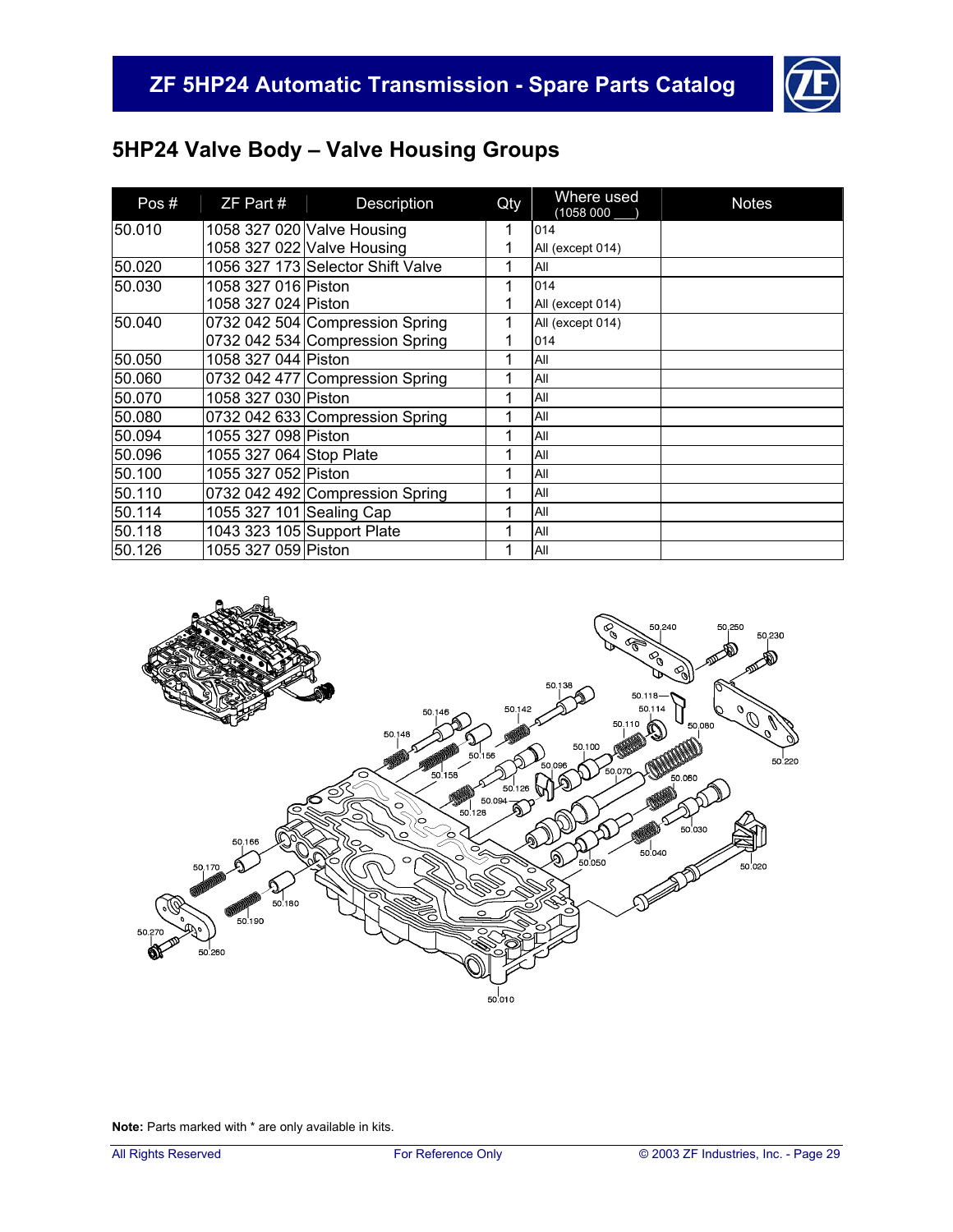![](_page_31_Picture_1.jpeg)

| Pos#   | $ZF$ Part #              | Description                     | Qty            | Where used<br>(1058 000             | <b>Notes</b> |
|--------|--------------------------|---------------------------------|----------------|-------------------------------------|--------------|
| 50.128 |                          | 0732 041 523 Compression Spring | 1              | 005/009/013/014/015/<br>016/024     |              |
|        |                          | 0732 042 123 Compression Spring | 1              | 021/022/026/027/028/<br>029/032/034 |              |
| 50.138 | 1043 326 169 Valve Spool |                                 | 1              | All                                 |              |
| 50.142 |                          | 0732 041 526 Compression Spring | 1              | All                                 |              |
| 50.146 | 1043 326 169 Valve Spool |                                 | 1              | All                                 |              |
| 50.148 |                          | 0732 041 809 Compression Spring | 1              | All                                 |              |
| 50.156 | 1043 326 289 Piston      |                                 | 1              | All                                 |              |
| 50.158 |                          | 0732 042 561 Compression Spring | 1              | All                                 |              |
| 50.166 | 1043 326 289 Piston      |                                 | 1              | All                                 |              |
| 50.170 |                          | 0732 042 561 Compression Spring | 1              | All                                 |              |
| 50.180 | 1043 326 289 Piston      |                                 | 1              | All                                 |              |
| 50.190 |                          | 0732 042 561 Compression Spring | 1              | All                                 |              |
| 50.220 | 1055 327 043 Cover       |                                 | 1              | All                                 |              |
| 50.230 |                          | 0736 101 094 Torx Screw M5x12   | 5              | All                                 |              |
| 50.240 | 1055 327 044 Cover       |                                 | 1              | All                                 |              |
| 50.250 |                          | 0736 101 094 Torx Screw M5x12   | 4              | All                                 |              |
| 50.260 | 1058 327 021 Cover       |                                 | 1              | All                                 |              |
| 50.270 |                          | 0736 101 094 Torx Screw M5x12   | $\overline{2}$ | All                                 |              |

![](_page_31_Picture_4.jpeg)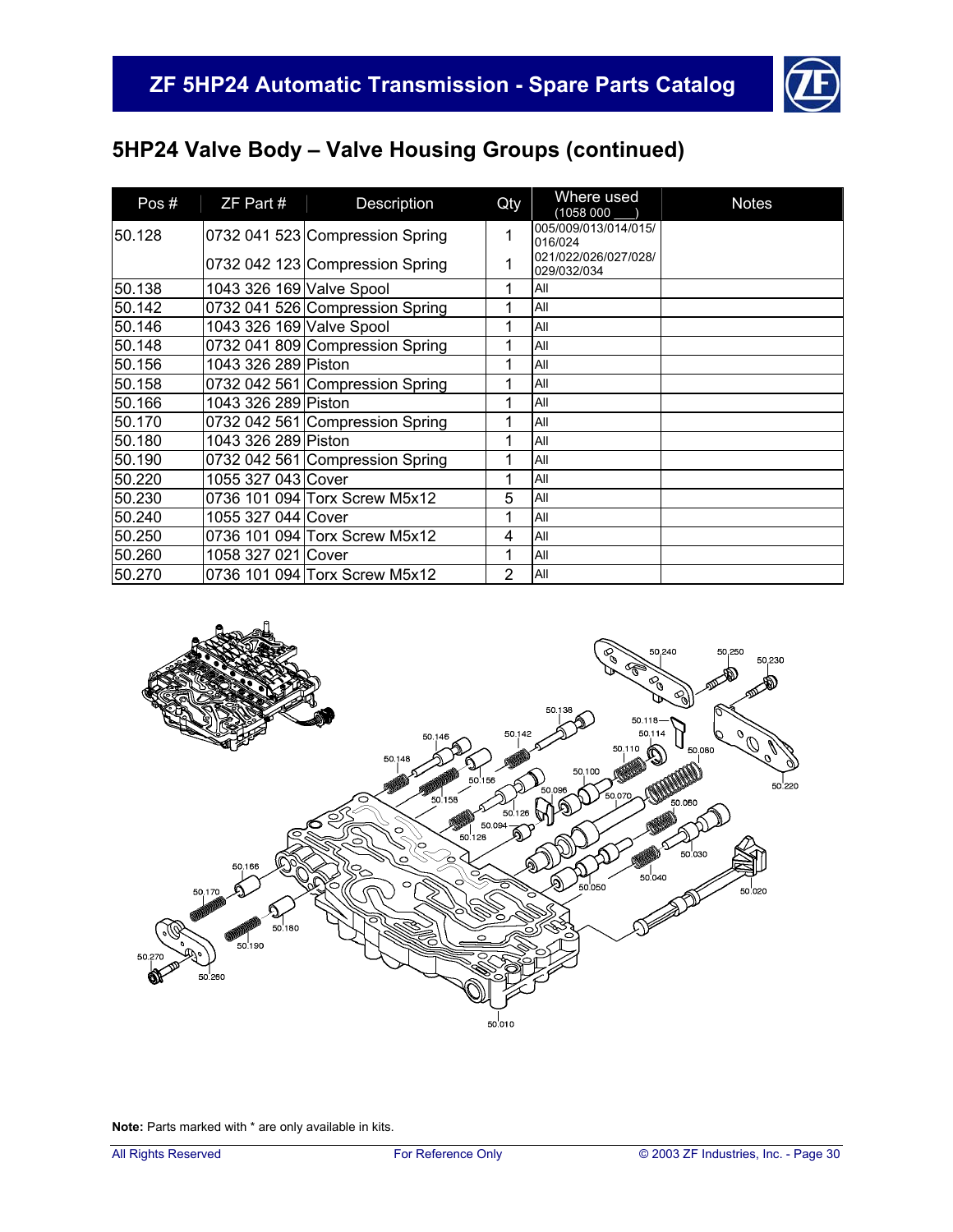![](_page_32_Picture_1.jpeg)

| Pos#   | $ZF$ Part #         | Description                     | Qty | Where used<br>(1058 000             | <b>Notes</b> |
|--------|---------------------|---------------------------------|-----|-------------------------------------|--------------|
| 51.010 |                     | 1058 327 063 Valve Housing      |     | All                                 |              |
| 51.020 |                     | 1058 327 017 Damper Piston      | 1   | All                                 |              |
| 51.030 |                     | 0732 041 547 Compression Spring |     | 005/009/013/014/015/<br>016/024     |              |
|        |                     | 0732 042 736 Compression Spring |     | 021/022/026/027/028/<br>029/032/034 |              |
| 51.050 | 1056 327 028 Piston |                                 |     | All                                 |              |
| 51.060 |                     | 0732 041 462 Compression Spring |     | All                                 |              |
| 51.070 |                     | 1056 327 029 Gear Shift Slide   | 1   | All                                 |              |
| 51.080 |                     | 0732 041 462 Compression Spring |     | All                                 |              |
| 51.090 | 1055 327 023 Piston |                                 |     | All                                 |              |
| 51.100 |                     | 0732 041 826 Compression Spring | 1   | All                                 |              |
| 51.110 | 1055 327 059 Piston |                                 | и   | All                                 |              |
| 51.120 |                     | 0732 042 022 Compression Spring |     | All                                 |              |
| 51.130 | 1055 327 058 Piston |                                 | и   | All                                 |              |
| 51.140 |                     | 0732 041 462 Compression Spring |     | All                                 |              |
| 51.150 | 1055 327 054 Piston |                                 | 1   | All                                 |              |
| 51.160 | 1055 327 055 Bush   |                                 |     | All                                 |              |

![](_page_32_Figure_4.jpeg)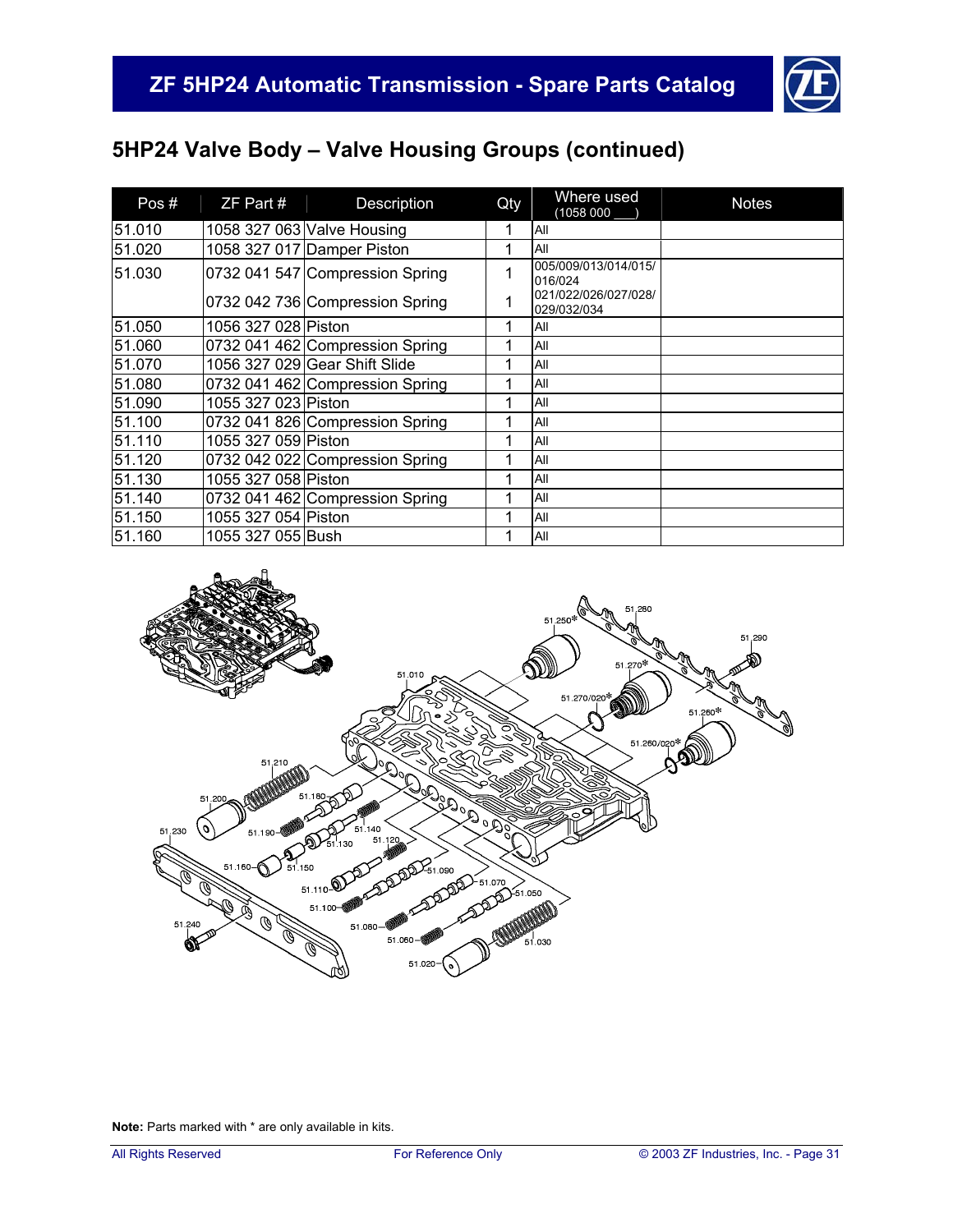![](_page_33_Picture_1.jpeg)

| Pos#       | $ZF$ Part #               | Description                     | Qty | Where used<br>(1058 000             | <b>Notes</b>                                                                                          |
|------------|---------------------------|---------------------------------|-----|-------------------------------------|-------------------------------------------------------------------------------------------------------|
| 51.180     | 1056 327 001 Piston       |                                 | 1   | All                                 |                                                                                                       |
| 51.190     |                           | 0732 041 606 Compression Spring | 1   | All                                 |                                                                                                       |
| 51.200     |                           | 1058 327 017 Damper Piston      | 1   | All                                 |                                                                                                       |
| 51.210     |                           | 0732 041 547 Compression Spring | 1   | All                                 |                                                                                                       |
| 51.230     | 1055 327 046 Cover        |                                 | 1   | All                                 |                                                                                                       |
| 51.240     |                           | 0736 101 094 Torx Screw M5x12   | 10  | All                                 |                                                                                                       |
| 51.250     |                           | 0750 132 122 Solenoid Valve     | 3   | All                                 | Available in kit 1060 298 034<br>* Available in kit 1060 298 035                                      |
| 51.260     |                           | 0501 209 875 Pressure Regulator | 1   | 005/009/013/014/015/<br>016/024     | * Available in kit 1060 298 035                                                                       |
|            |                           | 0501 210 060 Pressure Regulator | 1   | 021/022/026/027/028/<br>029/032/034 | * Available in kit 1060 298 034                                                                       |
| 51.260/010 | 0634 316 523 O-Ring       |                                 | 1   | 021/022/026/027/028/<br>029/032/034 | * Available in kit 1060 298 034                                                                       |
| 51.260/020 | 0734 313 220 O-Ring       |                                 | 1   | 005/009/013/014/015/<br>016/024     | * Available in kit 1058 298 022<br>* Available in kit 1060 298 035                                    |
| 51.270     |                           | 0501 208 542 Pressure Regulator | 4   | All                                 | * Available in kit 1060 298 034<br>* Available in kit 1060 298 035                                    |
| 51.270/020 | 0734 313 134 O-Ring       |                                 | 1   | All                                 | * Available in kit 1058 298 022<br>* Available in kit 1060 298 034<br>* Available in kit 1060 298 035 |
| 51.280     | 1058 327 055 Fixing Plate |                                 | 1   | All                                 |                                                                                                       |
| 51.290     |                           | 0736 101 094 Torx Screw M5x12   | 9   | All                                 |                                                                                                       |

![](_page_33_Figure_4.jpeg)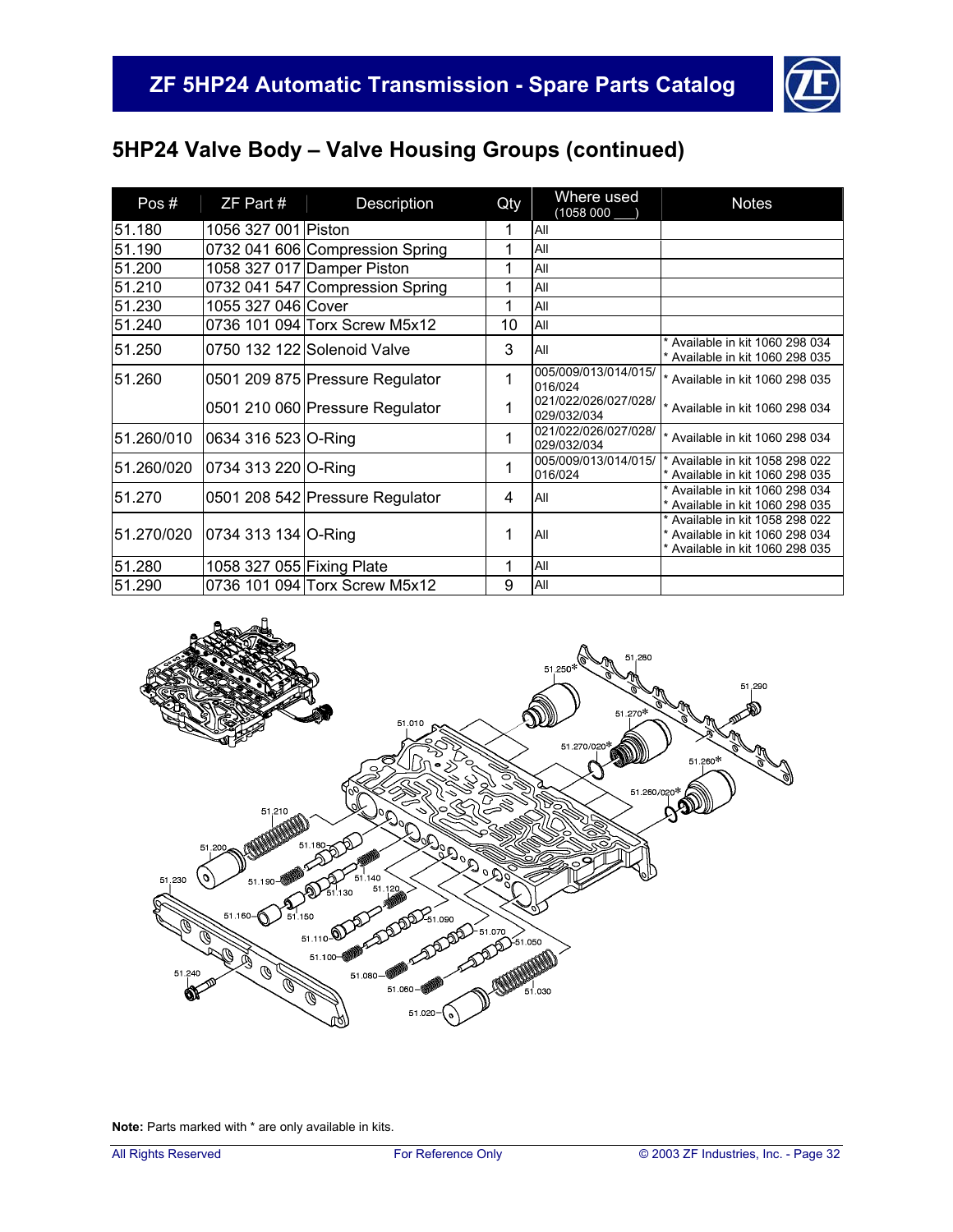![](_page_34_Picture_1.jpeg)

| Pos#   | $ZF$ Part #              | Description                     | Qty | Where used<br>(1058 000             | <b>Notes</b> |
|--------|--------------------------|---------------------------------|-----|-------------------------------------|--------------|
| 55.010 |                          | 1058 327 059 Valve Housing      | 1   | 005/009/013/014/015/<br>016/024     |              |
|        |                          | 1058 327 068 Valve Housing      |     | 021/022/026/027/028/<br>029/032     |              |
|        |                          | 1058 327 075 Valve Housing      | 1   | 034                                 |              |
| 55.020 | 1055 327 065 Piston      |                                 |     | All                                 |              |
| 55.030 |                          | 0732 041 894 Compression Spring |     | 005/009/013/014/015/<br>016/024     |              |
|        |                          | 0732 042 034 Compression Spring |     | 021/022/026/027/028/<br>029/032/034 |              |
| 55.040 | 1055 327 059 Piston      |                                 |     | All                                 |              |
| 55.050 |                          | 0732 042 123 Compression Spring |     | All                                 |              |
| 55.060 | 1043 326 169 Valve Spool |                                 |     | All                                 |              |
| 55.070 |                          | 0732 041 809 Compression Spring |     | All                                 |              |
| 55.080 | 1055 327 076 Piston      |                                 | 1   | 034                                 |              |
|        | 1055 327 091 Piston      |                                 |     | All (except 034)                    |              |
| 55.090 |                          | 0732 042 382 Compression Spring |     | All                                 |              |
| 55.100 | 1043 326 169 Valve Spool |                                 |     | All                                 |              |

![](_page_34_Figure_4.jpeg)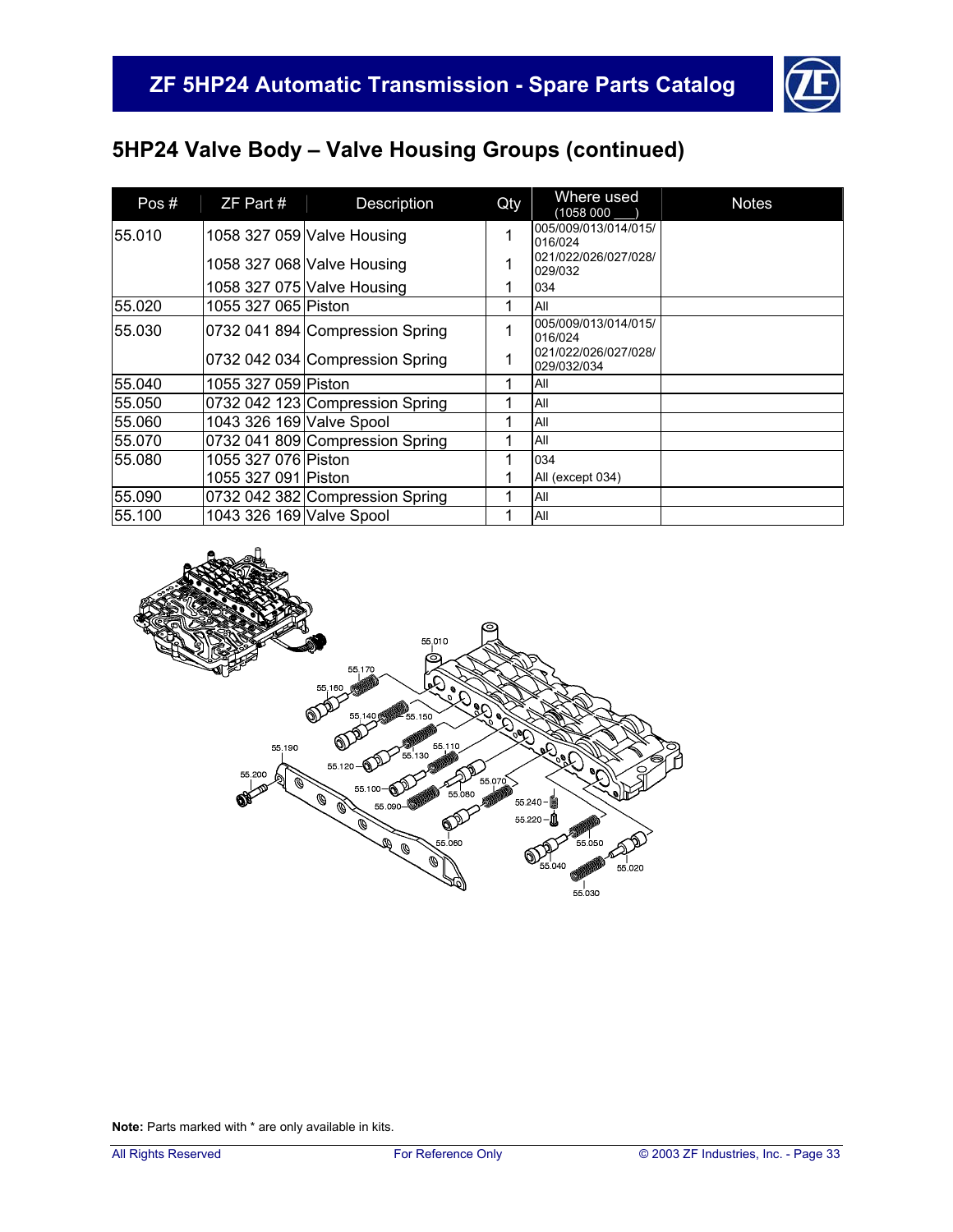![](_page_35_Picture_1.jpeg)

| Pos#   | $ZF$ Part $#$            | Description                     | Qty | Where used<br>(1058 000             | <b>Notes</b> |
|--------|--------------------------|---------------------------------|-----|-------------------------------------|--------------|
| 55.110 |                          | 0732 042 504 Compression Spring |     | All                                 |              |
| 55.120 | 1043 326 169 Valve Spool |                                 |     | All                                 |              |
| 55.130 |                          | 0732 041 809 Compression Spring |     | All                                 |              |
| 55.140 | 1019 327 012 Piston      |                                 |     | 021/022/026/027/028/<br>029/032     |              |
|        | 1019 327 039 Piston      |                                 |     | 034                                 |              |
|        | 1055 327 059 Piston      |                                 |     | 005/009/013/014/015/<br>016/024     |              |
| 55.150 |                          | 0732 041 462 Compression Spring |     | 021/022/026/027/028/<br>029/032/034 |              |
|        |                          | 0732 041 667 Compression Spring |     | 005/009/013/014/015/<br>016/024     |              |
| 55.160 | 1055 327 059 Piston      |                                 |     | All                                 |              |
| 55.170 |                          | 0732 041 526 Compression Spring |     | All                                 |              |
| 55.190 | 1055 327 047 Cover       |                                 |     | All                                 |              |
| 55.200 |                          | 0736 101 094 Torx Screw M5x12   | 9   | All                                 |              |
| 55.220 | 1058 327 038 Valve       |                                 | 1   | All                                 |              |
| 55.240 |                          | 0732 042 676 Compression Spring |     | All                                 |              |

![](_page_35_Figure_4.jpeg)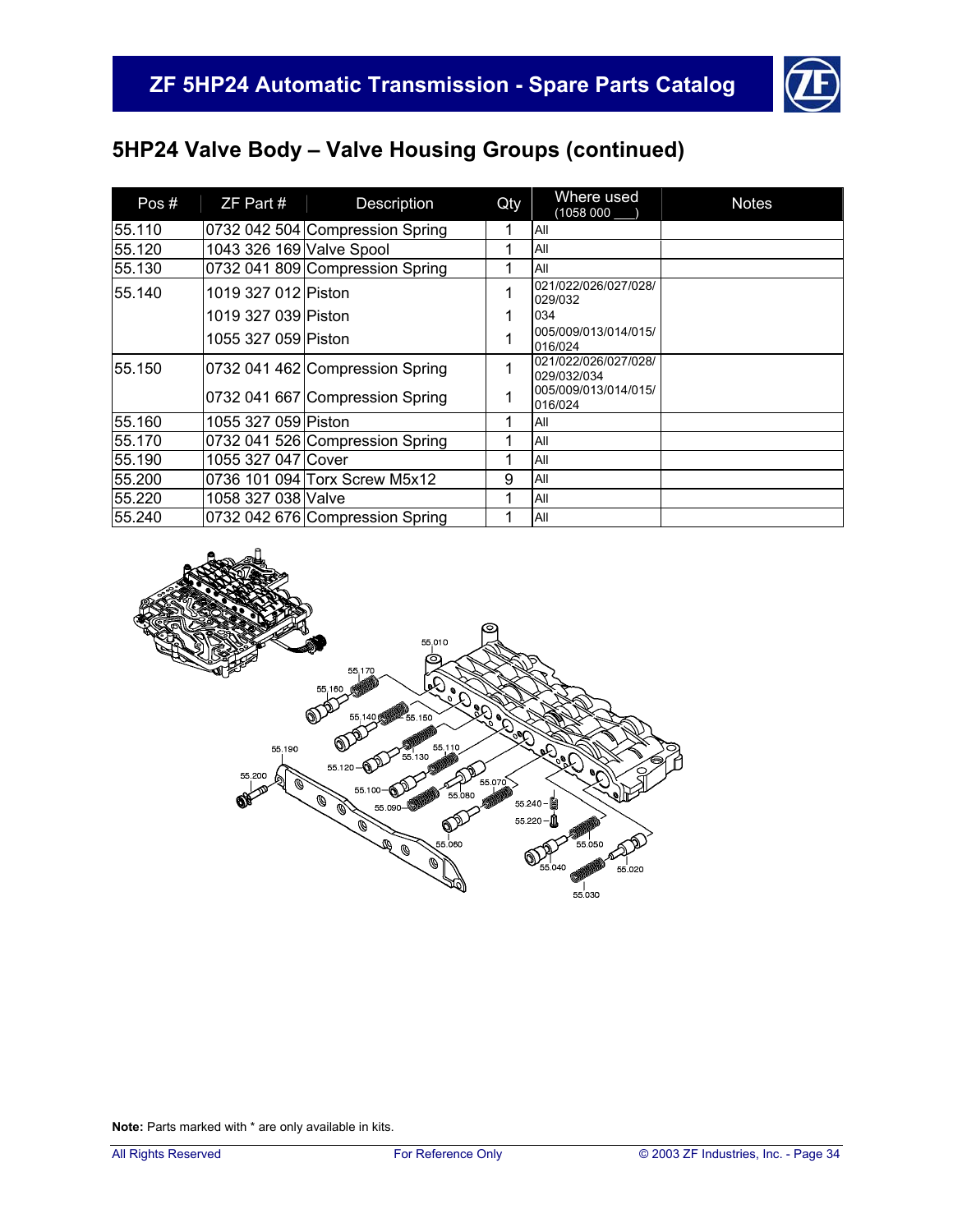![](_page_36_Picture_1.jpeg)

# **5HP24 Selective Shims & Snap Rings**

#### 5HP24 Selective Shim

| Pos#   | Select. Parts              | Description              | Qty | Where used (1058 000 |
|--------|----------------------------|--------------------------|-----|----------------------|
| 02.260 |                            | Intermediate Plate Shiml |     | All                  |
|        | 0730 109 662 Shim A=1.40   |                          |     |                      |
|        | 0730 109 663 Shim A=1.60   |                          |     |                      |
|        | 0730 109 664 Shim A=1.80   |                          |     |                      |
|        | 0730 109 665 Shim A=2.00   |                          |     |                      |
|        | 0730 109 666 Shim A=2.20   |                          |     |                      |
|        | 0730 109 667   Shim A=2.40 |                          |     |                      |
|        | 0730 109 668 Shim A=2.60   |                          |     |                      |
|        | 0730 109 669 Shim A=2.80   |                          |     |                      |
|        | 0730 109 670 Shim A=3.00   |                          |     |                      |

#### 5HP24 Selective Shim

| Pos#   | Select. Parts             | Description        | Qty | Where used (1058 000 |
|--------|---------------------------|--------------------|-----|----------------------|
| 14.080 |                           | <b>Output Shim</b> | 1   | All (except 032)     |
|        | 0730 108 718 Shim A=1.00  |                    |     |                      |
|        | 0730 108 719 Shim A=1.20  |                    |     |                      |
|        | l0730 108 720 Shim A=1.40 |                    |     |                      |
|        | l0730 108 721 Shim A=1.60 |                    |     |                      |
|        | l0730 108 722IShim A=1.80 |                    |     |                      |
|        | l0730 108 723 Shim A=2.00 |                    |     |                      |
|        | l0730 108 724IShim A=2.20 |                    |     |                      |
|        | l0730 108 725 Shim A=2.40 |                    |     |                      |
|        | l0730 108 726IShim A=2.60 |                    |     |                      |
|        | l0730 108 727 Shim A=2.80 |                    |     |                      |
|        | 0730 108 728 Shim A=3.00  |                    |     |                      |
|        | 0730 108 729 Shim A=3.20  |                    |     |                      |

#### 5HP24 Selective Shim

| Pos#   | Select. Parts             | Description | Qty | Where used (1058 000 |
|--------|---------------------------|-------------|-----|----------------------|
| 14.080 |                           | Output Shim | 1   | $ 032\rangle$        |
|        | 0730 105 269 Shim A=2.20  |             |     |                      |
|        | l0730 105 270 Shim A=2.40 |             |     |                      |
|        | l0730 105 271IShim A=2.60 |             |     |                      |
|        | 0730 105 272 Shim A=2.80  |             |     |                      |
|        | l0730 105 273 Shim A=3.00 |             |     |                      |
|        | l0730 105 274IShim A=3.20 |             |     |                      |
|        | l0730 105 275IShim A=3.40 |             |     |                      |
|        | 0730 105 276 Shim A=3.60  |             |     |                      |
|        | 0730 111 680 Shim A=3.80  |             |     |                      |
|        | 0730 111 681 Shim A=4.00  |             |     |                      |
|        | 0730 111 682 Shim A=4.20  |             |     |                      |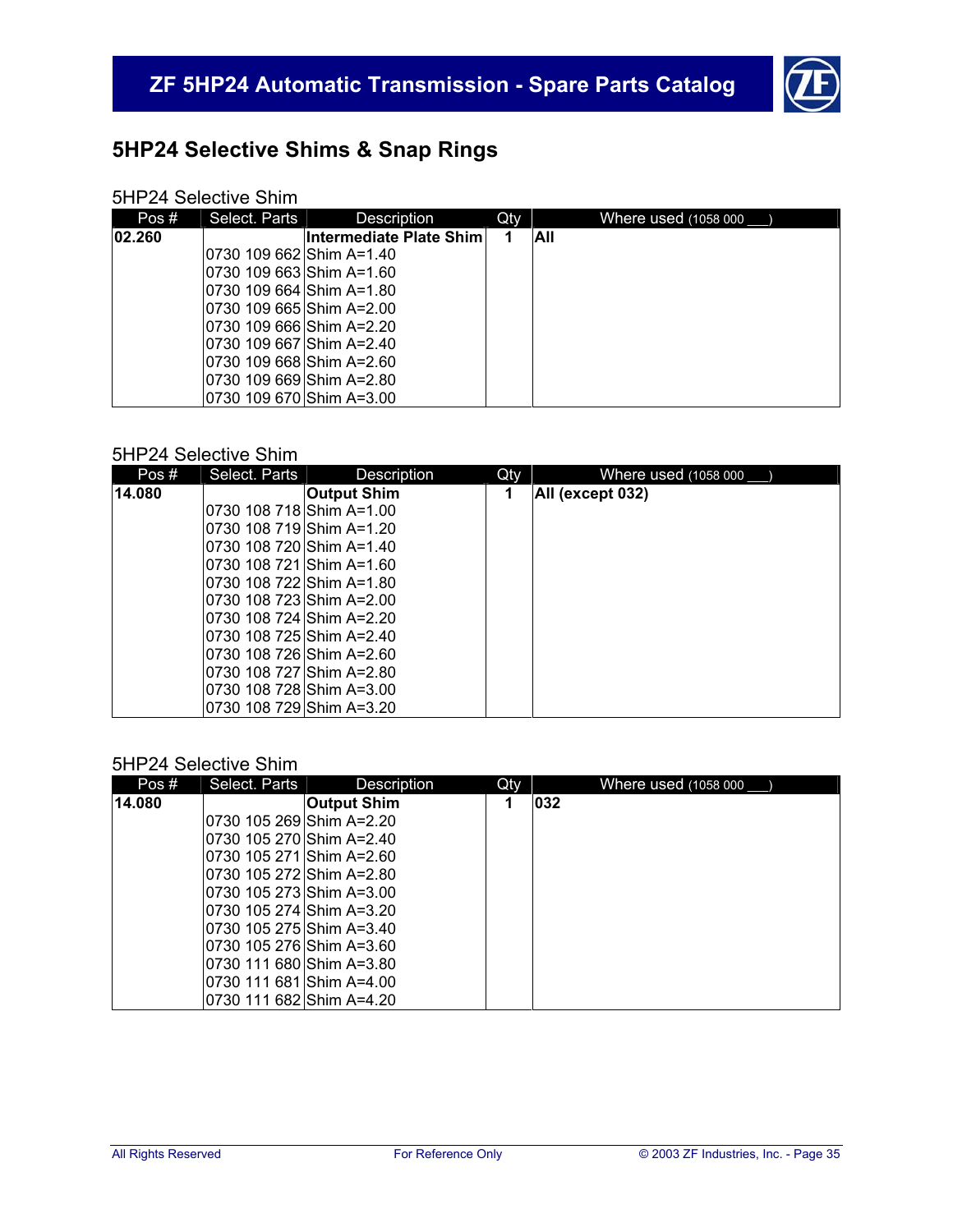![](_page_37_Picture_1.jpeg)

# **5HP24 Selective Shims & Snap Rings (continued)**

### 5HP24 Selective Snap Ring

| Pos#   | Select. Parts | Description                   | Qty | Where used (1058 000 |
|--------|---------------|-------------------------------|-----|----------------------|
| 70.140 |               | <b>Clutch A Snap Ring</b>     |     | <b>AII</b>           |
|        |               | 1058 370 023 Snap Ring A=1.80 |     |                      |
|        |               | 1058 370 024 Snap Ring A=2.00 |     |                      |
|        |               | 1058 370 021 Snap Ring A=2.20 |     |                      |
|        |               | 1058 370 011 Snap Ring A=2.40 |     |                      |
|        |               | 1058 370 012 Snap Ring A=2.60 |     |                      |
|        |               | 1058 370 013 Snap Ring A=2.80 |     |                      |
|        |               | 1058 370 014 Snap Ring A=3.00 |     |                      |
|        |               | 1058 370 015 Snap Ring A=3.20 |     |                      |
|        |               | 1058 370 016 Snap Ring A=3.40 |     |                      |
|        |               | 1058 370 017 Snap Ring A=3.60 |     |                      |

### 5HP24 Selective Snap Ring

| Pos#       | Select. Parts | Description                   | Qty |     | Where used (1058 000 |
|------------|---------------|-------------------------------|-----|-----|----------------------|
| 72.130     |               | <b>Clutch B Snap Ring</b>     | 1   | All |                      |
| 73.010/220 |               | <b>Clutch D Snap Ring</b>     |     | All |                      |
| 74.090     |               | <b>Clutch E Snap Ring</b>     |     | All |                      |
|            |               | 1058 371 024 Snap Ring A=2.20 |     |     |                      |
|            |               | 1058 371 021 Snap Ring A=2.40 |     |     |                      |
|            |               | 1058 371 011 Snap Ring A=2.60 |     |     |                      |
|            |               | 1058 371 012 Snap Ring A=2.80 |     |     |                      |
|            |               | 1058 371 013 Snap Ring A=3.00 |     |     |                      |
|            |               | 1058 371 014 Snap Ring A=3.20 |     |     |                      |
|            |               | 1058 371 015 Snap Ring A=3.40 |     |     |                      |
|            |               | 1058 371 016 Snap Ring A=3.60 |     |     |                      |
|            |               | 1058 371 017 Snap Ring A=3.80 |     |     |                      |
|            |               | 1058 371 018 Snap Ring A=4.00 |     |     |                      |
|            |               | 1058 371 019 Snap Ring A=4.20 |     |     |                      |
|            |               | 1058 371 020 Snap Ring A=4.40 |     |     |                      |
|            |               | 1058 371 036 Snap Ring A=4.60 |     |     |                      |

#### 5HP24 Selective Snap Ring

| Pos#       | Select. Parts | <b>Description</b>            | Qty |      | Where used (1058 000 |
|------------|---------------|-------------------------------|-----|------|----------------------|
| 75.010/210 |               | <b>Clutch C Snap Ring</b>     |     | IAII |                      |
|            |               | 0730 513 591 Snap Ring A=2.20 |     |      |                      |
|            |               | 0730 513 592 Snap Ring A=2.40 |     |      |                      |
|            |               | 0730 513 593 Snap Ring A=2.60 |     |      |                      |
|            |               | 0730 513 594 Snap Ring A=2.80 |     |      |                      |
|            |               | 0730 513 595 Snap Ring A=3.00 |     |      |                      |
|            |               | 0730 513 596 Snap Ring A=3.20 |     |      |                      |
|            |               | 0730 513 597 Snap Ring A=3.40 |     |      |                      |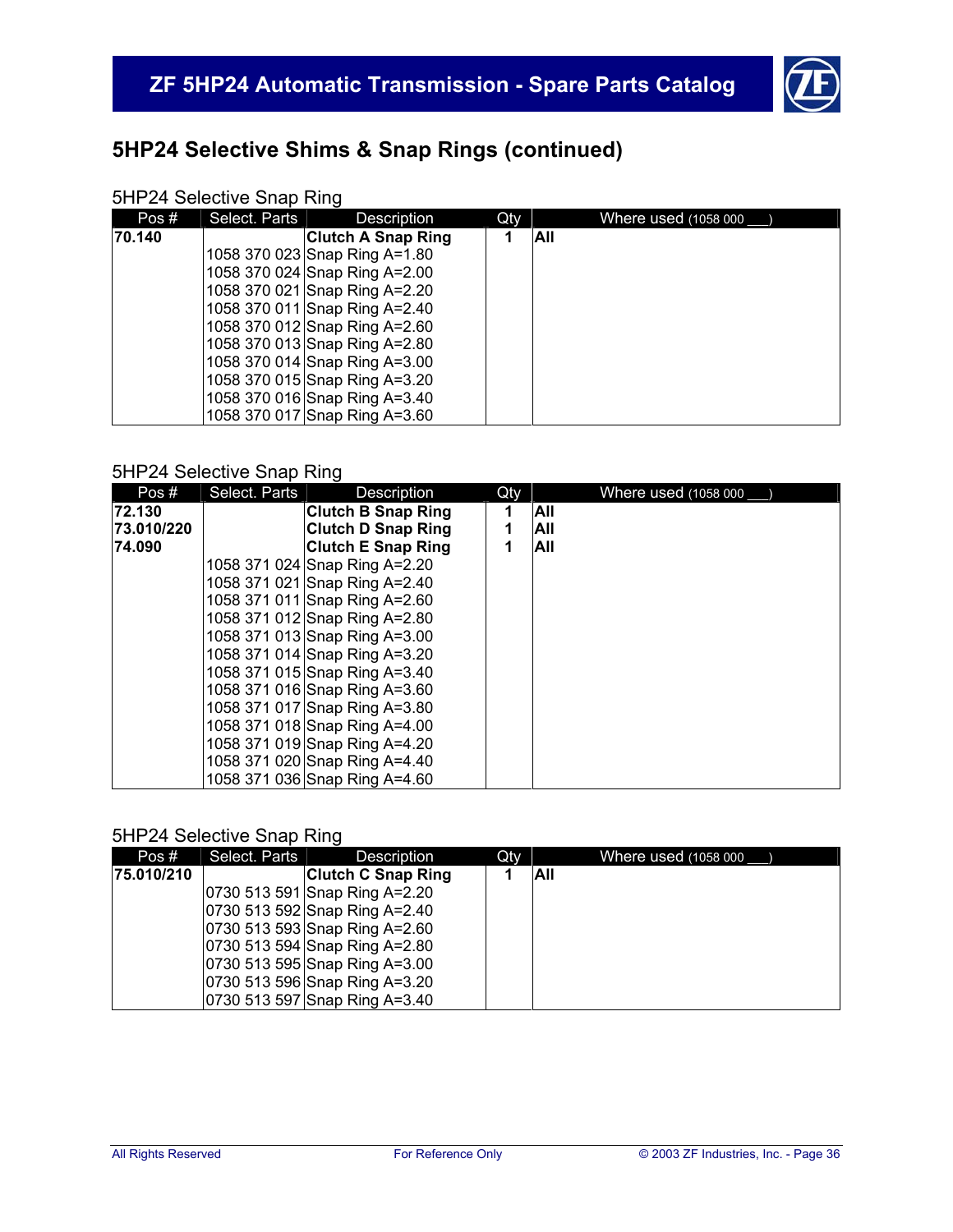![](_page_38_Picture_1.jpeg)

# **5HP24 Selective Shims & Snap Rings (continued)**

### 5HP24 Selective Snap Ring

| Pos#    | Select. Parts | Description                   | Qty |            | Where used (1058 000 |
|---------|---------------|-------------------------------|-----|------------|----------------------|
| 177.110 |               | <b>Clutch F Snap Ring</b>     |     | <b>All</b> |                      |
|         |               | 1055 370 007 Snap Ring A=2.60 |     |            |                      |
|         |               | 1055 370 010 Snap Ring A=3.00 |     |            |                      |
|         |               | 1055 370 011 Snap Ring A=3.40 |     |            |                      |
|         |               | 1055 370 014 Snap Ring A=3.80 |     |            |                      |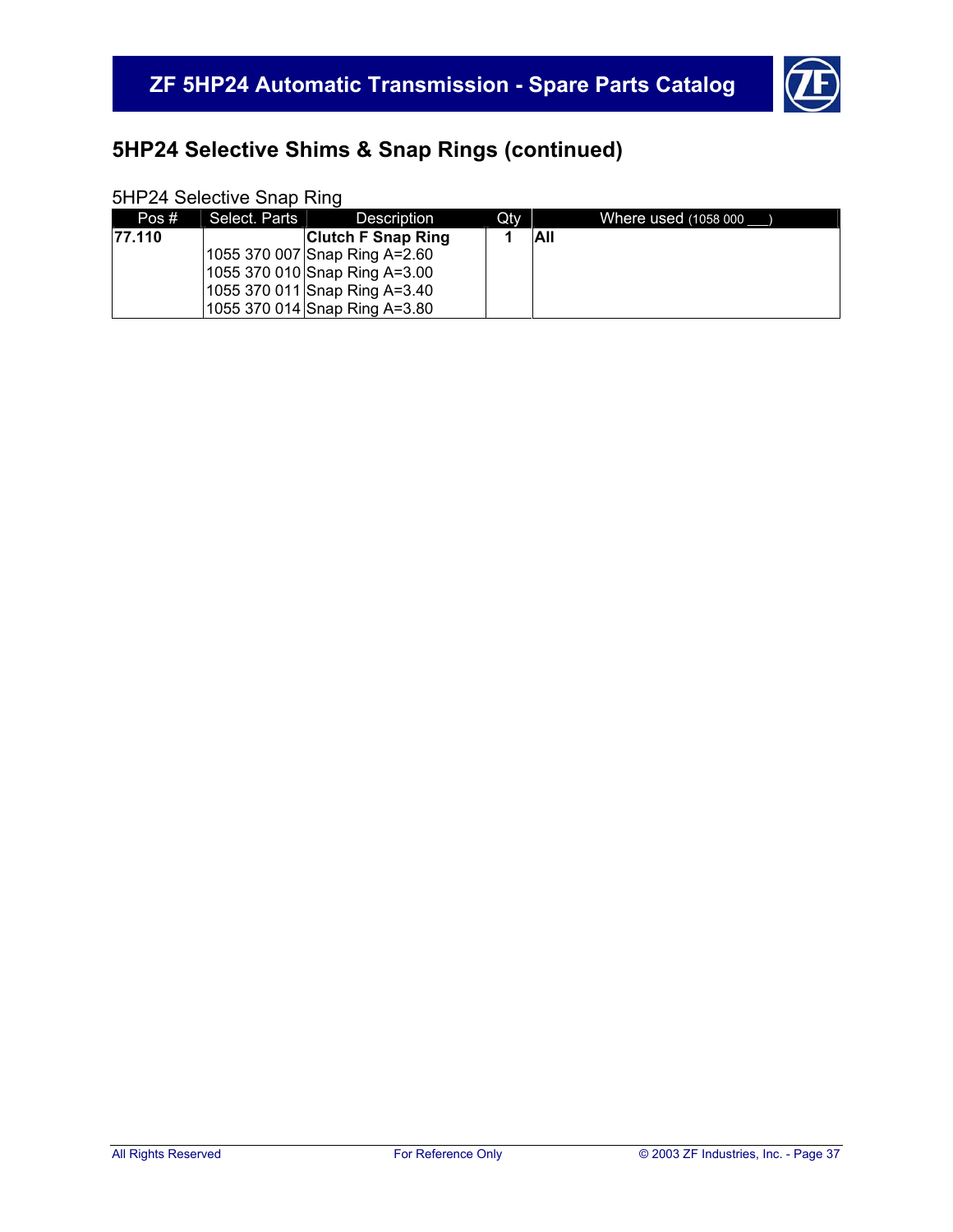![](_page_39_Picture_1.jpeg)

### **5HP24 Kit Content**

### 5HP24 Fiber Clutch Kit – 1058 298 014

| Pos#       | ZF Part # | Description                   | Qty | Where used<br>(1058 000 | <b>Notes</b> |
|------------|-----------|-------------------------------|-----|-------------------------|--------------|
| 70.110     |           | 1058 270 020 Friction Plate A | 6   | 005/009                 |              |
| 72.100     |           | 1058 270 025 Friction Plate B | 6   | 005/009                 |              |
| 73.010/200 |           | 1058 270 025 Friction Plate D | 4   | 005/009                 |              |
| 174.060    |           | 1058 270 025 Friction Plate E | 5   | 005/009                 |              |
| 75.010/190 |           | 1058 270 020 Friction Plate C | 4   | 005/009                 |              |
| 77.090     |           | 1055 270 069 Friction Plate F | 6   | 005/009                 |              |

### 5HP24 Fiber Clutch Kit – 1058 298 015

| Pos#       | $ZF$ Part # | Description                   | <b>Qty</b> | Where used<br>(1058 000 | <b>Notes</b>                                                                      |
|------------|-------------|-------------------------------|------------|-------------------------|-----------------------------------------------------------------------------------|
| 70.110     |             | 1058 270 028 Friction Plate A | 6          | All (except 005/009)    |                                                                                   |
| 72.100     |             | 1058 270 029 Friction Plate B | 6          | All (except 005/009)    |                                                                                   |
| 73.010/200 |             | 1058 270 029 Friction Plate D | 5          | All (except 005/009)    | 014/028 use 3 pieces;<br>013/015/016/021/022/024/026/<br>027/029/032 use 4 pieces |
| 74.060     |             | 1058 270 029 Friction Plate E | 5          | All (except 005/009)    | 014/028 use 4 pieces                                                              |
| 75.010/190 |             | 1058 270 028 Friction Plate C | 4          | All (except 005/009)    |                                                                                   |
| 77.090     |             | 1055 270 072 Friction Plate F | 6          | All (except 005/009)    |                                                                                   |

#### 5HP24 Steel Kit – 1058 298 016

| Pos#       | $ZF$ Part $#$              | Description | Qty | Where used<br>(1058 000 | <b>Notes</b> |
|------------|----------------------------|-------------|-----|-------------------------|--------------|
| 70.100     | 1058 370 053 Steel Plate A |             | 6   | 005/009                 |              |
| 70.120     | 1058 370 057 End Plate A   |             | 1   | 005/009                 |              |
| 72.090     | 1058 370 050 Steel Plate B |             | 6   | 005/009                 |              |
| 72.110     | 1058 370 049 End Plate B   |             | 1   | 005/009                 |              |
| 73.010/190 | 1058 370 050 Steel Plate D |             | 4   | 005/009                 |              |
| 73.010/210 | 1058 370 049 End Plate D   |             | 1   | 005/009                 |              |
| 74.050     | 1058 370 050 Steel Plate E |             | 5   | 005/009                 |              |
| 74.070     | 1058 370 049 End Plate E   |             | 1   | 005/009                 |              |
| 75.010/180 | 1058 370 053 Steel Plate C |             | 4   | 005/009                 |              |
| 75.010/200 | 1058 370 052 End Plate C   |             | 1   | 005/009                 |              |
| 77.080     | 1055 374 024 Steel Plate F |             | 6   | 005/009                 |              |
| 77.100     | 1055 376 052 End Plate F   |             |     | 005/009                 |              |

### 5HP24 Steel Kit – 1058 298 017

| Pos#   | $ZF$ Part #                | Description | <b>Qty</b> | Where used<br>(1058 000 | <b>Notes</b> |
|--------|----------------------------|-------------|------------|-------------------------|--------------|
| 70.100 | 1058 370 066 Steel Plate A |             | 6          | All (except 005/009)    |              |
| 70.120 | 1058 370 057 End Plate A   |             |            | All (except 005/009)    |              |
| 72.090 | 1058 370 073 Steel Plate B |             | 6          | All (except 005/009)    |              |
| 72.110 | 1058 370 076 End Plate B   |             |            | All (except 005/009)    |              |

**Note:** Above listed parts are not sold individually.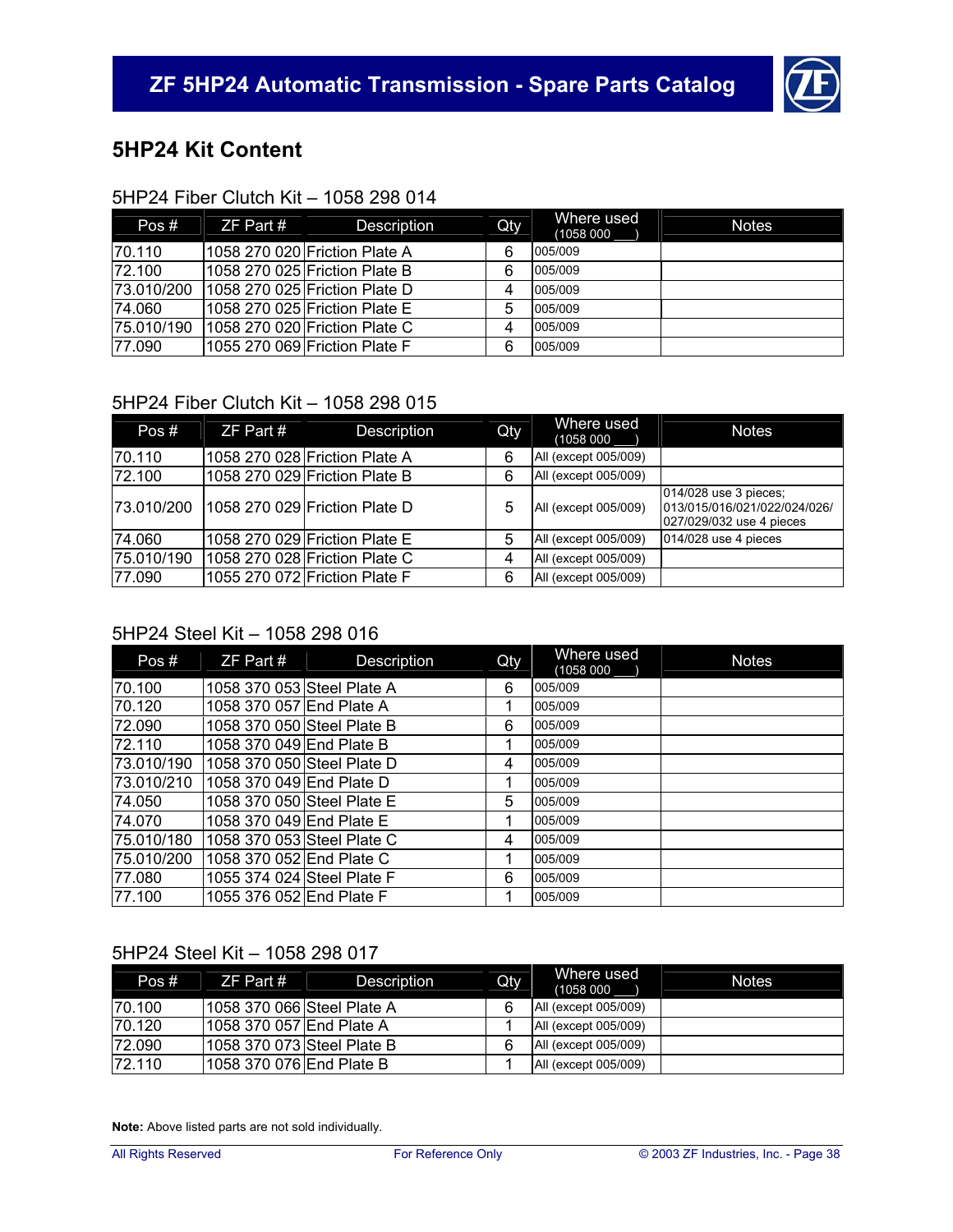![](_page_40_Picture_1.jpeg)

# **5HP24 Kit Content (continued)**

### 5HP24 Steel Kit – 1058 298 017 (continued)

| Pos#       | $ZF$ Part #                | Description | Qty | Where used<br>(1058 000 | <b>Notes</b>                                                                      |
|------------|----------------------------|-------------|-----|-------------------------|-----------------------------------------------------------------------------------|
| 73.010/190 | 1058 370 073 Steel Plate D |             | 5   | All (except 005/009)    | 014/028 use 3 pieces;<br>013/015/016/021/022/024/026/<br>027/029/032 use 4 pieces |
| 73.010/210 | 1058 370 076 End Plate D   |             |     | All (except 005/009)    |                                                                                   |
| 74.050     | 1058 370 073 Steel Plate E |             | 5   | All (except 005/009)    | 014/028 use 4 pieces                                                              |
| 74.070     | 1058 370 076 End Plate E   |             |     | All (except 005/009)    |                                                                                   |
| 75.010/180 | 1058 370 066 Steel Plate C |             | 4   | All (except 005/009)    |                                                                                   |
| 75.010/200 | 1058 370 067 End Plate C   |             |     | All (except 005/009)    |                                                                                   |
| 77.080     | 1055 374 030 Steel Plate F |             | 6   | All (except 005/009)    |                                                                                   |
| 77.100     | 1055 376 054 End Plate F   |             |     | All (except 005/009)    |                                                                                   |

### 5HP24 Overhaul Kit – 1058 298 022

| Pos#       | ZF Part #                 | Description                     | Qty            | Where used<br>(1058 000         | <b>Notes</b>            |
|------------|---------------------------|---------------------------------|----------------|---------------------------------|-------------------------|
| 01.010/120 | 0734 319 623 Shaft Seal   |                                 | $\overline{2}$ | All                             | 016/021/022 use 1 piece |
| 01.090     |                           | 0636 308 015 Screw Plug M12x1.5 | $\overline{1}$ | All                             |                         |
| 01.210     |                           | 0636 308 017 Screw Plug M14x1.5 | $\overline{2}$ | All                             |                         |
| 01.220     |                           | 0636 308 025 Screw Plug M18x1.5 | 1              | All                             |                         |
| 01.350     |                           | 0734 317 227 Sealing Sleeve     | $\overline{2}$ | All                             |                         |
| 01.650     |                           | 0501 315 118 Screw Plug M10x1   | $\overline{7}$ | All                             |                         |
| 03.010/130 | 0636 308 026 Screw Plug   |                                 | 1              | All                             |                         |
| 03.030     | 0501 314 899 Gasket       |                                 | 1              | All                             |                         |
| 10.010/140 | 1055 310 039 Sealing Ring |                                 | $\overline{1}$ | All                             |                         |
| 10.010/170 | 0750 111 254 Shaft Seal   |                                 | 1              | All                             |                         |
| 10.014     | 0734 313 178 O-Ring       |                                 | 1              | All                             |                         |
| 10.020/140 | 0734 401 248 Piston Ring  |                                 | 2              | All                             |                         |
| 10.020/180 |                           | 0501 315 119 Screw Plug M22x1.5 | 1              | All                             |                         |
| 10.020/200 | 0734 313 182 O-Ring       |                                 | 1              | All                             |                         |
| 10.024     | 0501 315 821 Gasket       |                                 | 1              | All                             |                         |
| 10.090     |                           | 0636 308 017 Screw Plug M14x1.5 | 1              | All                             |                         |
| 14.010/140 | 0750 111 243 Shaft Seal   |                                 | 1              | All (except 032)                |                         |
| 14.060     | 0734 313 097 O-Ring       |                                 | 1              | All                             |                         |
| 27.044     | 0501 314 645 Rubber Part  |                                 | 1              | All                             | Early valve body        |
|            | 1068 227 039 Piston       |                                 | 1              | All                             | Late valve body         |
| 27.100     | 1058 327 045 Gasket       |                                 | 1              | All                             |                         |
| 27.260/116 | 0501 209 253 O-Ring       |                                 | $\overline{2}$ | All                             |                         |
| 27.460     | 0734 313 181 O-Ring       |                                 | 1              | All                             |                         |
| 32.290     | 0734 313 137 O-Ring       |                                 | 1              | All                             |                         |
| 51.260/020 | 0734 313 220 O-Ring       |                                 | 1              | 005/009/013/014/015/<br>016/024 |                         |
| 51.270/020 | 0734 313 134 O-Ring       |                                 | 4              | All                             |                         |
| 70.014     | 0734 313 151 O-Ring       |                                 | 1              | All                             |                         |
| 70.030     | 0734 313 148 O-Ring       |                                 | 1              | All                             |                         |
| 70.040     | 0734 313 163 O-Ring       |                                 | $\mathbf{1}$   | All                             |                         |
| 70.070     | 0734 313 163 O-Ring       |                                 | 1              | All                             |                         |
| 72.030     | 0734 313 175 O-Ring       |                                 | 1              | All                             |                         |

**Note:** Above listed parts are not sold individually.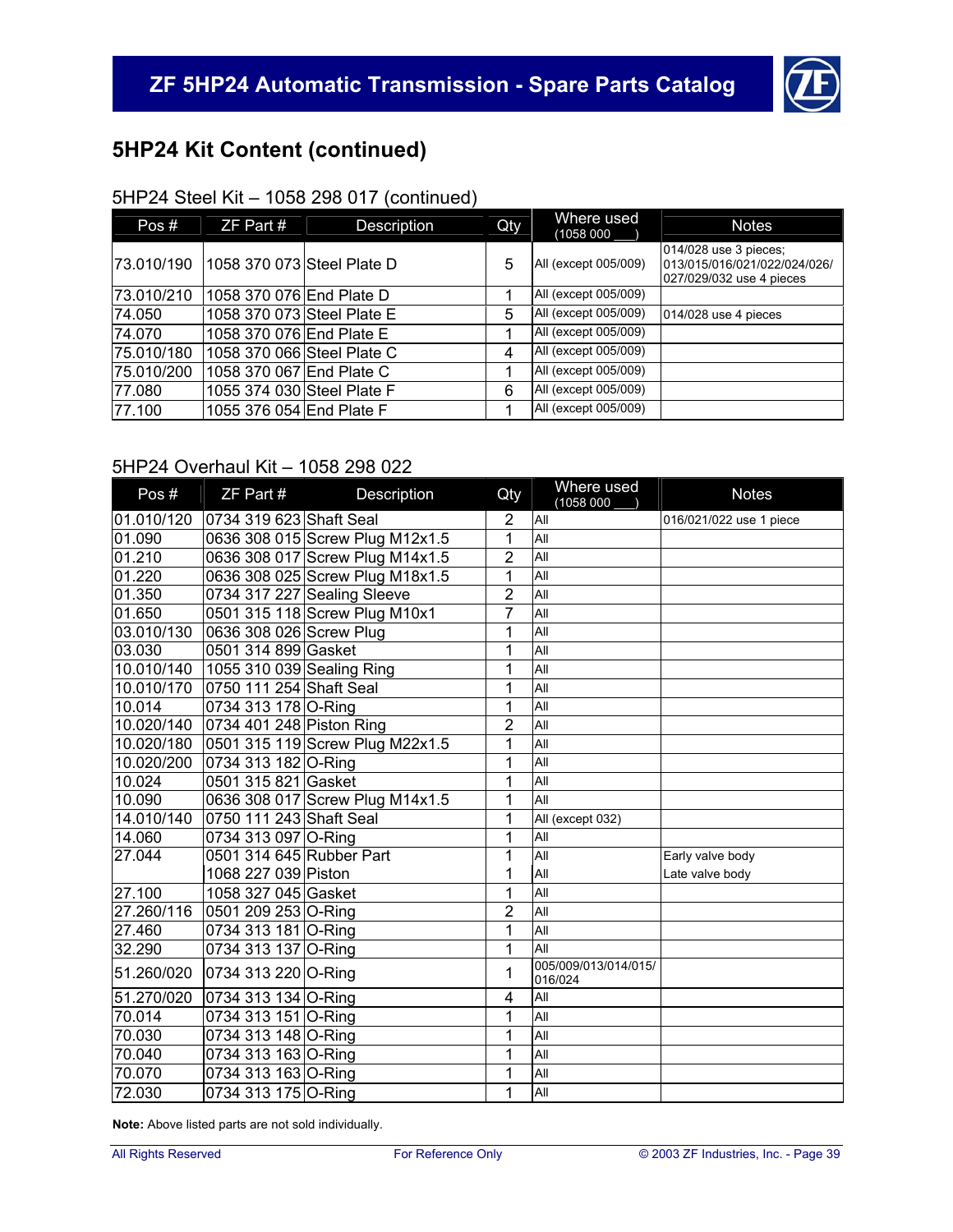![](_page_41_Picture_1.jpeg)

# **5HP24 Kit Content (continued)**

### 5HP24 Overhaul Kit – 1058 298 022 (continued)

| Pos#       | $ZF$ Part #               | Description | Qty            | Where used<br>(1058 000 | <b>Notes</b> |
|------------|---------------------------|-------------|----------------|-------------------------|--------------|
| 72.040     | 0734 313 007 O-Ring       |             | 1              | All                     |              |
| 72.050     | 0501 315 073 Sealing Ring |             | 1              | All                     |              |
| 72.140     | 0734 317 256 Piston Ring  |             | $\overline{2}$ | All                     |              |
| 73.010/152 | 0734 313 169 O-Ring       |             | 1              | All                     |              |
| 73.010/154 | 0734 313 180 O-Ring       |             |                | All                     |              |
| 74.012     | 0734 313 149 O-Ring       |             | 1              | All                     |              |
| 74.014     | 0734 313 007 O-Ring       |             | 1              | All                     |              |
| 74.140     | 0734 313 198 O-Ring       |             |                | All                     |              |
| 74.150     | 0734 313 151 O-Ring       |             | 1              | All                     |              |
| 75.010/130 | 0734 313 090 O-Ring       |             | ◢              | All                     |              |
| 75.010/140 | 0734 313 025 O-Ring       |             | 1              | All                     |              |
| 75.140/020 | 0301 302 040 O-Ring       |             | $\overline{2}$ | All                     |              |
| 75.140/130 | 0734 317 279 Sealing Ring |             | $\overline{2}$ | All                     |              |
| 77.140     | 0734 313 096 O-Ring       |             | 1              | All                     |              |

#### 5HP24 Solenoid Kit – 1060 298 034

| Pos#   | $ZF$ Part #                    | <b>Description</b>              | Qty | Where used<br>(1058 000             | <b>Notes</b> |
|--------|--------------------------------|---------------------------------|-----|-------------------------------------|--------------|
| 51.250 |                                | 0750 132 122 Solenoid Valve     | 3   | <b>AII</b>                          |              |
| 51.260 |                                | 0501 210 060 Pressure Regulator |     | 021/022/026/027/028/<br>029/032/034 |              |
|        | 51.260/010 0634 316 523 O-Ring |                                 |     | 021/022/026/027/028/<br>029/032/034 |              |
| 51.270 |                                | 0501 208 542 Pressure Regulator |     | All                                 |              |
|        | 51.270/020 0734 313 134 O-Ring |                                 |     | All                                 |              |

### 5HP24 Solenoid Kit – 1060 298 035

| Pos#       | ZF Part #                      | <b>Description</b>              | Qty | Where used<br>(1058 000         | <b>Notes</b> |
|------------|--------------------------------|---------------------------------|-----|---------------------------------|--------------|
| 51.250     |                                | 0750 132 122 Solenoid Valve     | 3   | All                             |              |
| 51.260     |                                | 0501 209 875 Pressure Regulator |     | 005/009/013/014/015/<br>016/024 |              |
|            | 51.260/020 0734 313 220 O-Ring |                                 |     | 005/009/013/014/015/<br>016/024 |              |
| 51.270     |                                | 0501 208 542 Pressure Regulator |     | All                             |              |
| 51.270/020 | 0734 313 134 O-Ring            |                                 |     | <b>AII</b>                      |              |

### 5HP24 Filter Kit – 5HP24FK

| Pos#       | $ZF$ Part #          | Description                     | Qty | Where used<br>(1058 000 | <b>Notes</b> |
|------------|----------------------|---------------------------------|-----|-------------------------|--------------|
| 03.010/130 |                      | 0636 308 026 Screw Plug M16x1.5 |     | All                     |              |
| 03.030     | 10501 314 899 Gasket |                                 |     | All                     |              |
| 27.450     | 10501 004 925 Filter |                                 |     | All                     |              |
| 27.460     | 0734 313 181 O-Ring  |                                 |     | All                     |              |

**Note:** Above listed parts are not sold individually.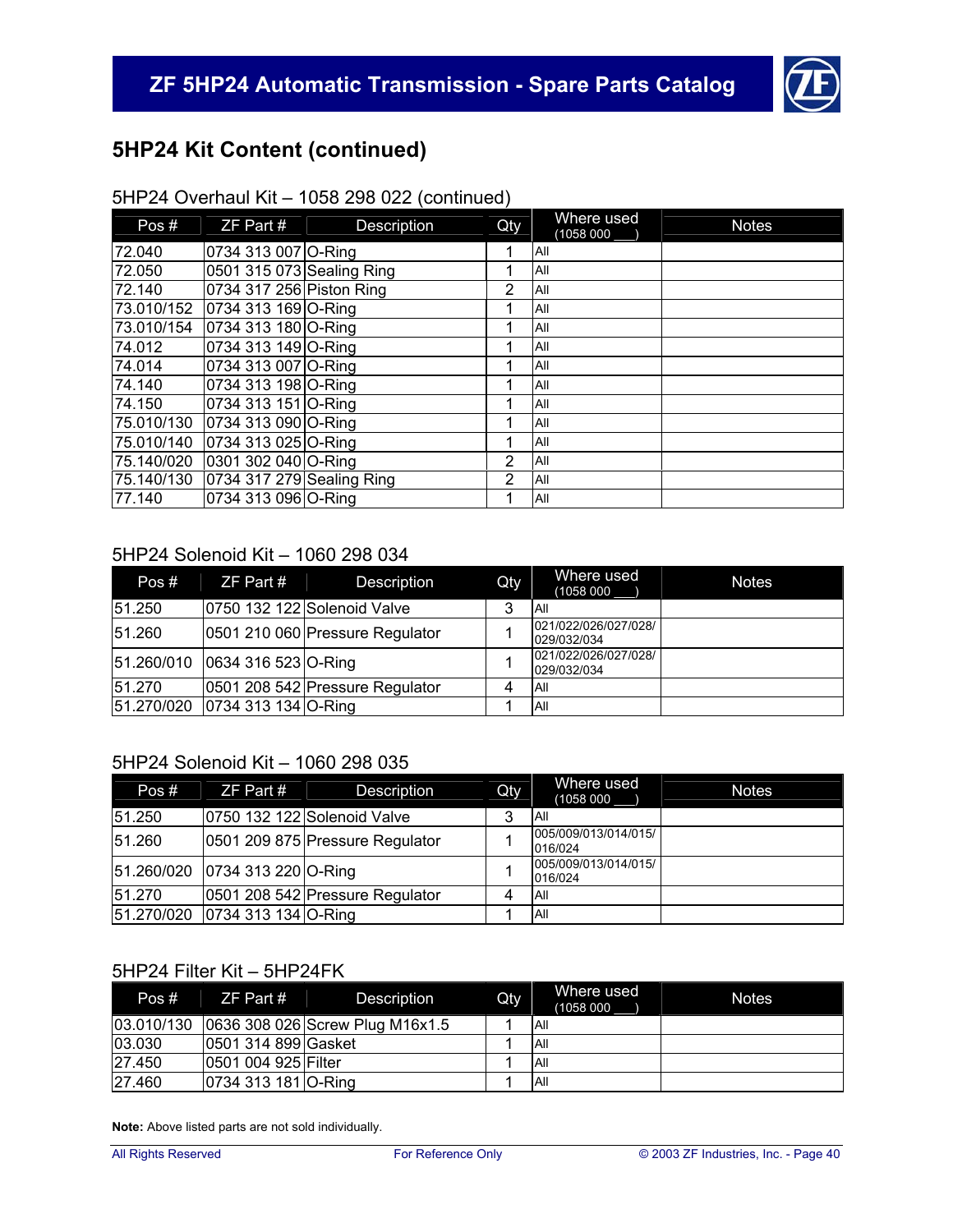![](_page_42_Picture_1.jpeg)

### **Quotation / Order Form**

### **FAX FORM TO YOUR PREFERRED ZF PASSENGER CAR TRANSMISSION DISTRIBUTOR**

| Purchase Order Date:                                                          | Purchase Order #:                                      |  |
|-------------------------------------------------------------------------------|--------------------------------------------------------|--|
| <b>Customer Information</b><br>Company Name:<br>Street:<br>Phone #:<br>Email: | Contact:<br>City, State & Zip:<br>Fax #:<br>Customer#: |  |
| Shipping Information<br>Ship To:<br>Street:<br>Request Date:                  | Attention:<br>City, State & Zip:<br>Ship via:          |  |
| Vehicle Information<br>Make:<br>Model Year:                                   | Model:<br><b>Transmission Spec:</b>                    |  |

### Order Information

| Line                    | Qty | Pos. # | ZF Part # | Description / Cust. Ref. No. |
|-------------------------|-----|--------|-----------|------------------------------|
|                         |     |        |           |                              |
| $\overline{2}$          |     |        |           |                              |
| $\overline{3}$          |     |        |           |                              |
| $\overline{\mathbf{4}}$ |     |        |           |                              |
| $\mathbf 5$             |     |        |           |                              |
| 6                       |     |        |           |                              |
| $\overline{7}$          |     |        |           |                              |
| 8                       |     |        |           |                              |
| $\boldsymbol{9}$        |     |        |           |                              |
| 10                      |     |        |           |                              |
| 11                      |     |        |           |                              |
| 12                      |     |        |           |                              |
| 13                      |     |        |           |                              |
| 14                      |     |        |           |                              |
| 15                      |     |        |           |                              |
| 16                      |     |        |           |                              |
| 17                      |     |        |           |                              |
| 18                      |     |        |           |                              |
| 19                      |     |        |           |                              |
| 20                      |     |        |           |                              |

Signature: Date: Date: Date: Date: Date: Date: Date: Date: Date: Date: Date: Date: Date: Date: Date: Date: Date: Date: Date: Date: Date: Date: Date: Date: Date: Date: Date: Date: Date: Date: Date: Date: Date: Date: Date: D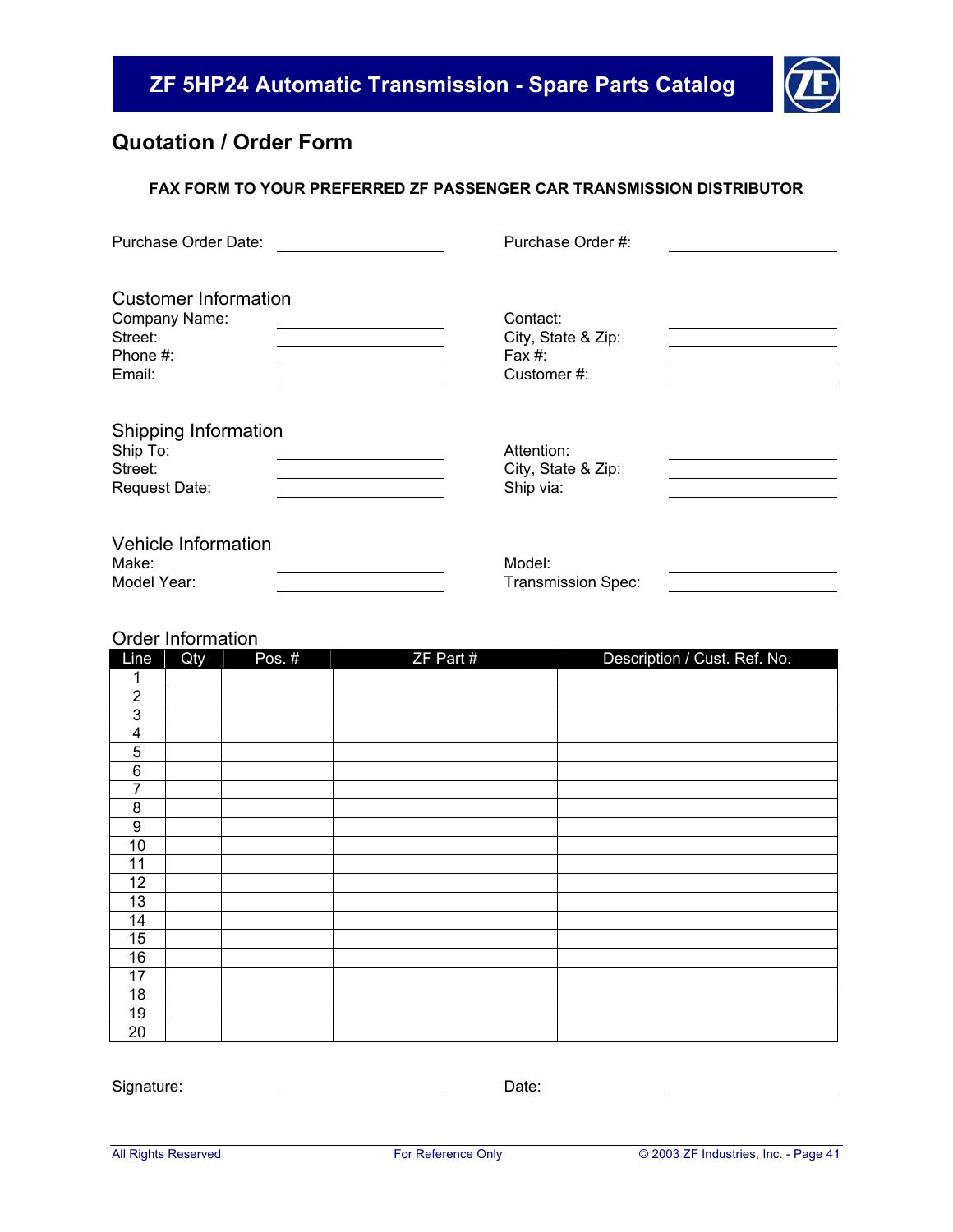**Notes**